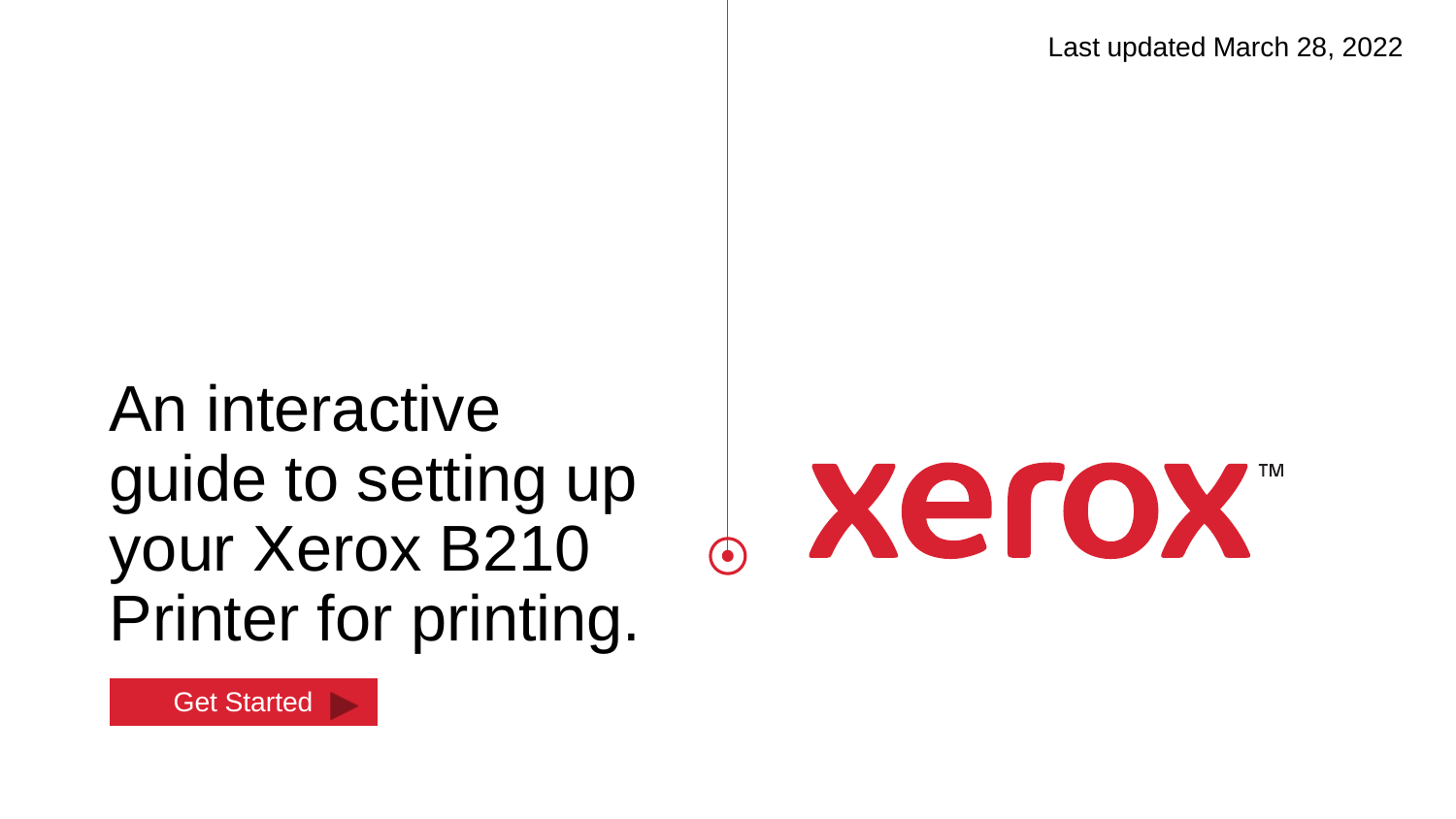# <span id="page-1-0"></span>Before you start!

This package will step you through the setup process of installing the software and drivers you need to print and scan, and connect the printer to the network.

You will be asked questions along the way to identify the appropriate process steps to follow.

After performing the step or to answer the question, click on the red arrows  $\triangleright$  to proceed onto the next step. To go back, click on the gray arrow  $\blacktriangleleft$  on the top right of the page.

2 Follow the hyperlinks to read instructional articles, watch videos, or obtain file downloads from support.xerox.com



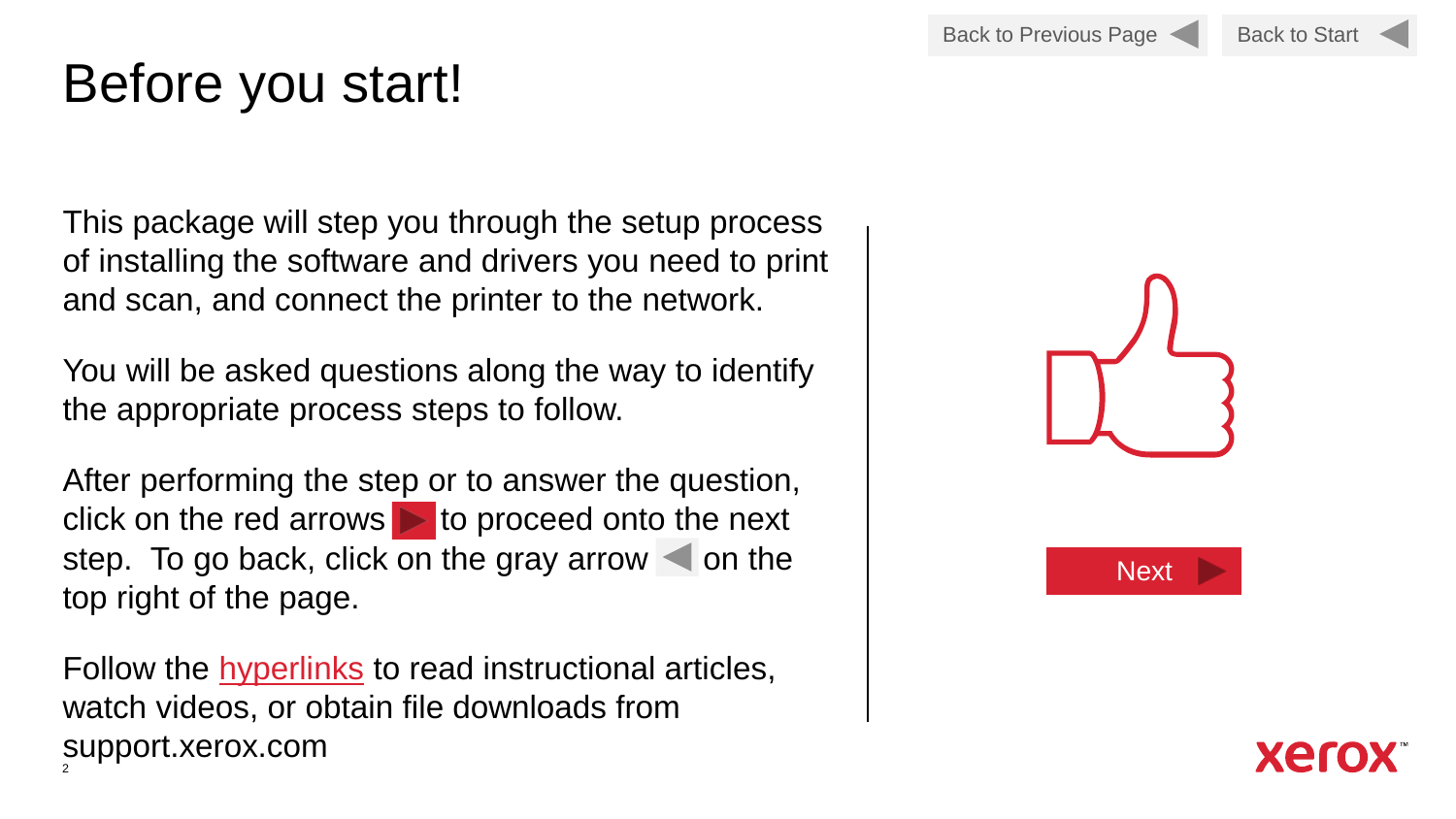

# Terminology You Need to Know

**Network:** A system of linked devices that share resources, such as Internet access and printers, connected through a common wireless (Wi-Fi) or wired (supported by Ethernet cords) network router.

**Wi-Fi Direct**: This is a feature on your printer/MFP that when enabled, emits a wireless signal that Wi-Fi capable devices (e.g. phones, computers) can directly connect to for printing. You can connect your device to the printer's wireless signal just like you would connect to an Internet router's Wi-Fi signal.

**Computer's Operating System (OS):** This is the software version that your computer is running. Your operating system determines which print drivers and Xerox applications you will use for printing and scanning.

**Utility, or Utility Pack**: This is a set of files, software and tools that must be downloaded to your computer to setup your printer. After being downloaded, the files may need to be installed manually on your PC, or will be automatically installed with the help of an imbedded "wizard" or executable file. The package contents vary based on your PC's OS, but they generally contain drivers for printing, scanning and faxing as well as Wi-Fi setup assistant. They may contain applications that allow you to fax, scan, or access your printer's advanced settings from your desktop.

**CentreWare Internet Services (CWIS):** This is your printer's web interface where you can manage advanced settings. You access it by entering your printer's IP address in your web browser. Your printer must be on the network or have Wi-Fi direct enabled in order to access CWIS.



xer

3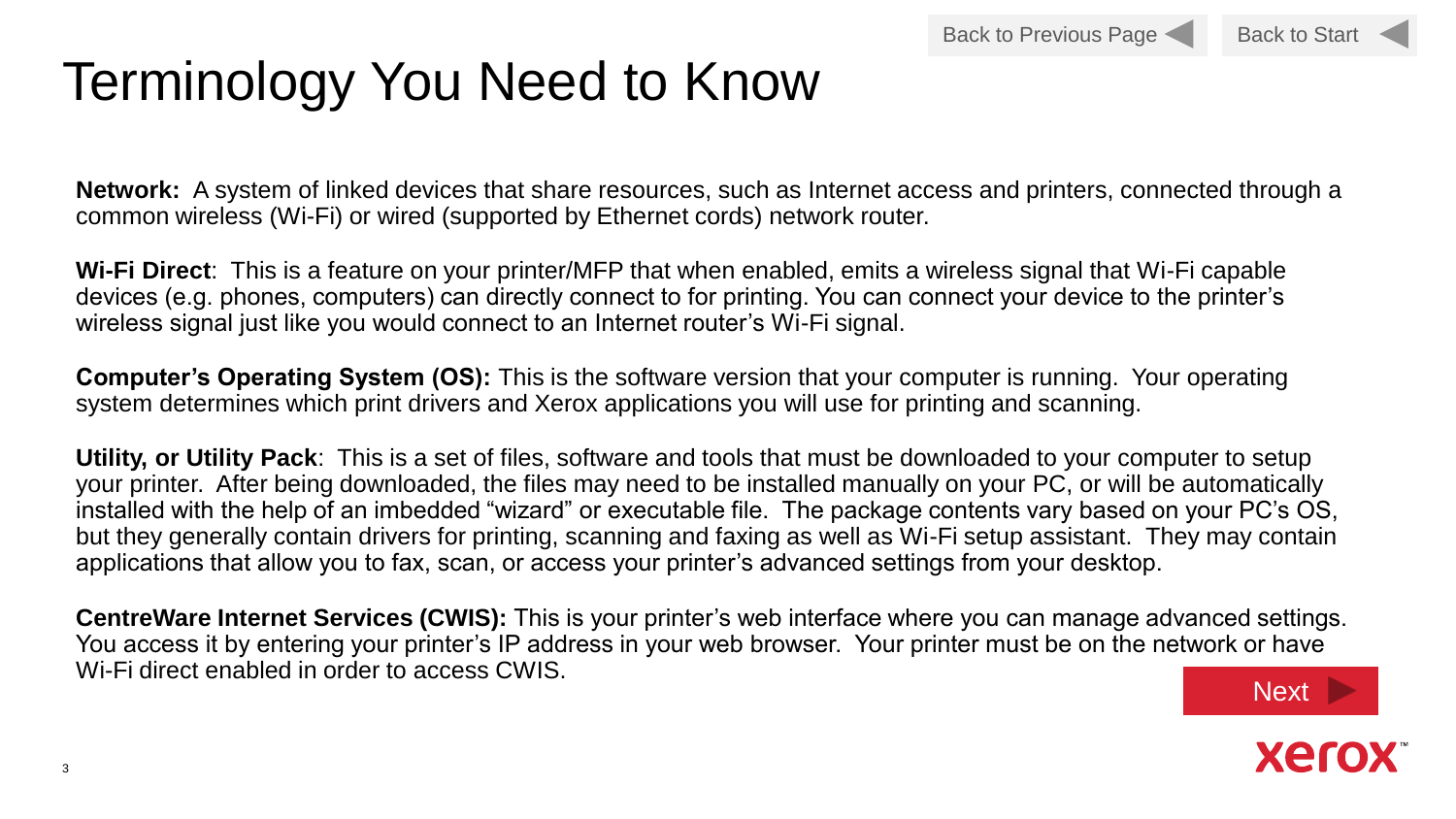Back to Previous Page



# Unpacking and Powering On

Perform the following steps:

- 1) Unpack the box and locate the installation poster and USB cord
- 2) Remove all the internal packaging and tape
- 3) Plug the printer into an outlet and power on
- 4) Load the paper
- $\triangleright$  Click [here](https://www.support.xerox.com/en-us/product/xerox-b210-printer/content/145358#video) to view a video about unboxing your printer.





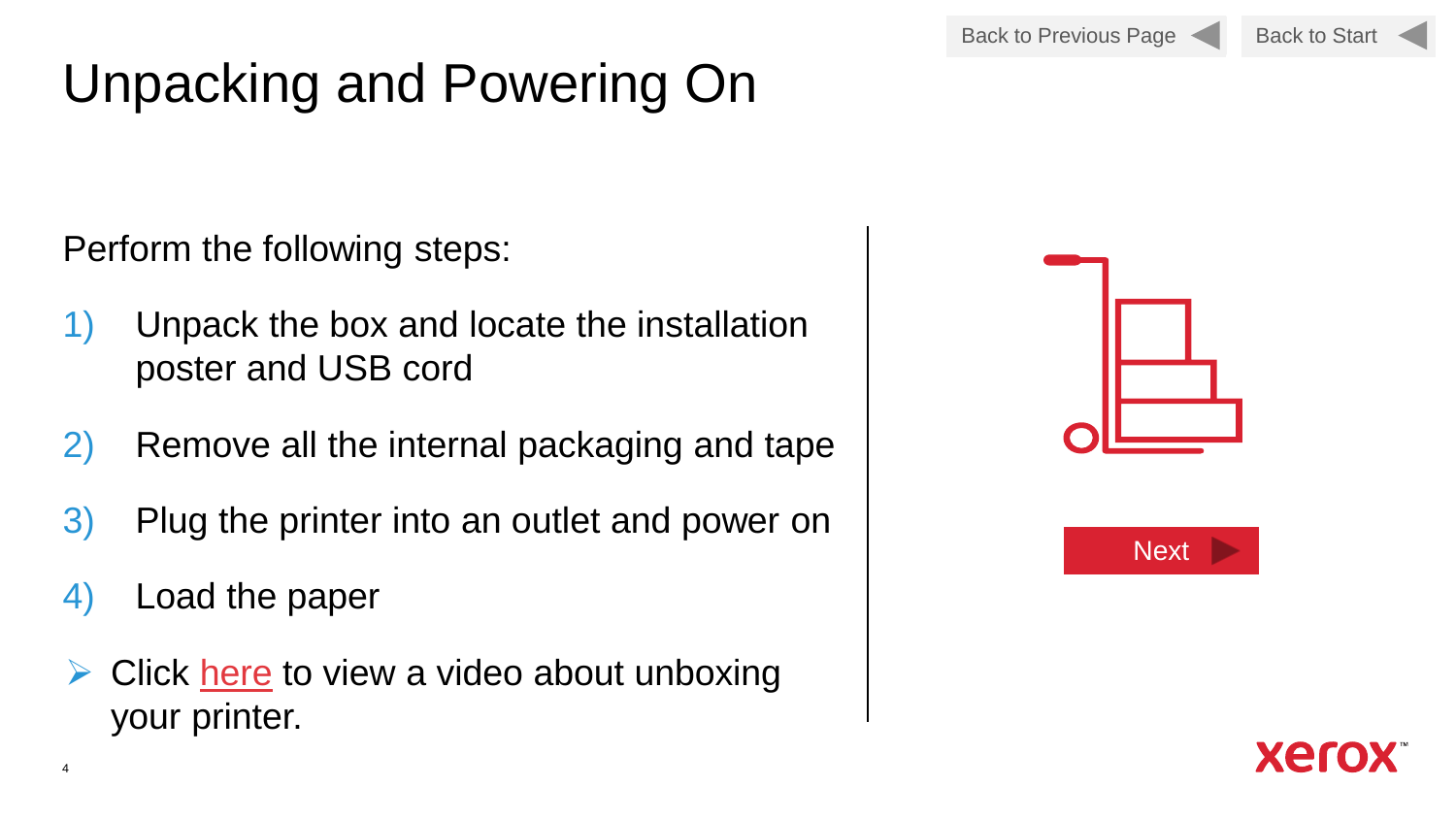# Choose Your Device

### **Select the type of device you are setting up to print from.**

If you will be printing from multiple devices, setup to print from your computer first.



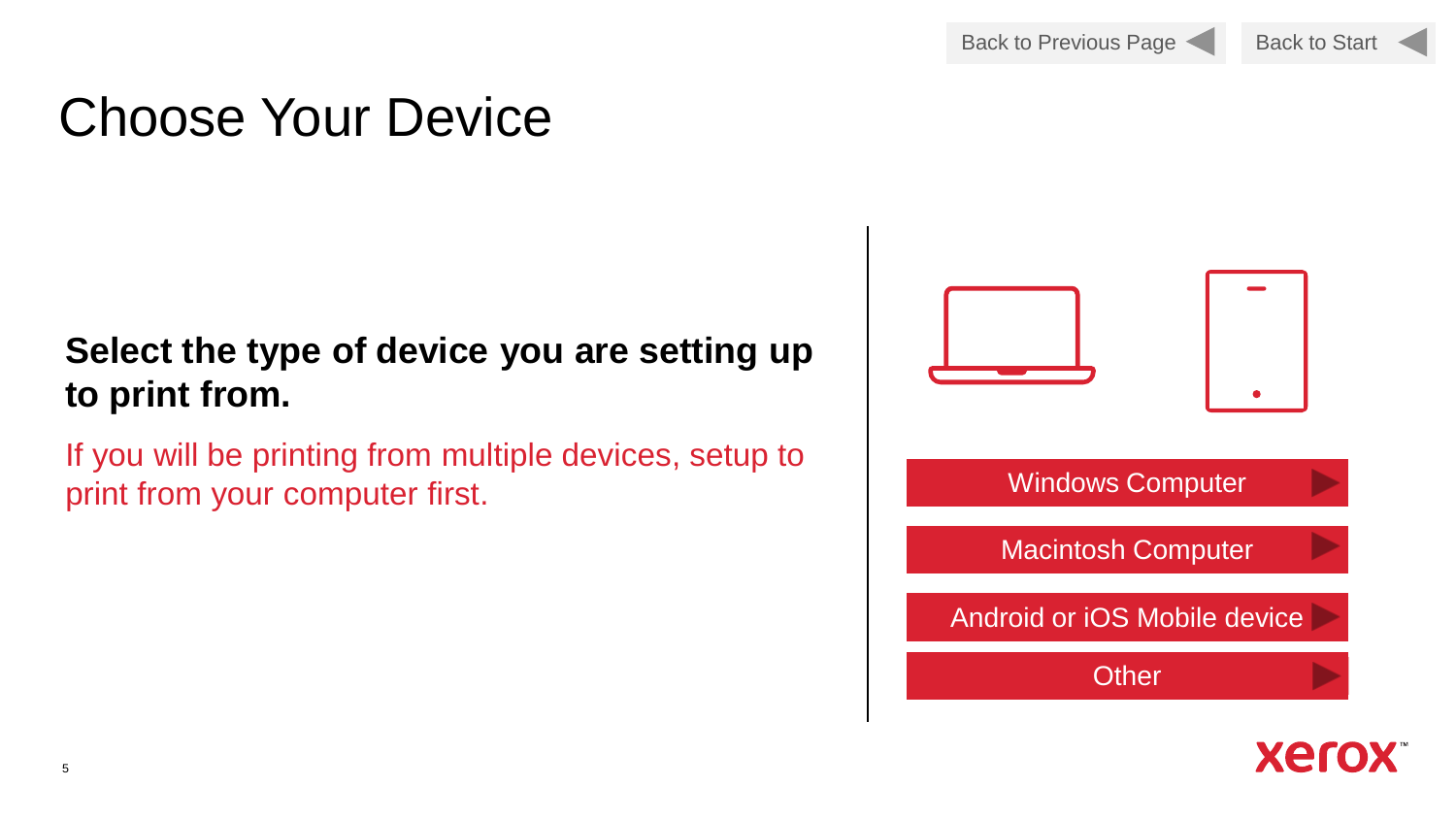#### Back to Start

# How do you want to connect the printer to the Windows computer?

#### **Through the network via [Wi-Fi](#page-7-0)**

This method wirelessly connects your printer to your home office network. Any computer or device that is also on the network can print to it. You must have a wireless router and a good Wi-Fi signal.

You can also enable **Wi-Fi direct** to print from devices that are not on the network. The networked printer can be configured to emit a signal that devices can directly connect to.

#### **Through the network with an Ethernet cord**

This method connects your printer to your network using a cable. Any computer or device that is also on the network can print to it. The Ethernet cord is not provided.

If you do not have a wireless network router, you can use **Wi-Fi direct** to print from devices that are not on the network. The networked printer can be configured to emit a signal that devices can directly connect to.

#### **Directly with a USB cord**

This method directly connects your printer to your computer using a USB cord. Your printer must be located within the cord's reach of the computer. The USB cord was shipped with your printer.

This method is **not** recommended if you plan to print from mobile devices.

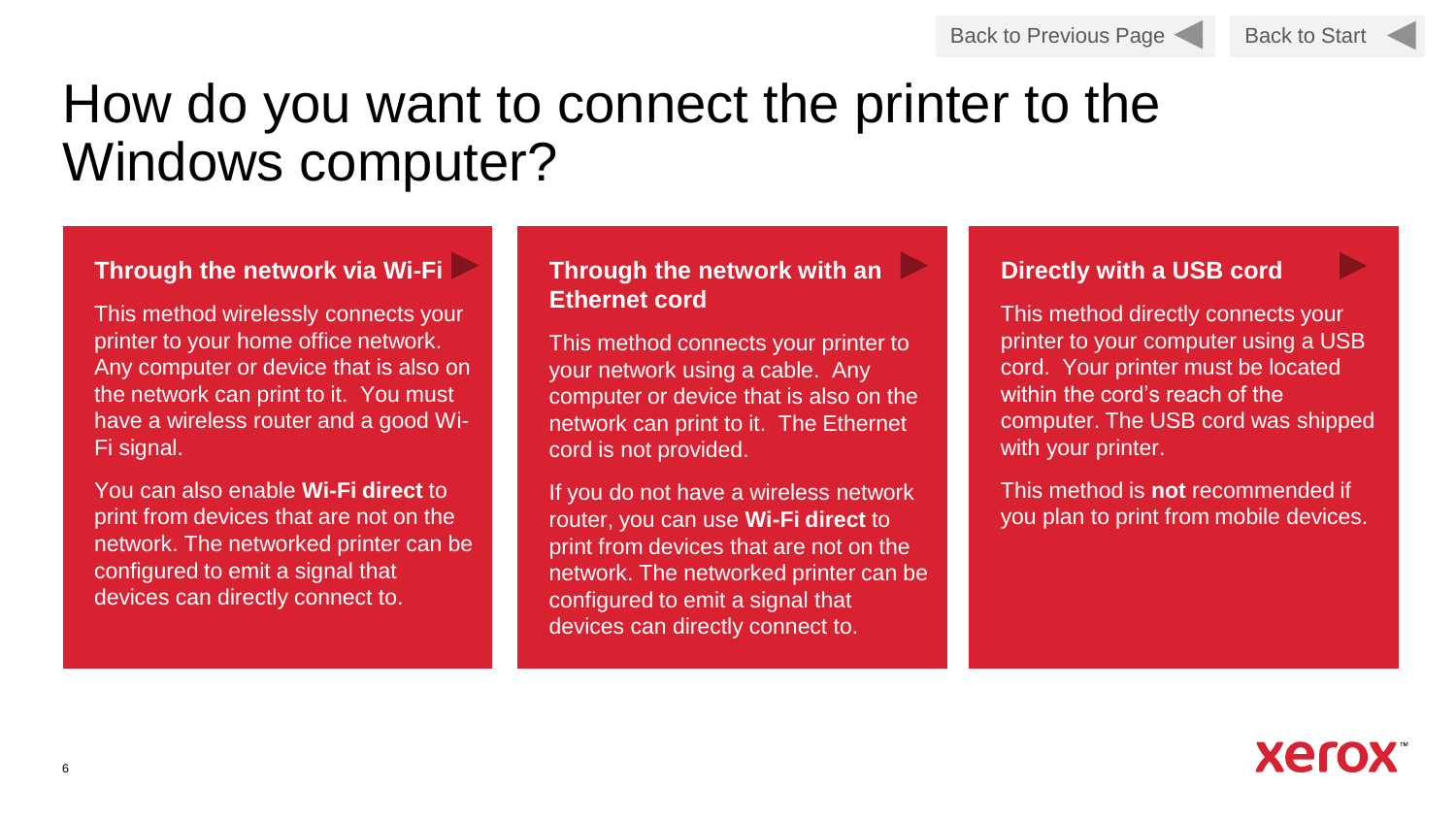

# Prepare for Driver Installation and Connection Setup

#### Perform these steps at your PC:

- 1. Connect the printer and the computer using the provided USB cable
- 2. Install the software by either **installing the CD** that was shipped with your printer or **downloading** the utility file Xerox\_B210\_Windows\_PrintDriver\_Utilities\_Signed.zip from [here.](https://www.support.xerox.com/en-us/product/xerox-b210-printer/content/145486)
- 3. Run the executable (.exe) file

The program will connect to the printer, walk you through adding the printer to the network, install the Easy Printer Manager software and drivers, and print a test page.

- $\triangleright$  To view a video about using the utility, click [here.](https://www.support.xerox.com/en-us/product/xerox-b215-multifunction-printer/content/145362)
- $\triangleright$  Note: to manually add the printer to the network using WPS, refer to the KB articles for [Wi-Fi](https://www.support.xerox.com/en-us/article/en/2125303) and [wired](https://www.support.xerox.com/en-us/article/en/2108709) setups.



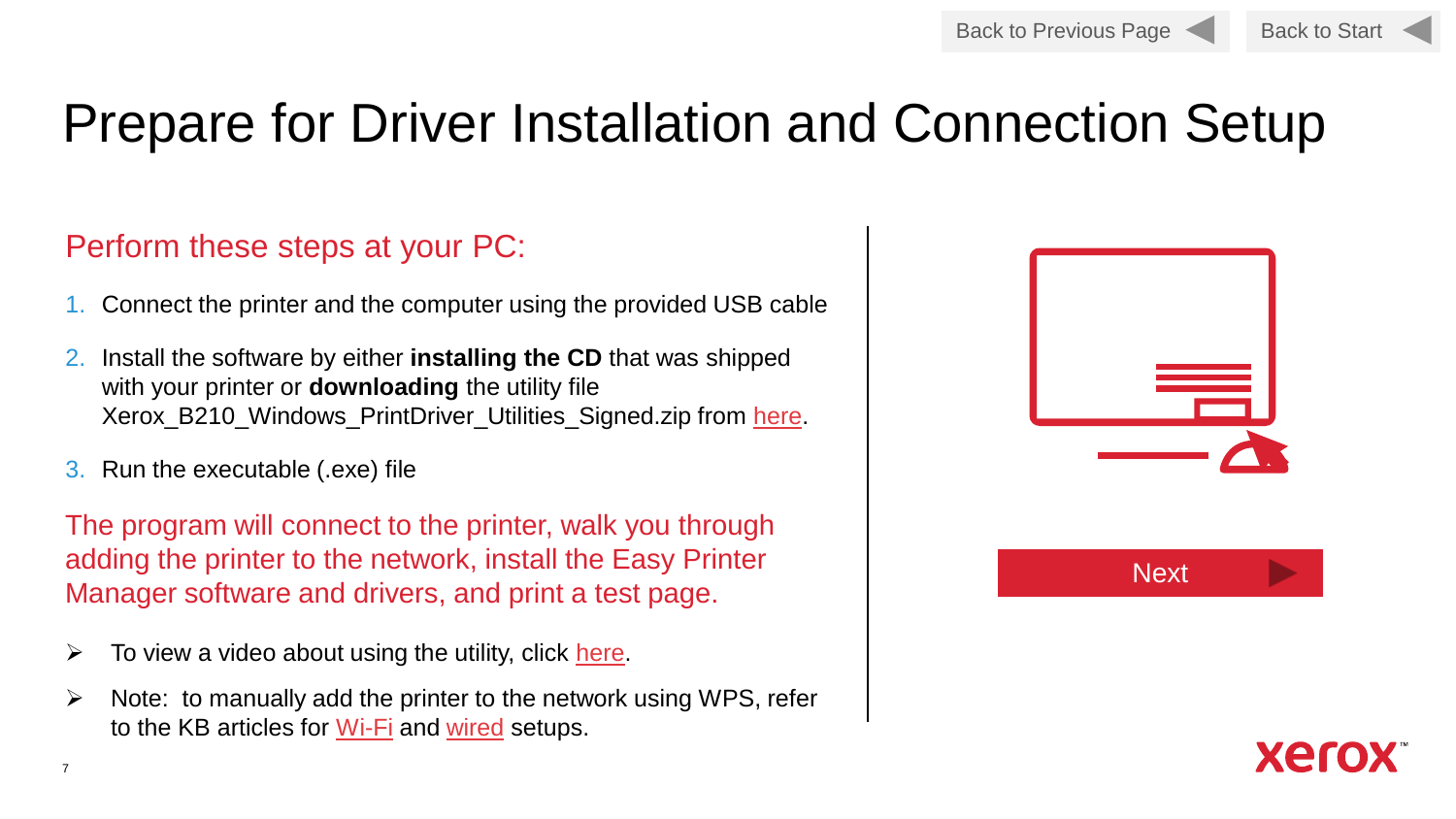# <span id="page-7-0"></span>Setup Wi-Fi Direct

#### **Enable Wi-Fi Direct from the "Easy Printer Manager" application on your computer.**

Wi-Fi Direct can be used as a backup connection, to support wireless printing from non-networked devices, and to access advanced settings in CWIS.

- 1. Open **Easy Printer Manager** > Select **Advanced Settings** > hover over **Device Settings**, then select **Network Settings**. For **Wi-Fi Direct**, select **On** to enable the feature.
- 2. Make note of the **IP Address** displayed. It will be used later to access the printer's web interface (CentreWare Internet Services).
- 3. For **Network Key**, enter a password that contains at least 8 characters. This password will be used later to connect to the printer's Wi-Fi Direct signal.
- 4. Click **Save** to save the settings.



**Next** 

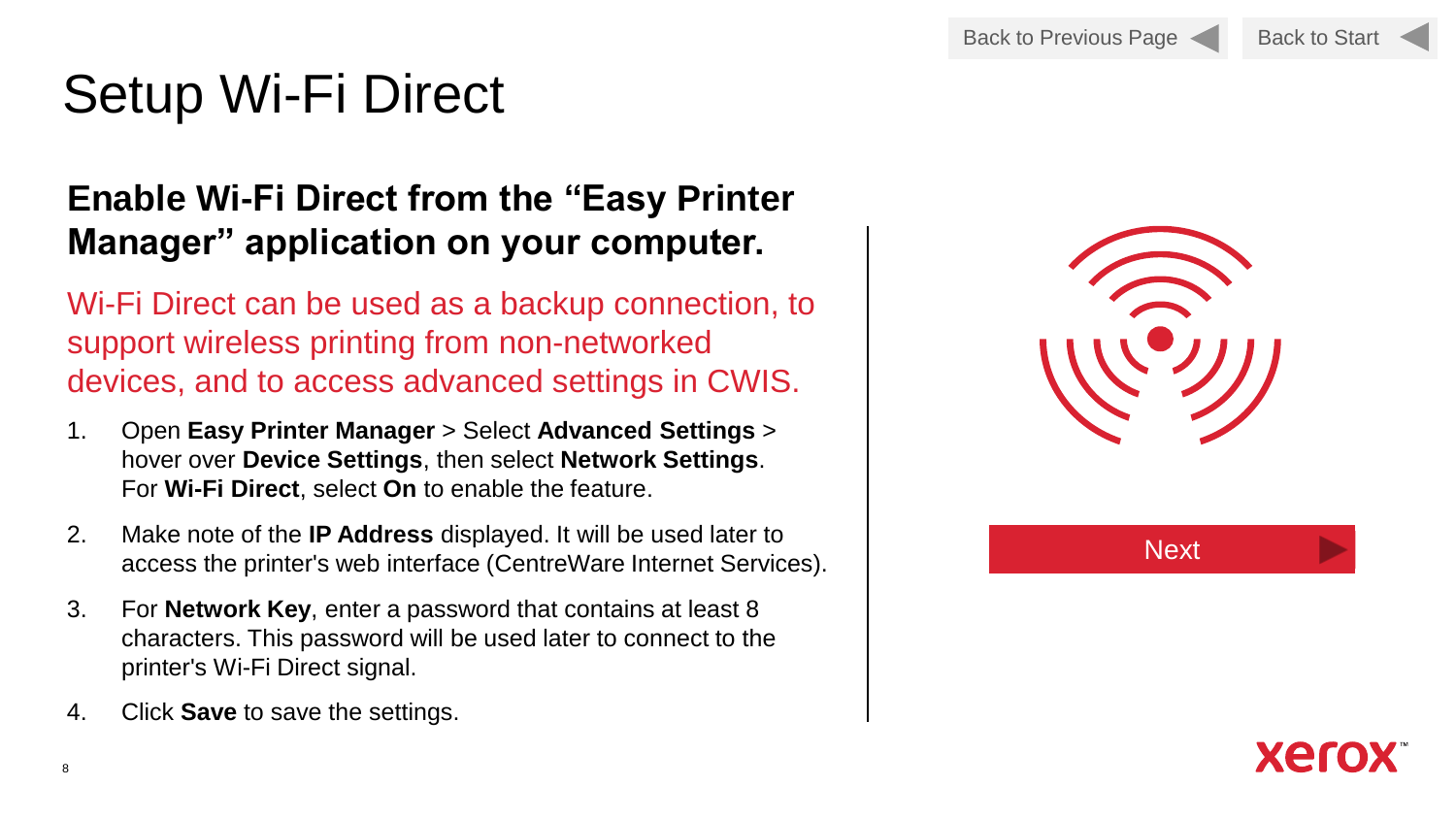## Enable or Disable the Banner Page

#### **If you need to enable or disable the banner page from printing with each print job, this can be configured in CWIS.**

The banner page is a cover page that contains information identifying the user and job name.

 $\triangleright$  Click [here](https://www.support.xerox.com/en-us/article/en/2109110) to read the knowledge base instructions.





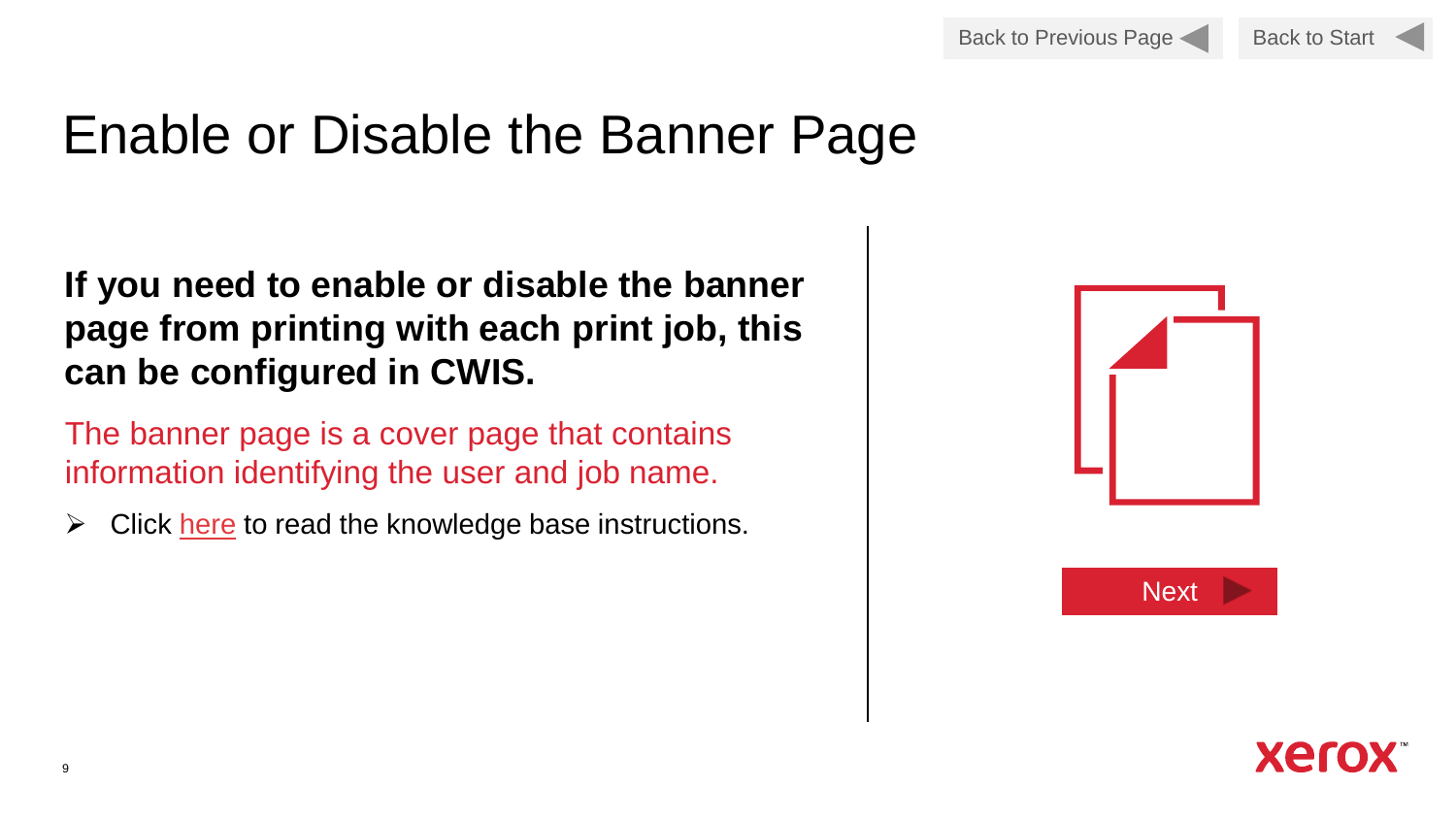# You are all done!

#### **You have completed the setup and install process for this device.**

Choose what you would like to do next.



Done

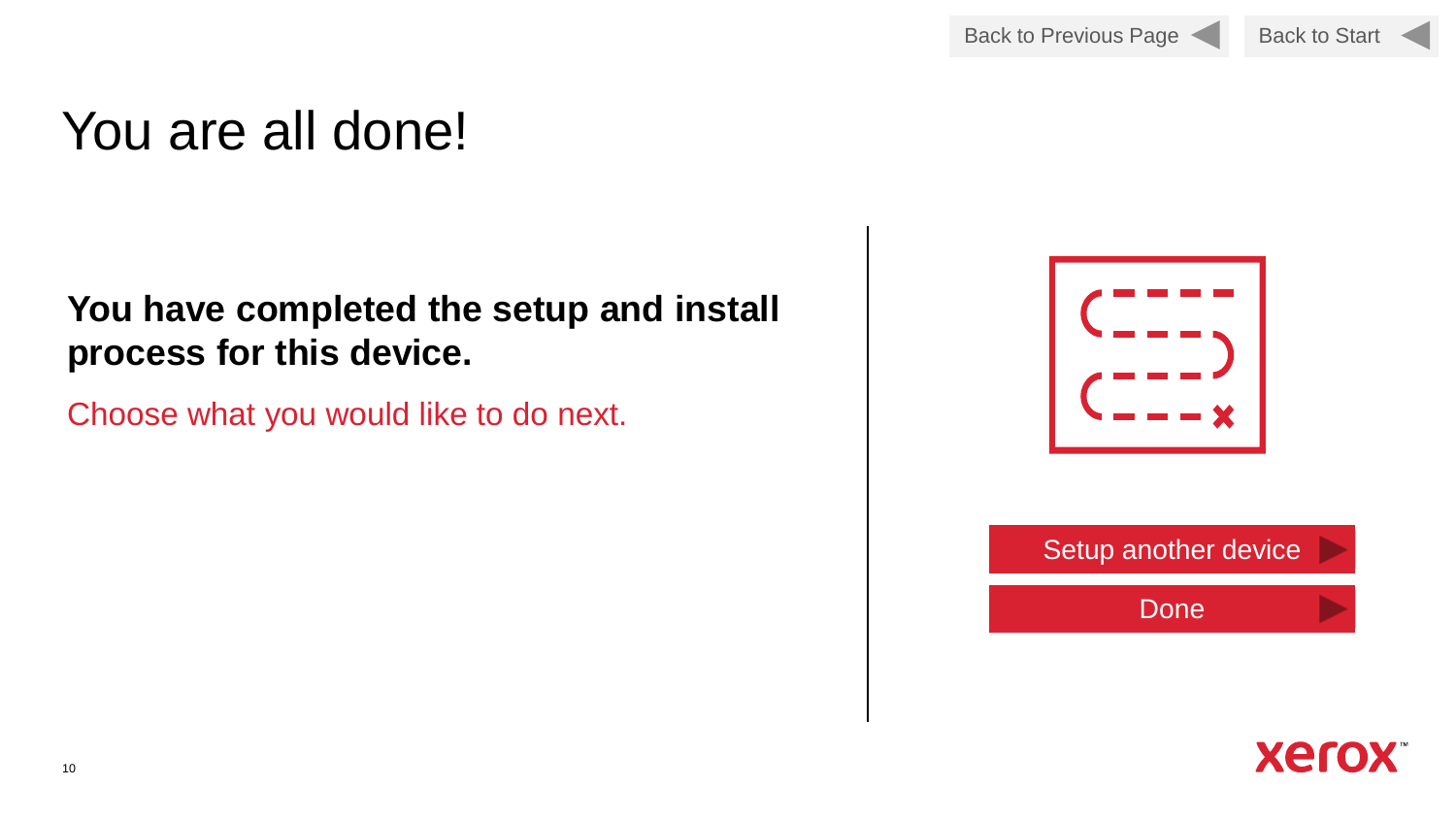



## Choose Your Mac's Operating System Version

#### **Choose the appropriate range of operating system versions that your Macintosh PC is running.**



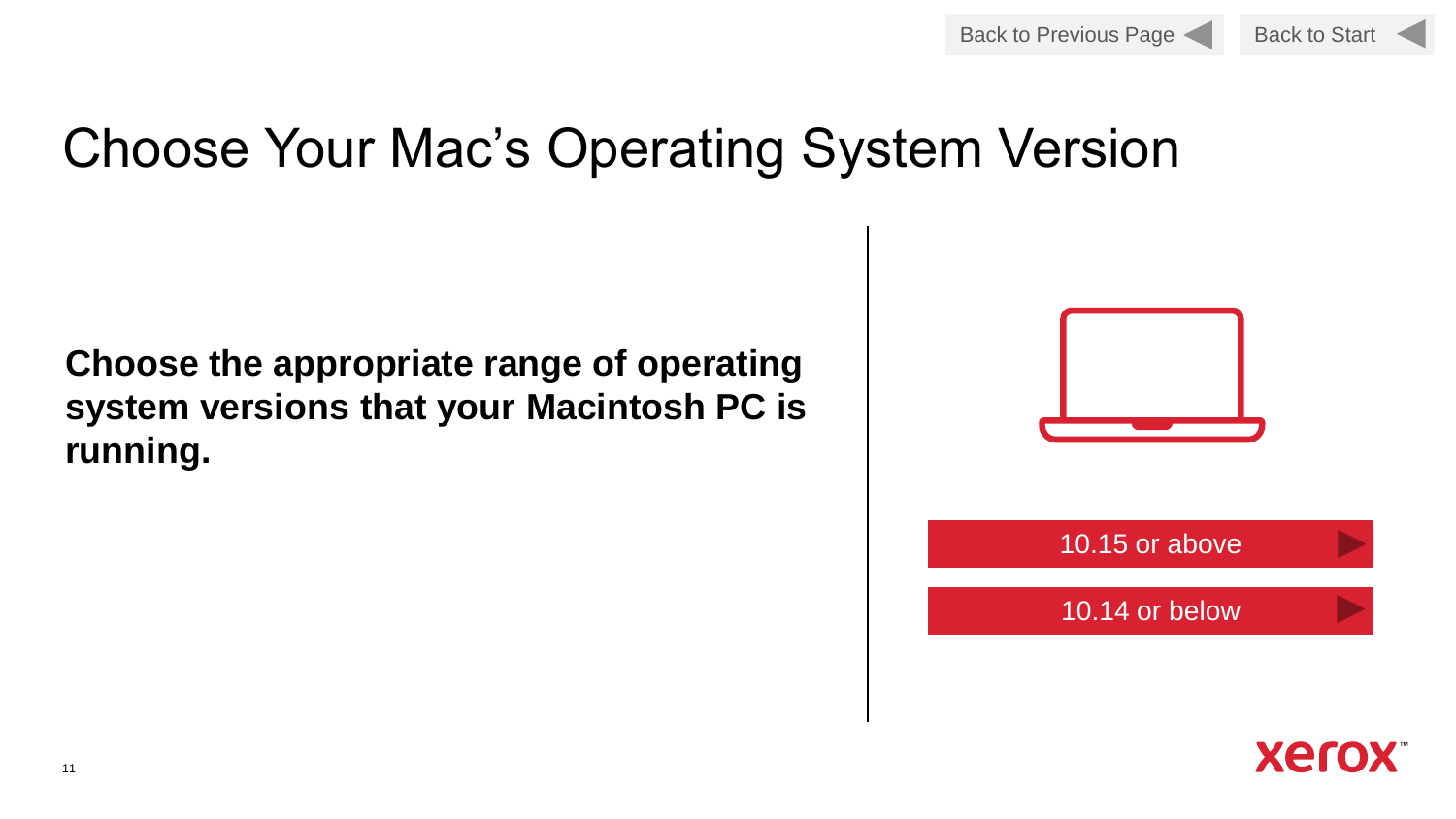

# Connect with the USB Cord

#### **Plug one end of the USB cord into your printer and the other end into your computer.**

The cord was shipped with your printer.

Note: You will have an opportunity to setup a network connection later. The USB connection is required for the initial setup.



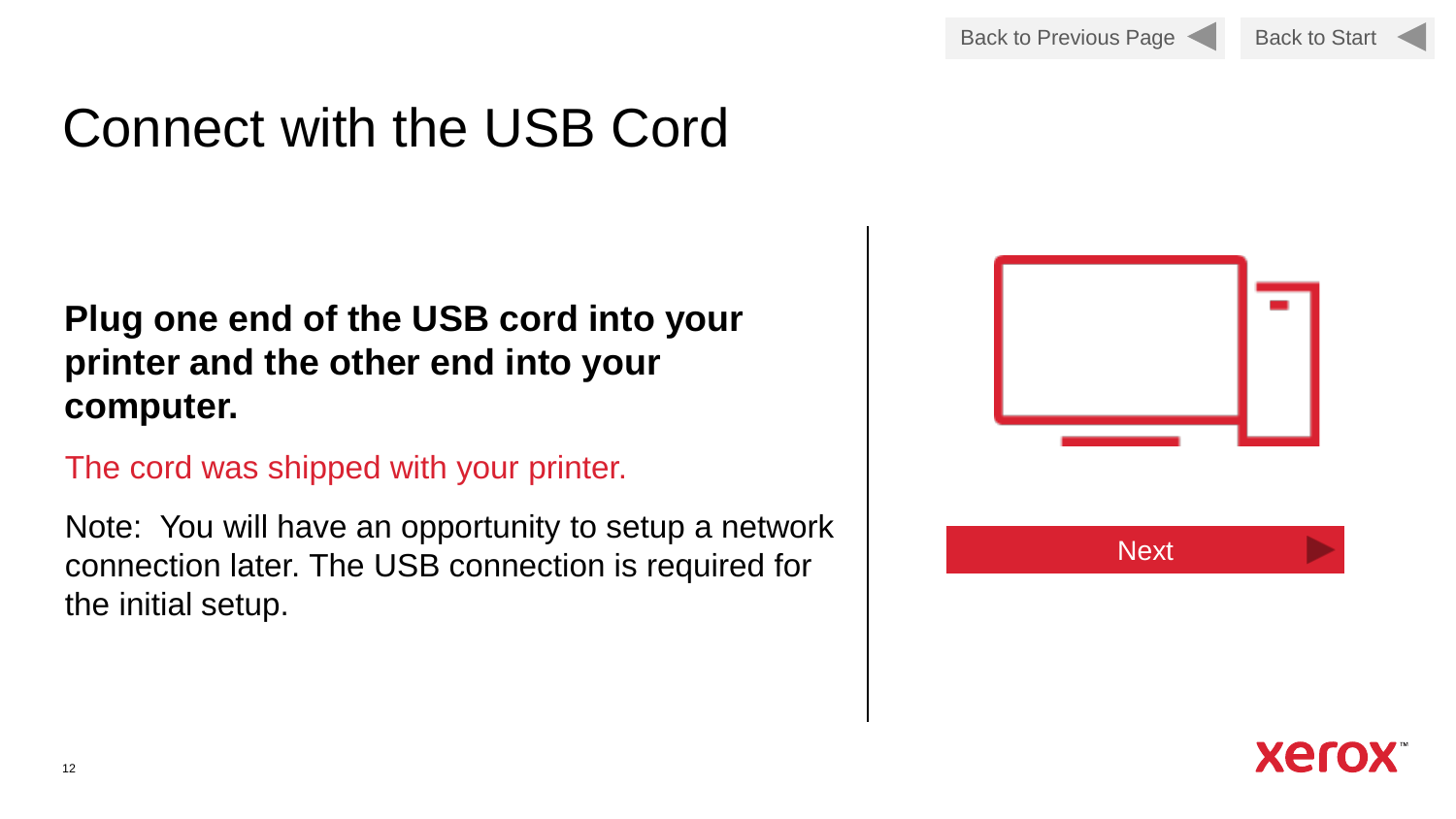

# Install "Xerox\_B2xx\_Series\_Print\_Scan\_Drivers"

#### **Download the print driver file package from support.xerox.com.**

This file package is called Xerox\_B2xx\_Series\_Print\_Scan\_Drivers\_.dmg

- $\triangleright$  Note: B210 does not support scan. This package contains the B210 Print Driver file along with other drivers for the B205 and B215 models.
- $\triangleright$  To download the driver, click [here.](https://www.support.xerox.com/en-us/product/xerox-b210-printer/content/146521)





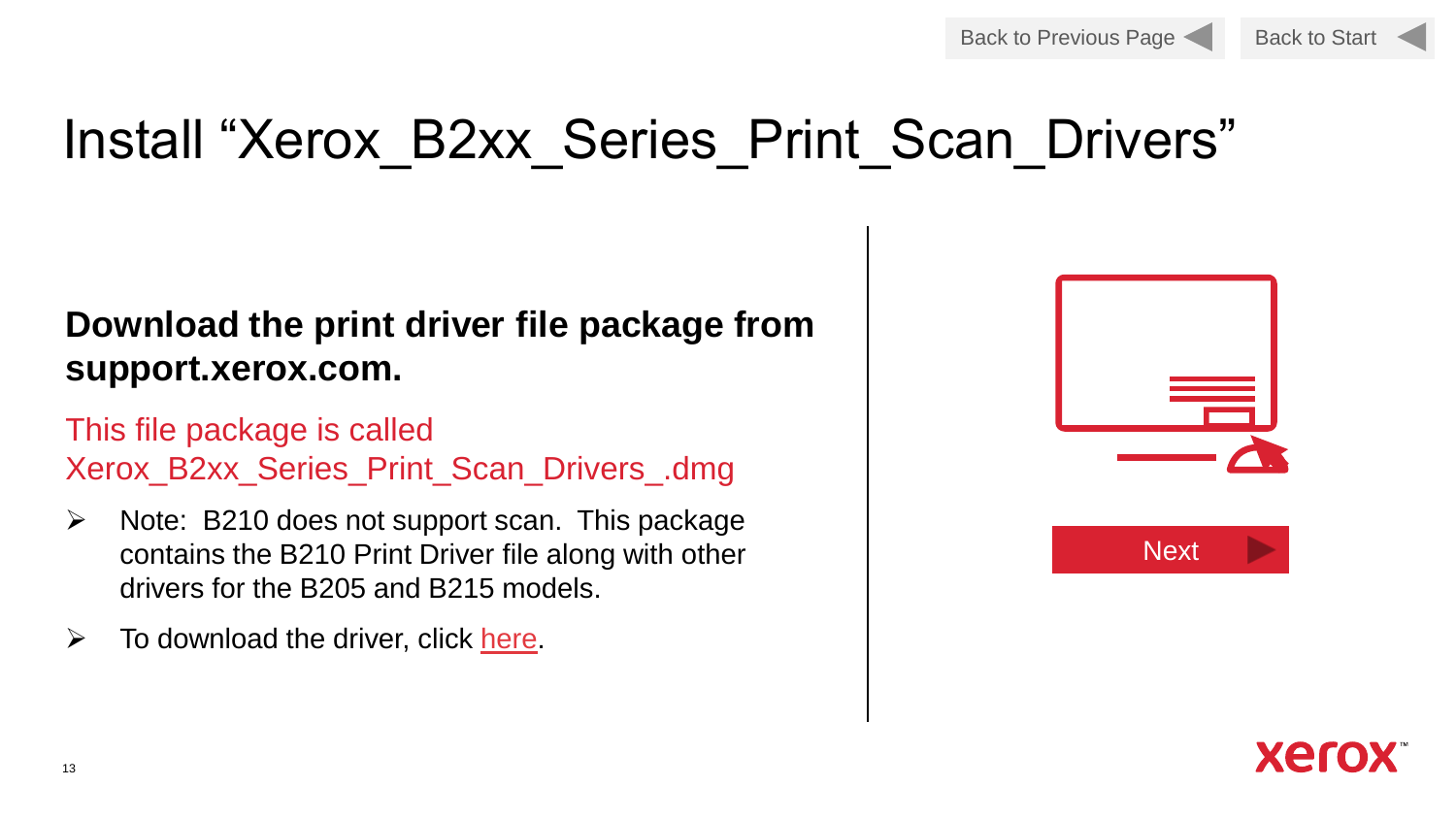## Install "MAC\_Printer"

### **Select and install the print driver: "MAC\_Printer"**

This file will load the printing software to the computer and connect to the printer.

 $\triangleright$  To view a video about installing the driver files, and the navigation to print a test page, click [here](https://www.support.xerox.com/en-us/product/xerox-b210-printer/content/145666).





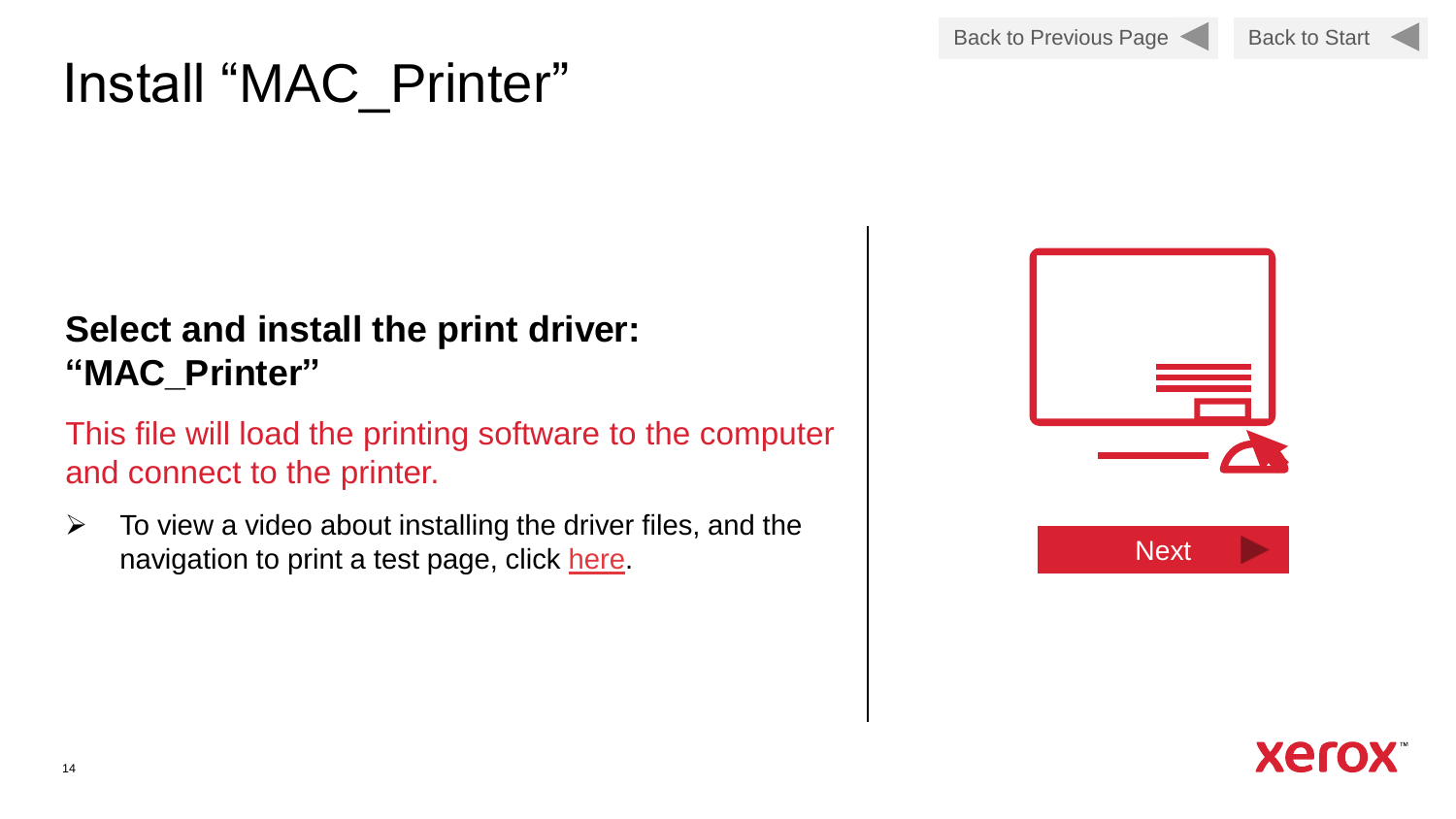#### Back to Previous Page

Back to Start

# How do you want to connect the printer to your devices?

### Read the benefits of each method and click on your selection.

#### **Through the network via [Wi-Fi](#page-7-0)**

This method wirelessly connects your printer to your home office network. Any computer or device that is also on the network can print to it. You must have a wireless router and a good Wi-Fi signal.

You can also enable **Wi-Fi direct** to print from devices that are not on the network. The networked printer can be configured to emit a signal that devices can directly connect to.

#### **Through the network with an Ethernet cord**

This method connects your printer to your network using a cable. Any computer or device that is also on the network can print to it. The Ethernet cord is not provided.

If you do not have a wireless network router, you can use **Wi-Fi direct** to print from devices that are not on the network. The networked printer can be configured to emit a signal that devices can directly connect to.

#### **Directly with a USB cord**

This method directly connects your printer to your computer using a USB cord. Your printer must be located within the cord's reach of the computer. The USB cord was shipped with your printer.

This method is **not** recommended if you plan to print from mobile devices, or use Centreware Internet Services to access the printer's Advanced Settings.

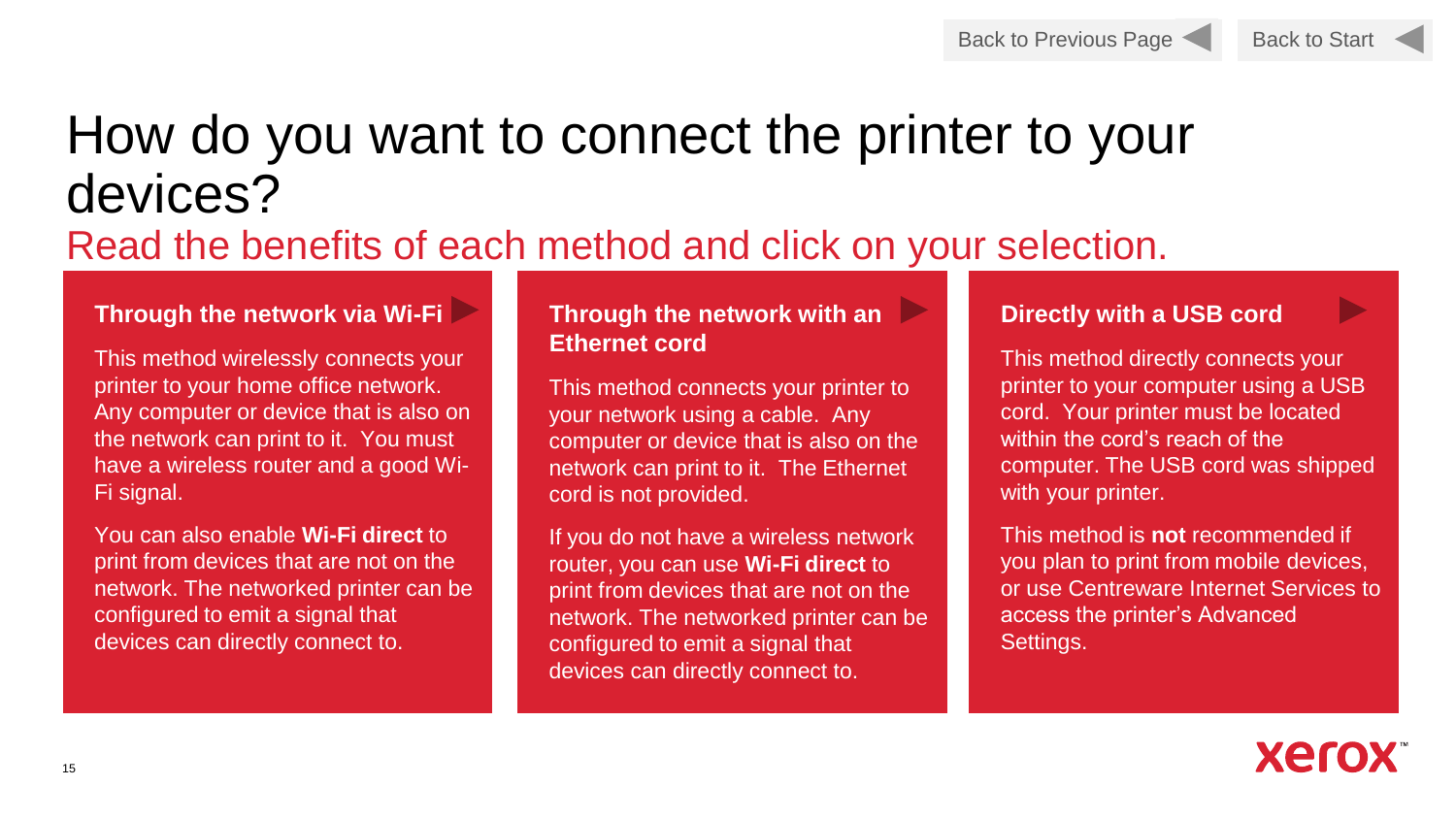

# Add the Printer to the Wi-Fi Network using WPS

#### **Use WPS to add the printer to the Wi-Fi network.**  Perform the following steps:

- 1. Activate WPS from your router, if required. Some routers have a WPS button on them and others require configuration from the router's interface/web page. Refer to your router's user documentation.
- 2. Push and hold **WPS** button on the printer for 2 seconds.
- 3. Wait 2-3 minutes for the blue WPS button to stop flashing.
- 4. Wait approximately 1 minute for the printer to obtain a valid IP address.
- 5. Press the red **Stop** button to print a configuration report and verify that an IP address was obtained.
- 16  $\triangleright$  For more detailed steps to verify the IP address, click [here.](https://www.support.xerox.com/en-us/article/en/2125303)



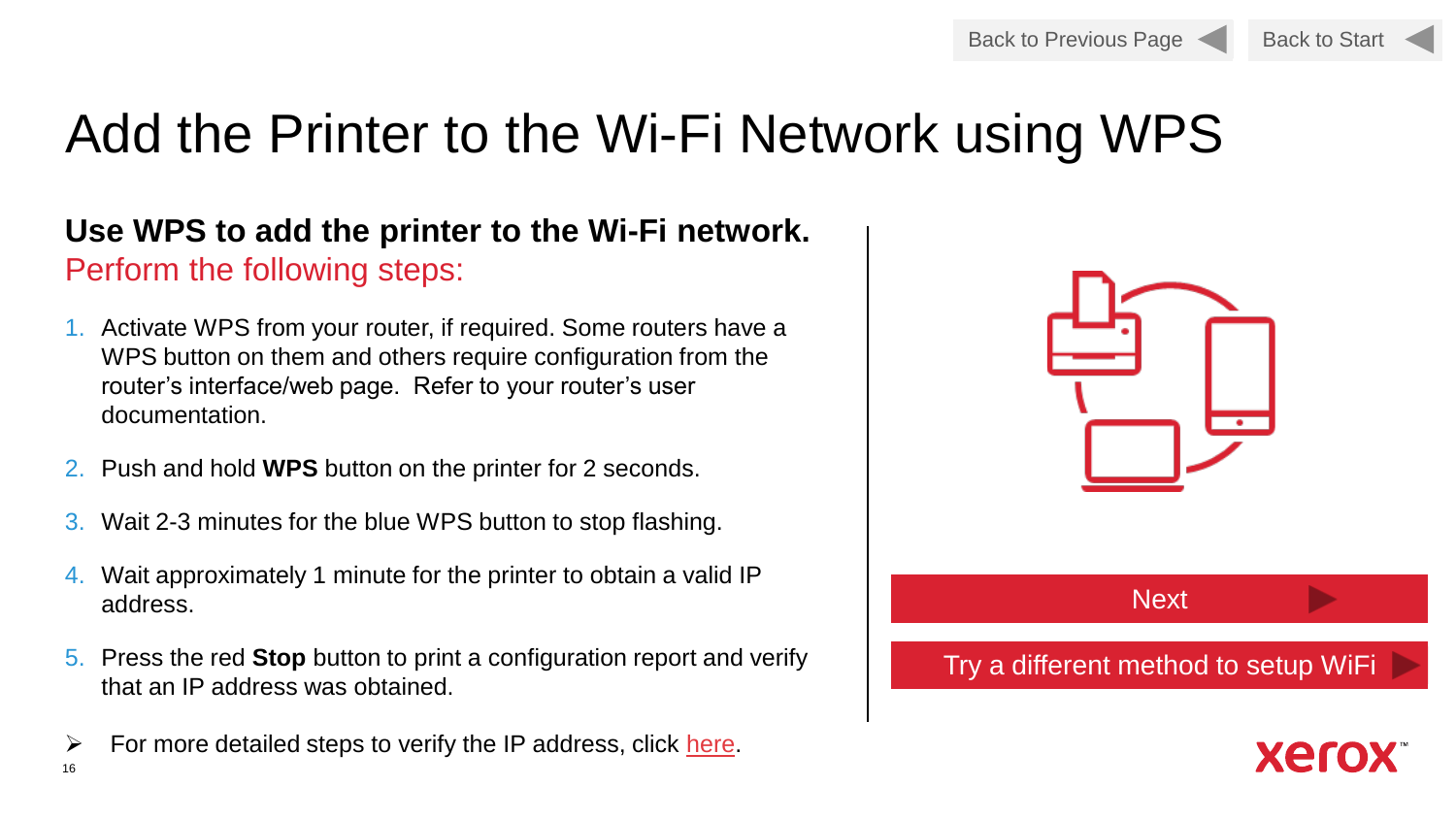# Add the Printer to the Network

**Connect the printer to the network hub with an Ethernet cord and configure the printer for this connection.** 

#### Perform these steps from the printer's control panel.

- 1. Push and hold the **WPS** button on the printer for 2 seconds.
- 2. Wait 2-3 minutes for the blue WPS button to stop flashing and for the default wireless connection to time-out.
- 3. Wait approximately 20 seconds to allow DHCP to discover the IP address using the wired connection.
- 4. Press the red **Stop** button to print a configuration report and verify that an IP address was obtained.
- $\triangleright$  For more detailed steps to verify the IP address, click [here](https://www.support.xerox.com/en-us/article/en/2108709).





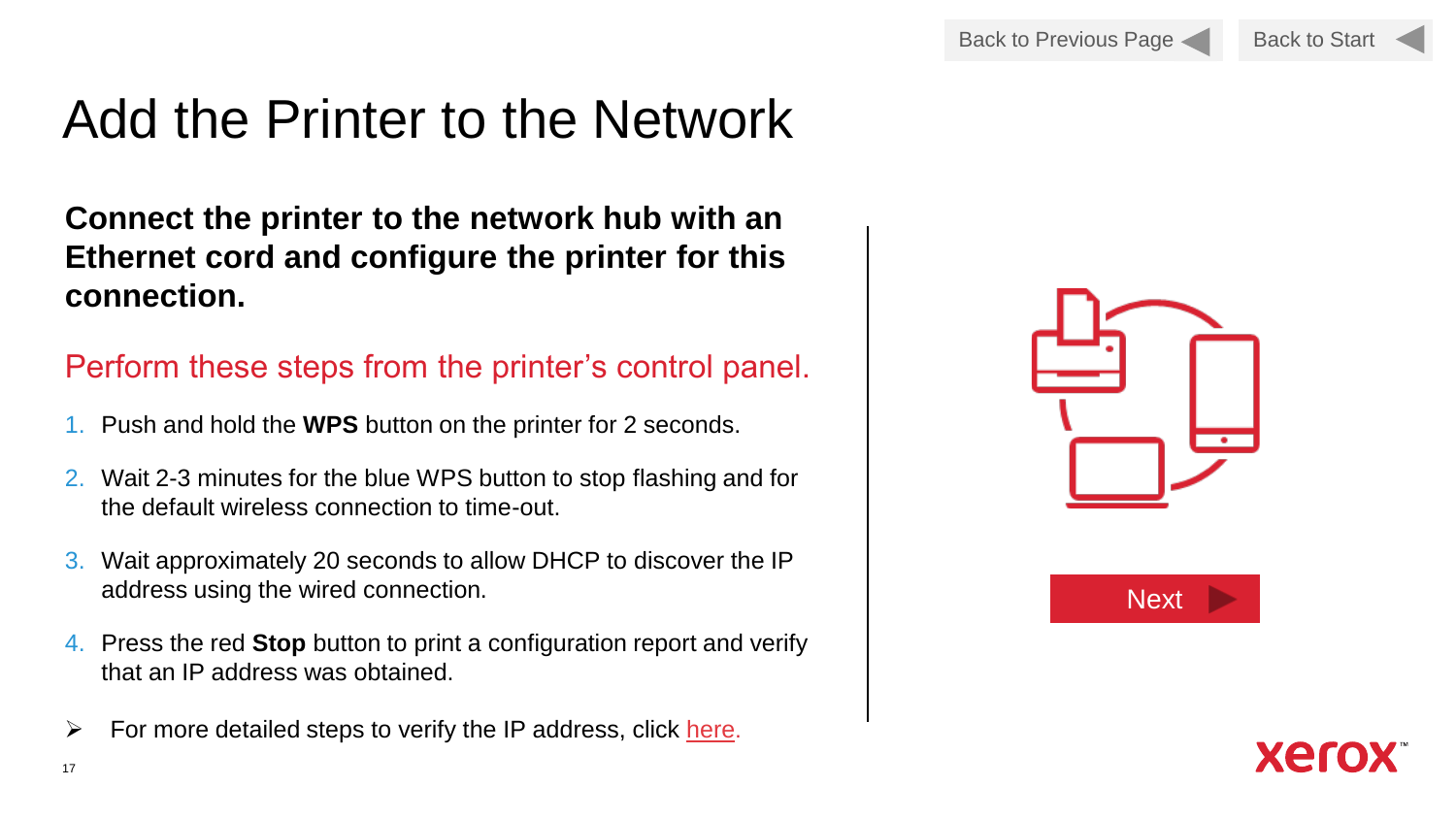Back to Wireless Setup Back to Wired Setup

Back to Start

# Setup Wi-Fi Direct

#### **Enable Wi-Fi Direct from the printer's web interface (CWIS).**

Wi-Fi Direct can be used as a backup connection method if your network goes down, or to support wireless printing from devices that are not on the printer's network.

*Note: This step applies to printers that are on a network using Wi-Fi or an Ethernet cord.* 

 $\triangleright$  To enable Wi-Fi direct, follow the knowledge base instructions found [here](https://www.support.xerox.com/en-us/article/en/2108706).





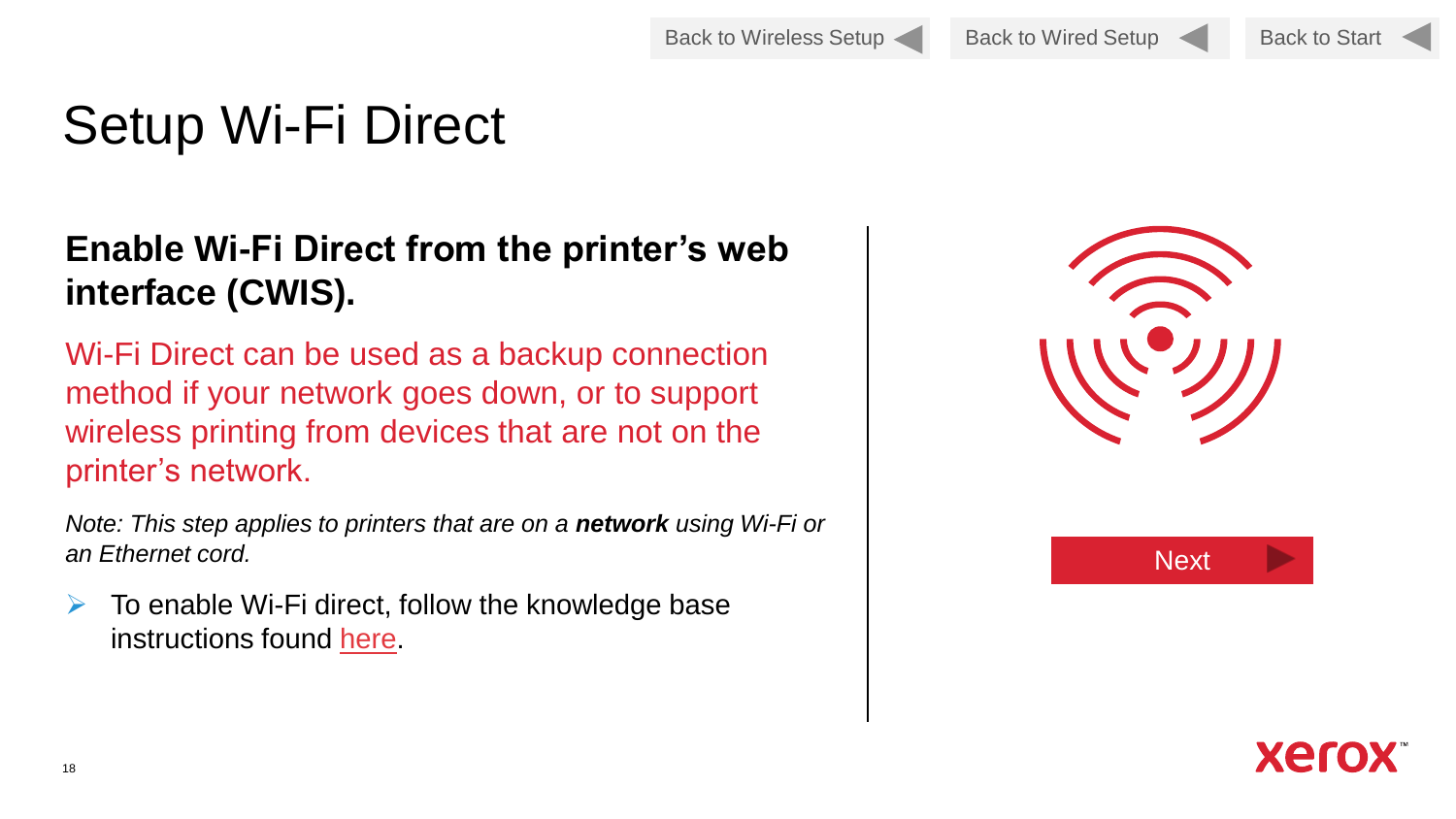# Print a Test Page

#### **Validate you can print over the network connection.**

Remove the USB cable. Print any document from your computer.





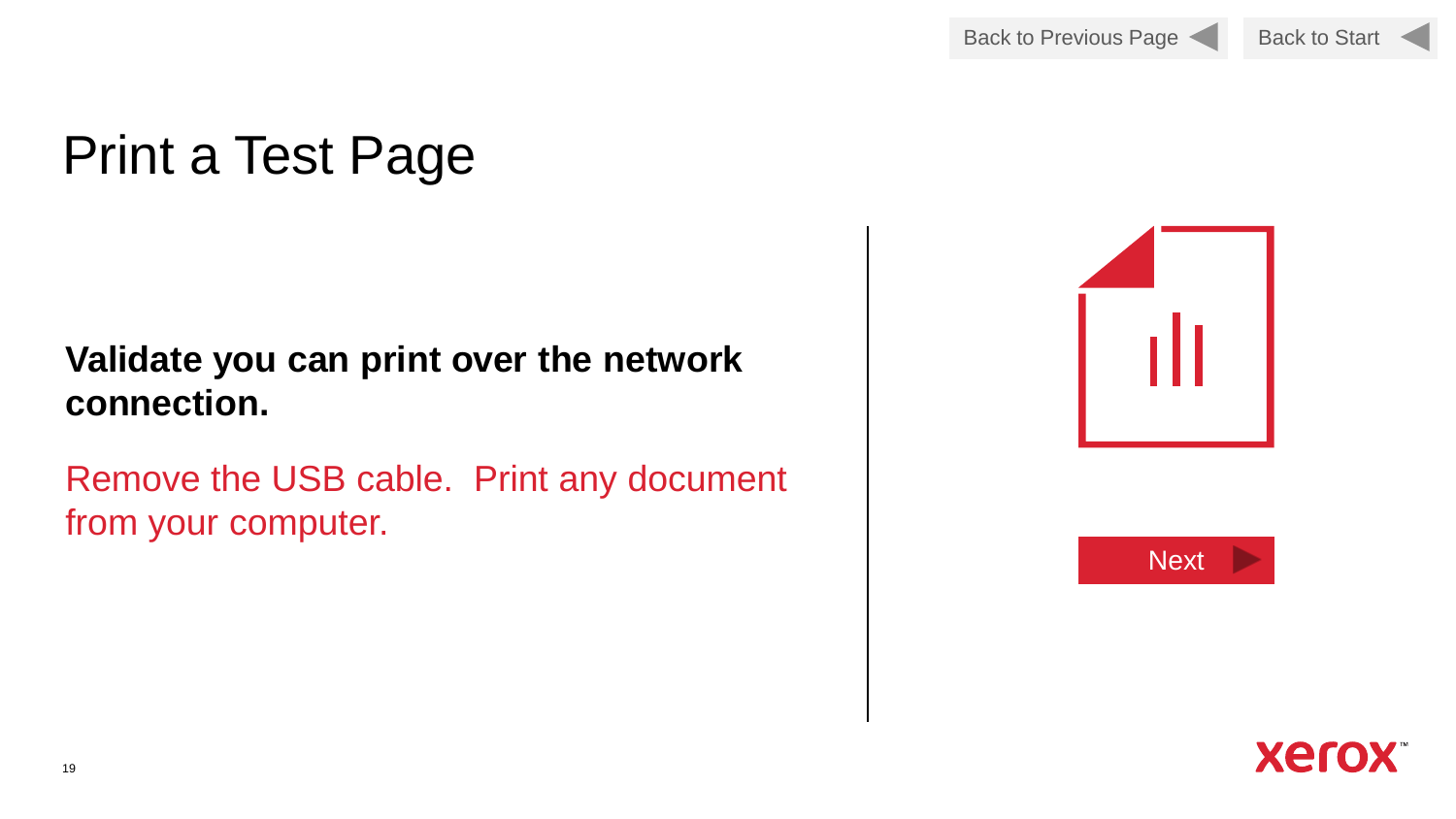## Enable or Disable the Banner Page

**If you need to enable or disable the banner page from printing with each print job, this can be configured in CWIS.**

The banner page is a cover page that contains information identifying the user and job name.

*Note: This step applies to printers that are on a network using Wi-Fi or an Ethernet cord.* 

 $\triangleright$  Click [here](https://www.support.xerox.com/en-us/article/en/2108492) to read the knowledge base instructions.

These directions are not applicable to Mac 10.15+ PCs connected over USB, because Easy Printer Manager software (which is not supported for Mac 10.15+) is required to access CWIS and enable Wi-Fi Direct.





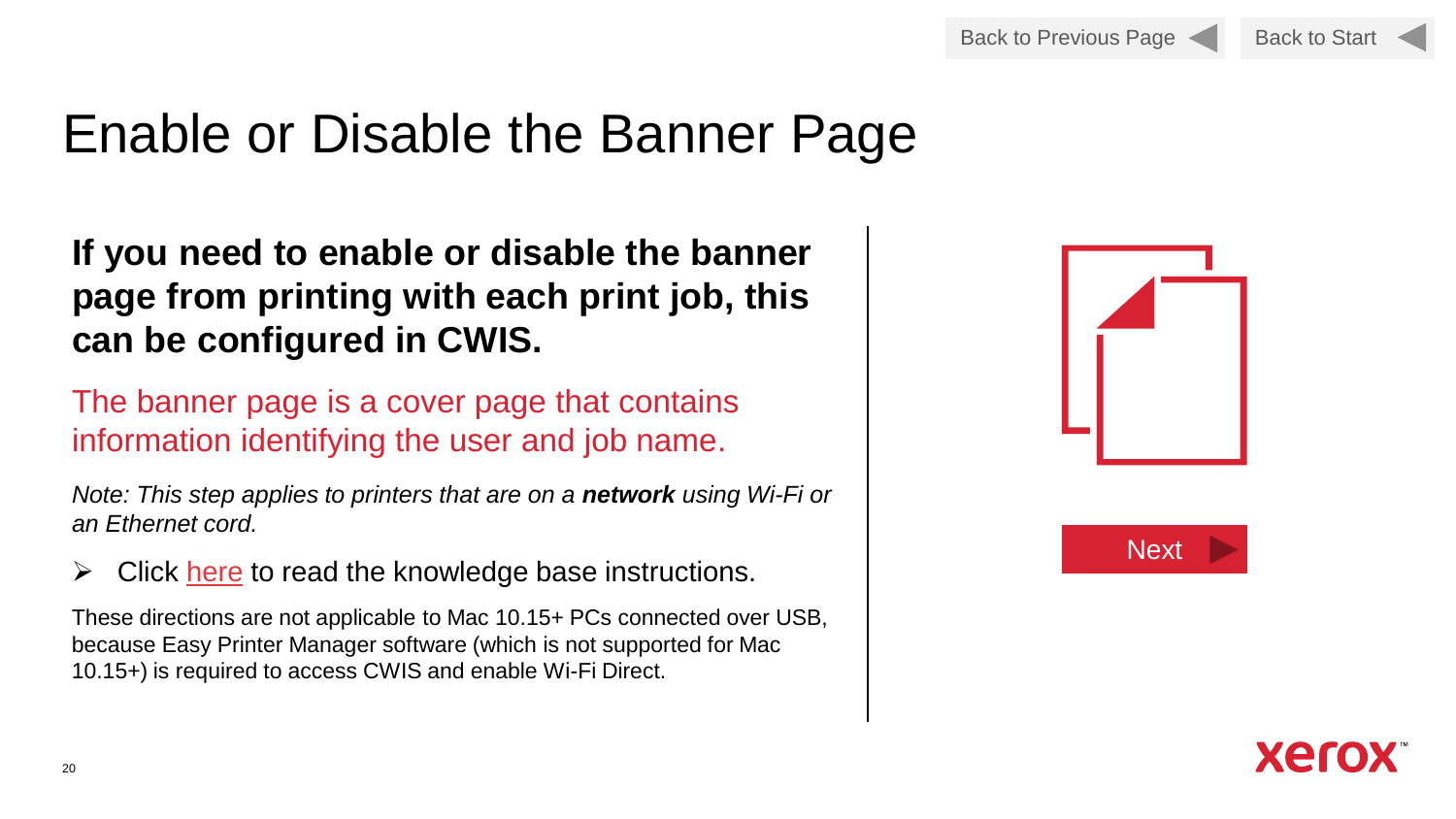# Printing Over USB

**Keep your printer connected to the computer with the USB cable and you will be able to print and scan using the drivers you installed.**



**Next** 

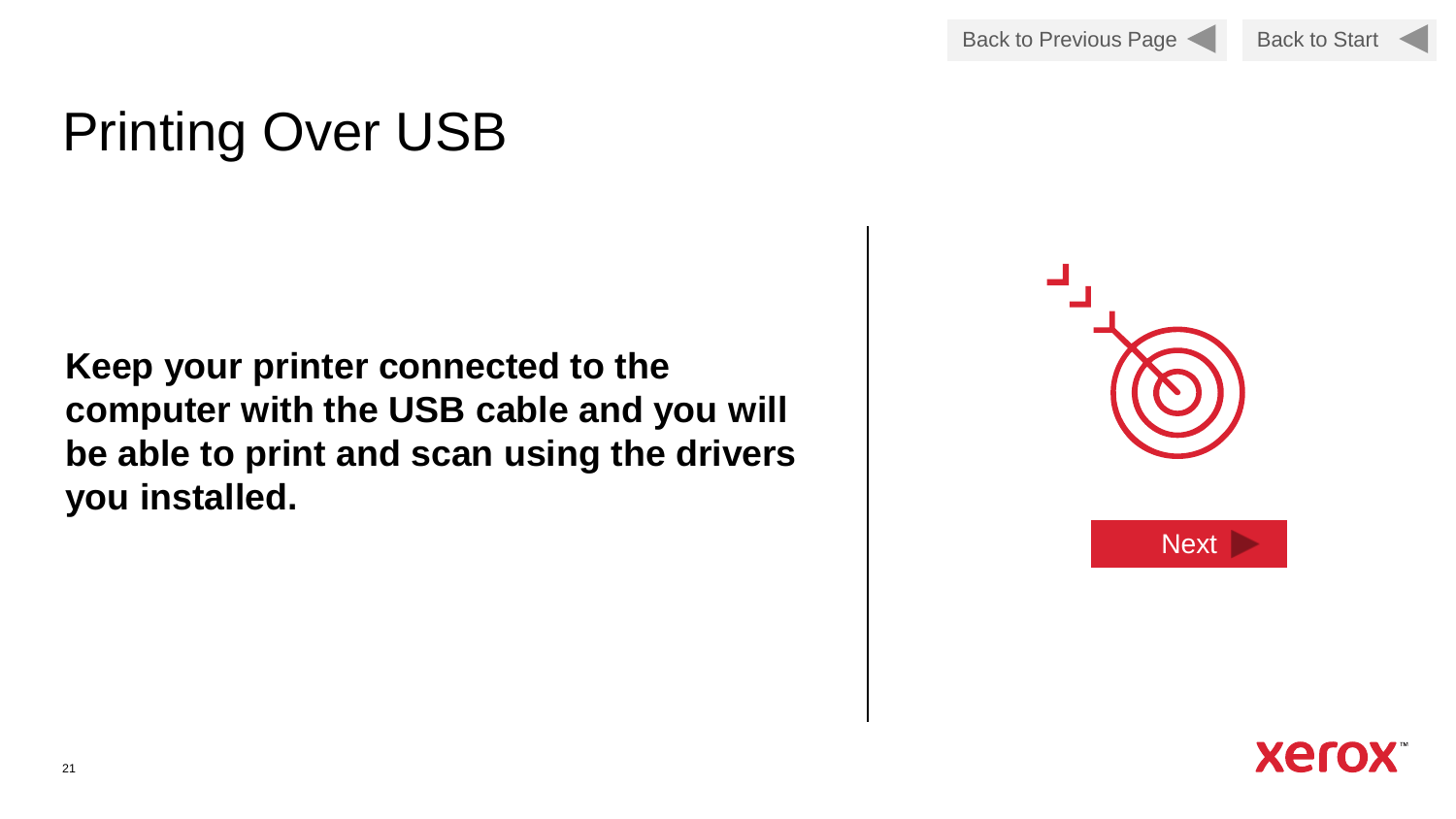# You are all done!

#### **You have completed the setup and install process for this device.**

Choose what you would like to do next.



Done

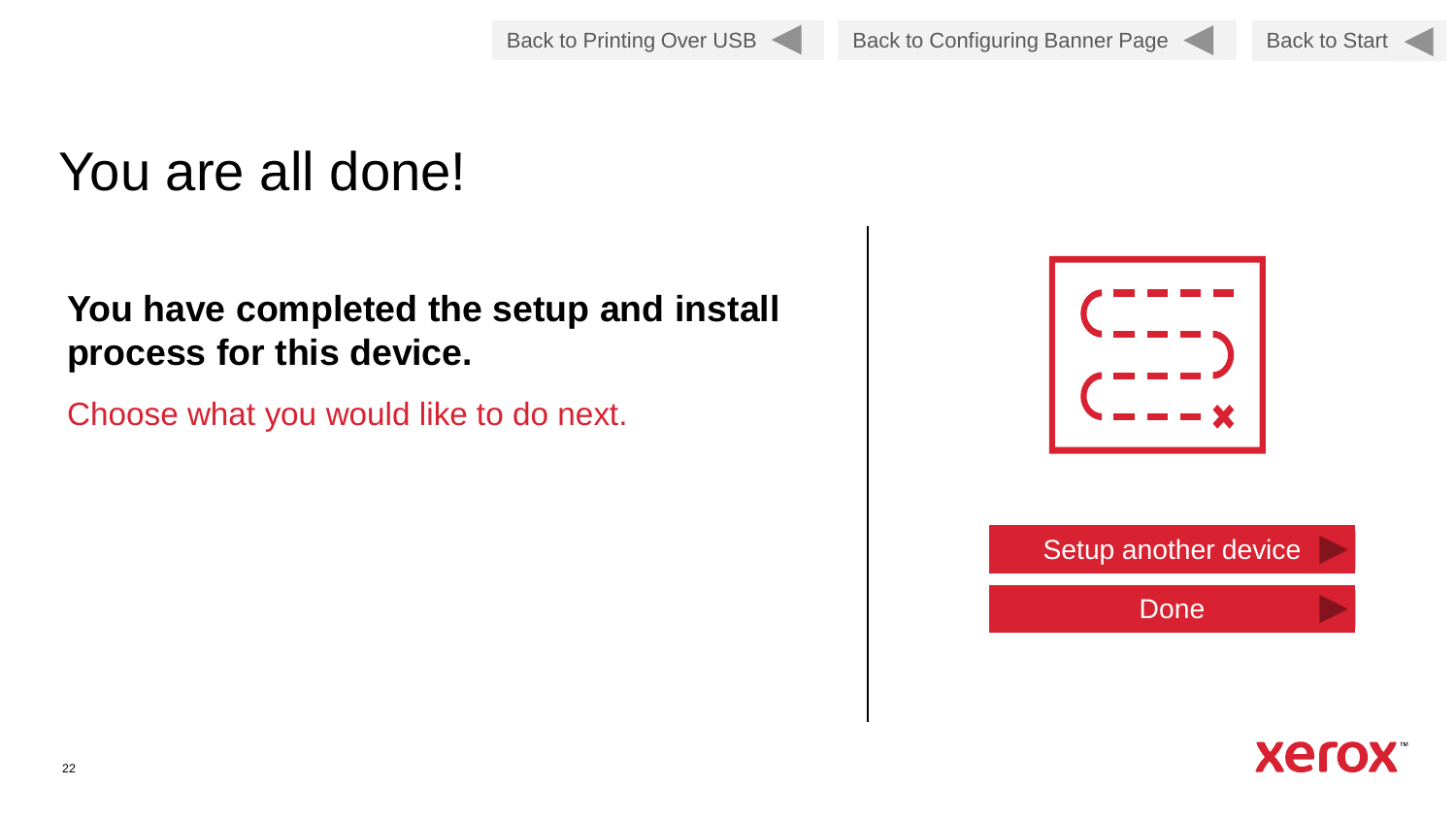Back to Start

# Connect with the USB Cord

#### **Plug one end of the USB cord into your printer and the other into your computer.**

The cord was shipped with your printer.

Note: You will have an opportunity to setup a network connection later. The USB connection is required for the initial setup. Next and the initial setup.



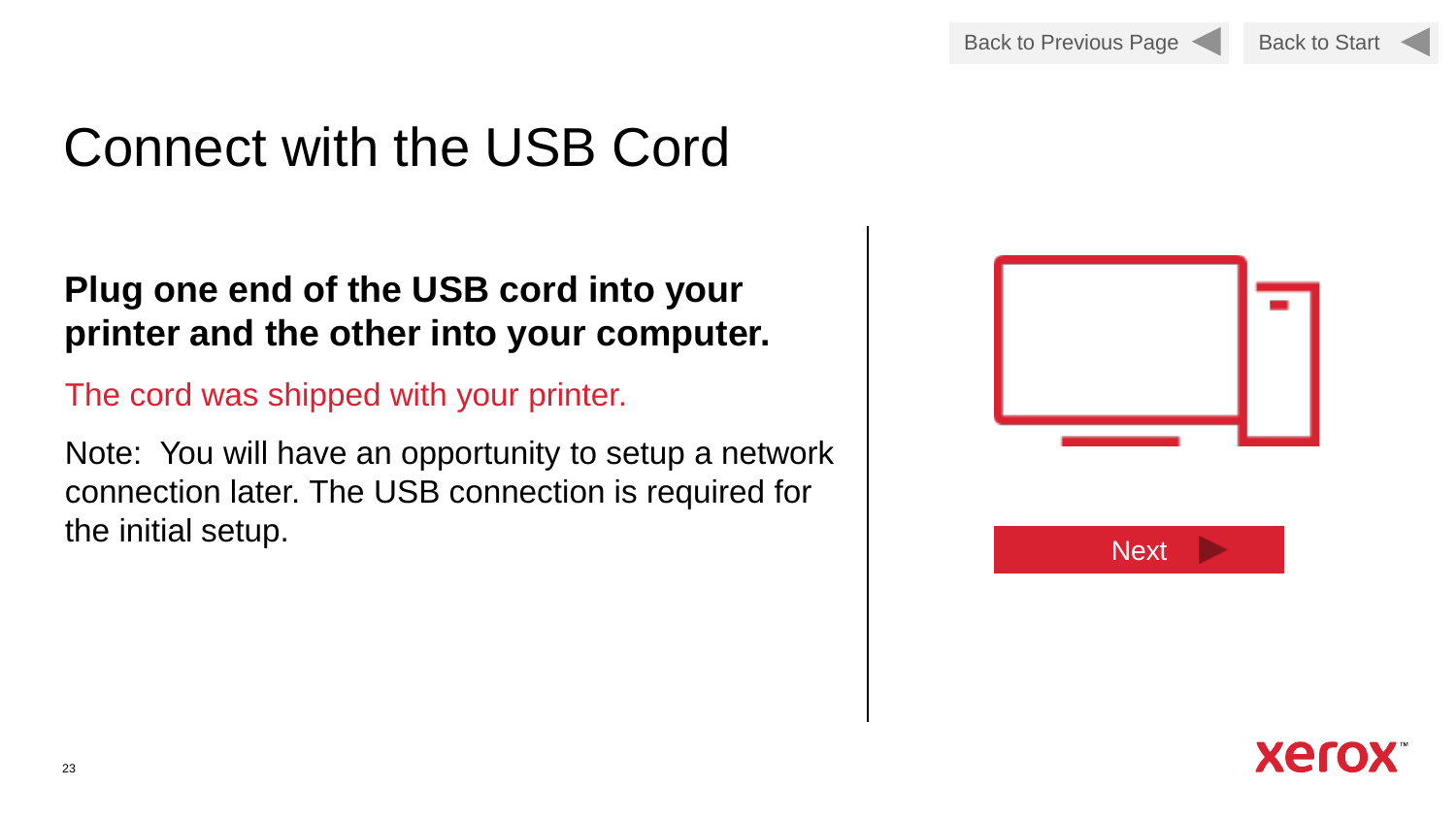# Download Xerox B210 MacOS Utilities PrintDriver **Signed**

#### **Download the print drivers file package from support.xerox.com.**

This file name is **Xerox\_B210\_MacOS\_Utilities\_PrintDriver\_Signed.dmg**

 $\triangleright$  To download the file package, click [here.](https://www.support.xerox.com/en-us/product/xerox-b210-printer/content/145468)



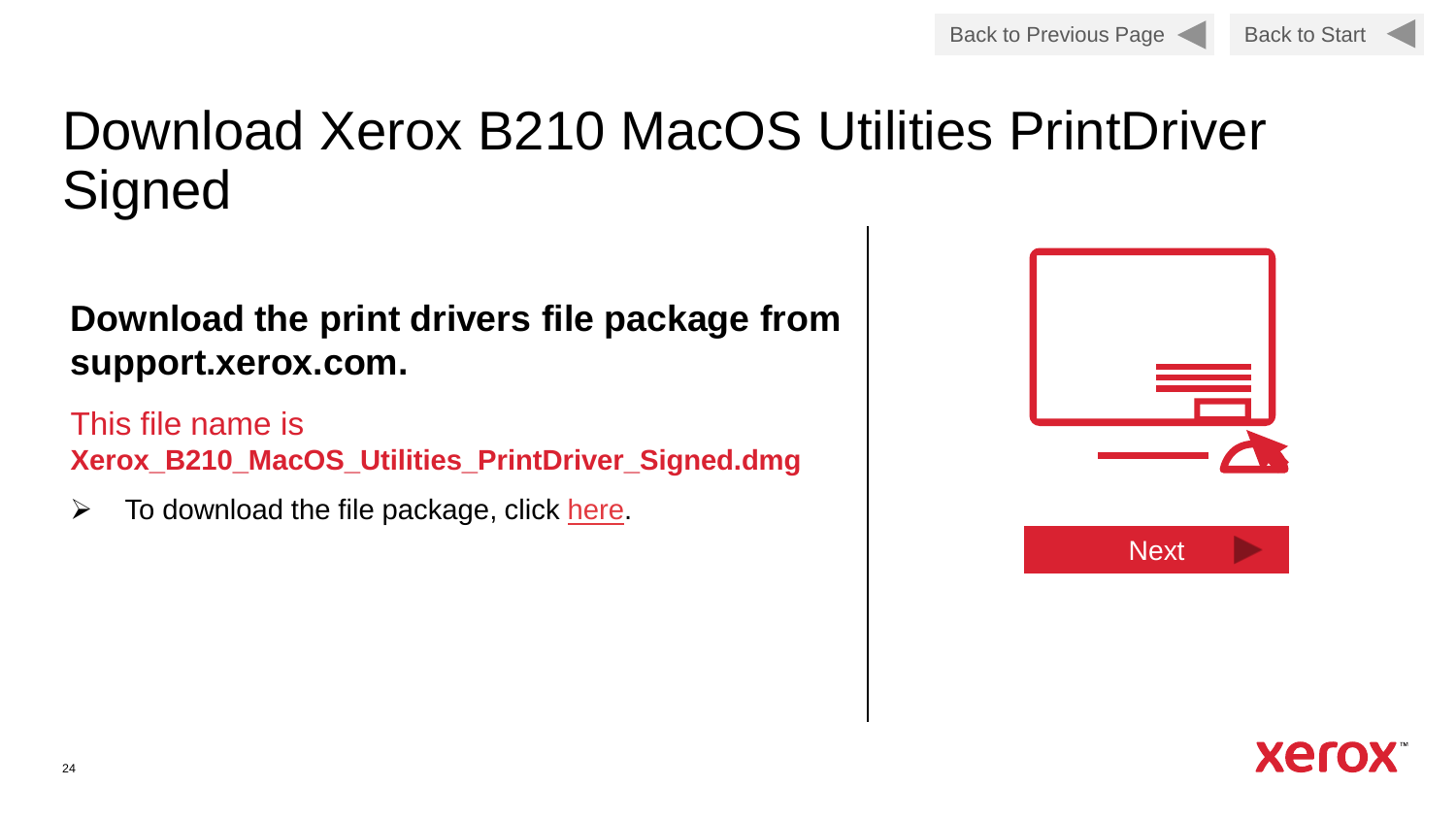# Install MAC\_Printer

#### **Select and install the print driver: "MAC\_Printer"**

This file will load the printing software to the computer and connect to the printer.

 $\triangleright$  To view a video about installing the driver files, and the navigation to print a test page, click [here](https://www.support.xerox.com/en-us/product/xerox-b210-printer/content/145666).





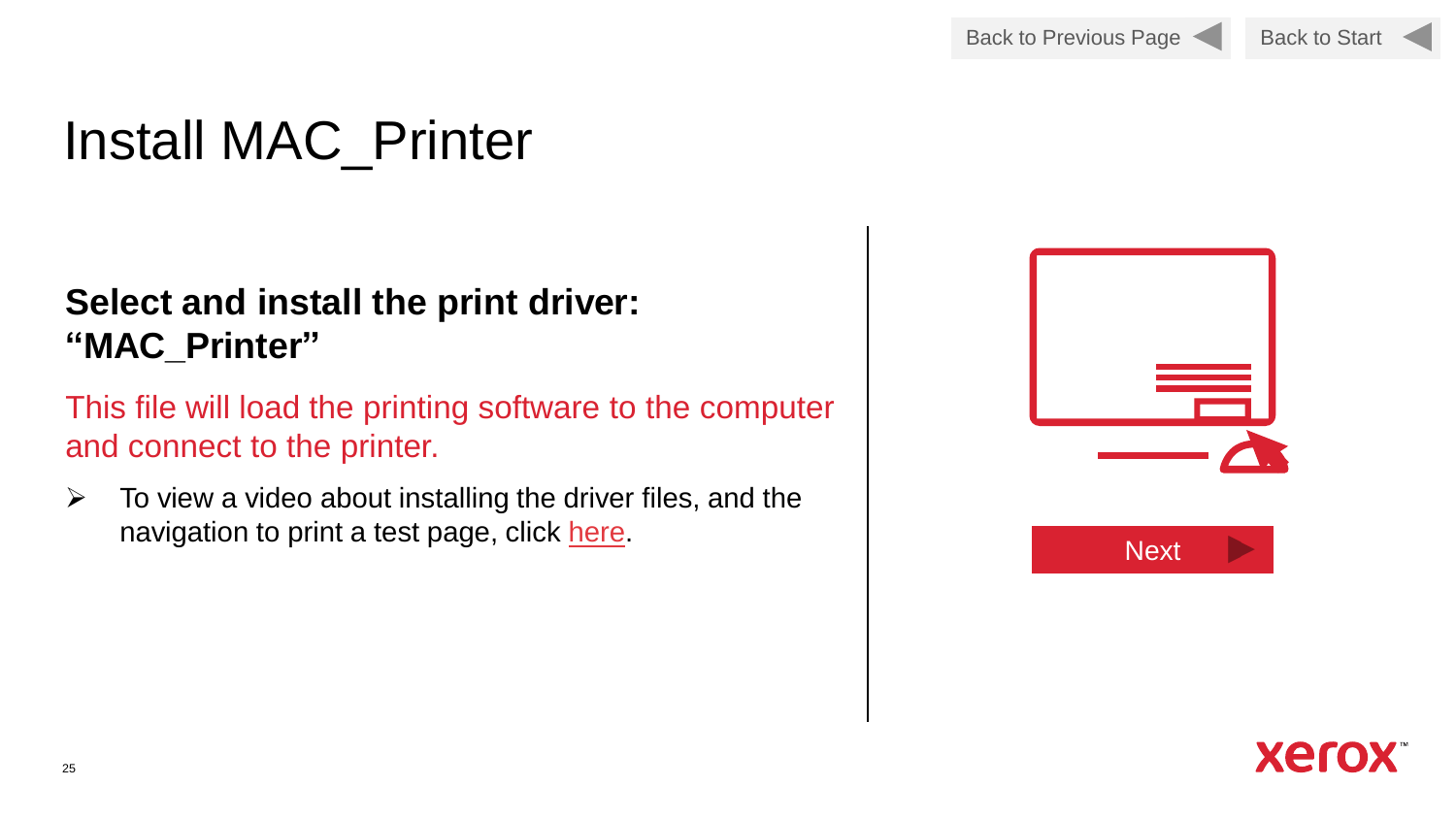

# Install "Easy Printer Manager"

#### **Select and install: "\_Printer Manager"**

The Easy Printer Manager application allows you to manage your device's advanced settings from your desktop.





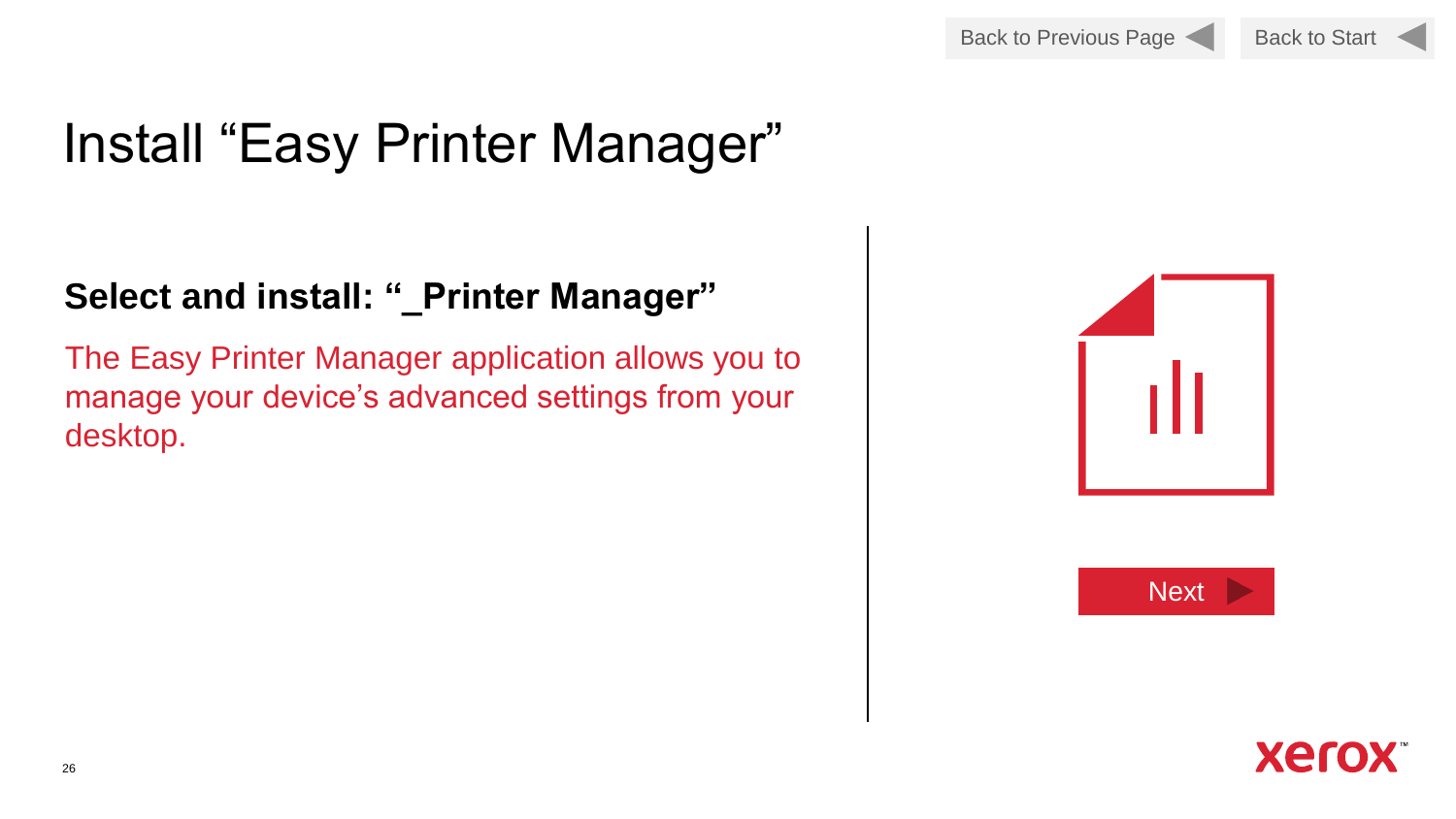

## How do you want to connect the printer to your devices?

### Read the benefits of each method and click on your selection.

#### **Through the network via [Wi-Fi](#page-7-0)**

This method wirelessly connects your printer to your home office network. Any computer or device that is also on the network can print to it. You must have a wireless router and a good Wi-Fi signal.

You can also enable **Wi-Fi direct** to print from devices that are not on the network. The networked printer can be configured to emit a signal that devices can directly connect to.

#### **Through the network with an Ethernet cord**

This method connects your printer to your network using a cable. Any computer or device that is also on the network can print to it. The Ethernet cord is not provided.

If you do not have a wireless network router, you can use **Wi-Fi direct** to print from devices that are not on the network. The networked printer can be configured to emit a signal that devices can directly connect to.

#### **Directly with a USB cord**

This method directly connects your printer to your computer using a USB cord. Your printer must be located within the cord's reach of the computer. The USB cord was shipped with your printer.

This method is **not** recommended if you plan to print from mobile devices.

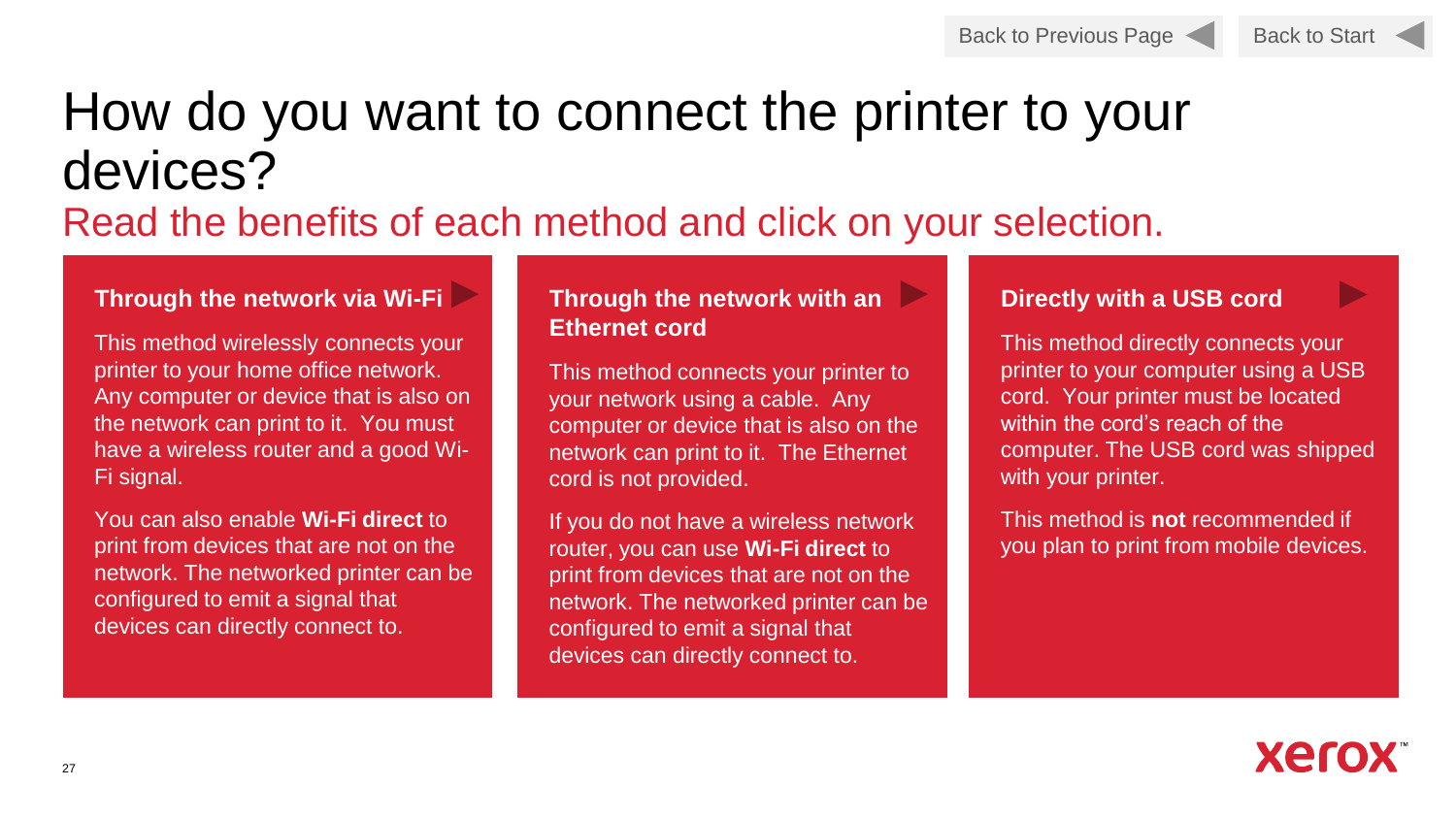

## Add the Printer to the Wi-Fi Network via WPS

#### **Use WPS to add the printer to the Wi-Fi network.**  Perform the following steps:

- 1. Activate WPS from your router, if required. Some routers have a WPS button on them and others require configuration from the router's interface/web page. Refer to your router's user documentation.
- 2. Push and hold **WPS** button on the printer for 2 seconds.
- 3. Wait 2-3 minutes for the blue WPS button to stop flashing.
- 4. Wait approximately 1 minute for the printer to obtain a valid IP address.
- 5. Press the red **Stop** button to print a configuration report and verify that an IP address was obtained.
- 28  $\triangleright$  For more detailed steps to verify the IP address, click [here.](https://www.support.xerox.com/en-us/article/en/2125303)



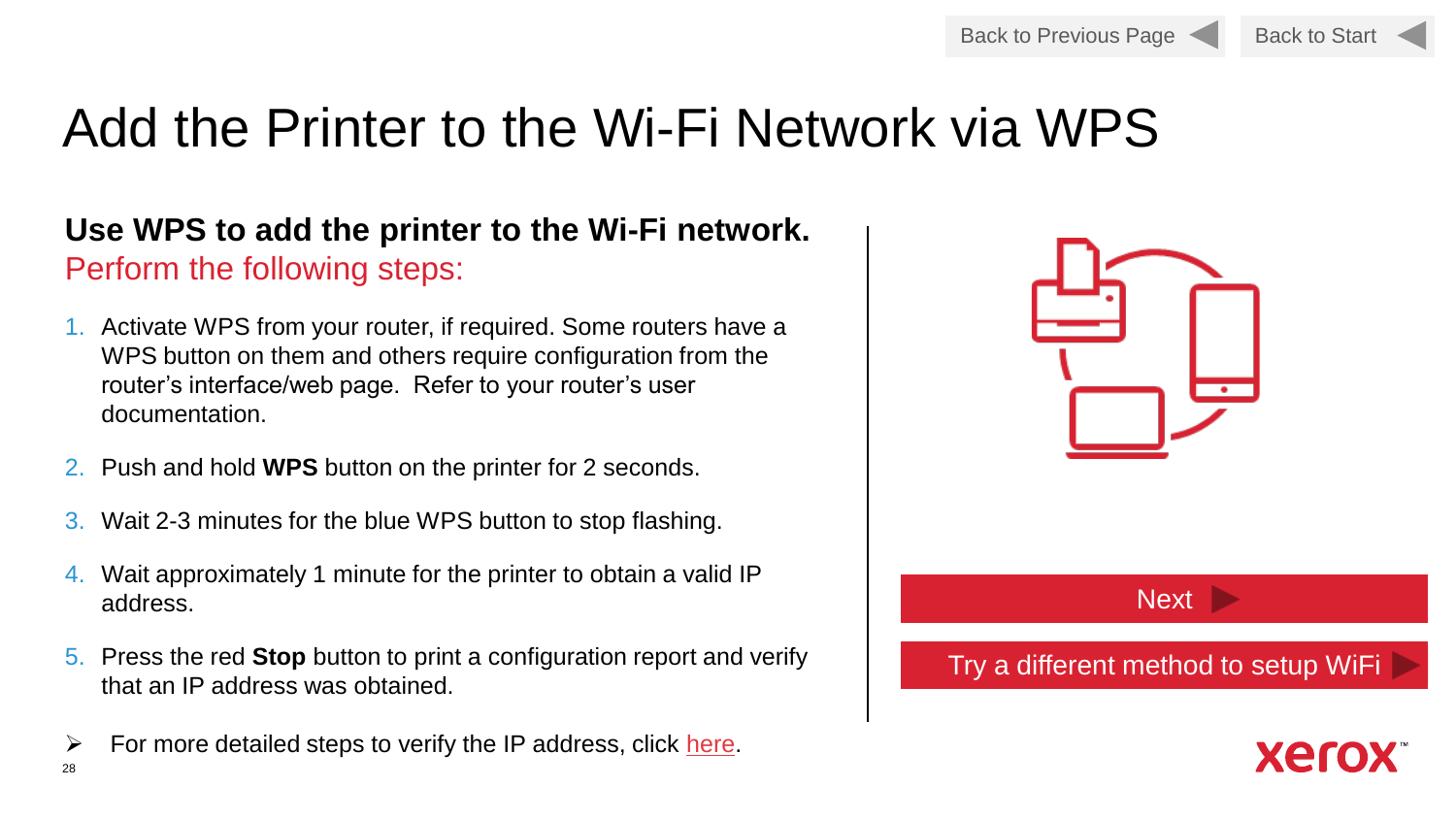

## Add the Printer to the Network with an Ethernet Cord

**Connect the printer to the network router with an Ethernet cord and configure the printer for this connection.** 

#### Perform these steps from the printer's control panel.

- 1. On the Home screen, swipe up, then touch **Device**.
- 2. Swipe up two screens, then touch **Network**.
- 3. Touch **Network Connectivity**.
- 4. Touch **Wired**
- 5. Select your network.
- 6. If required, enter your password.





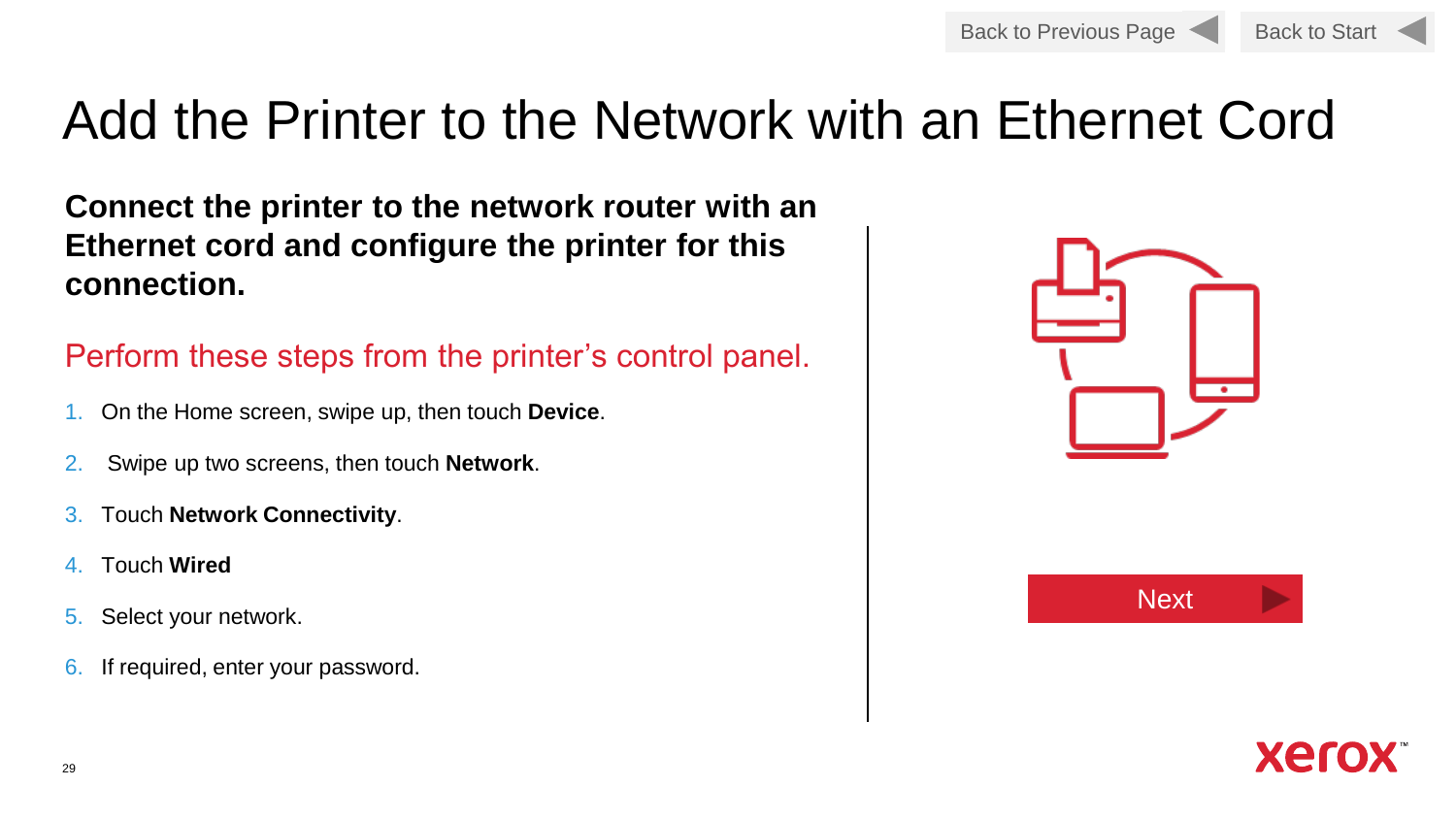Back to Wireless Setup Back to Wired Setup

Back to Start

# Print a Test Page

#### **Print a test page using the connection method you setup to print over.**

If you setup network printing over Wi-Fi or with an Ethernet cord, remove the USB connection before performing this test. Print any document from your computer.





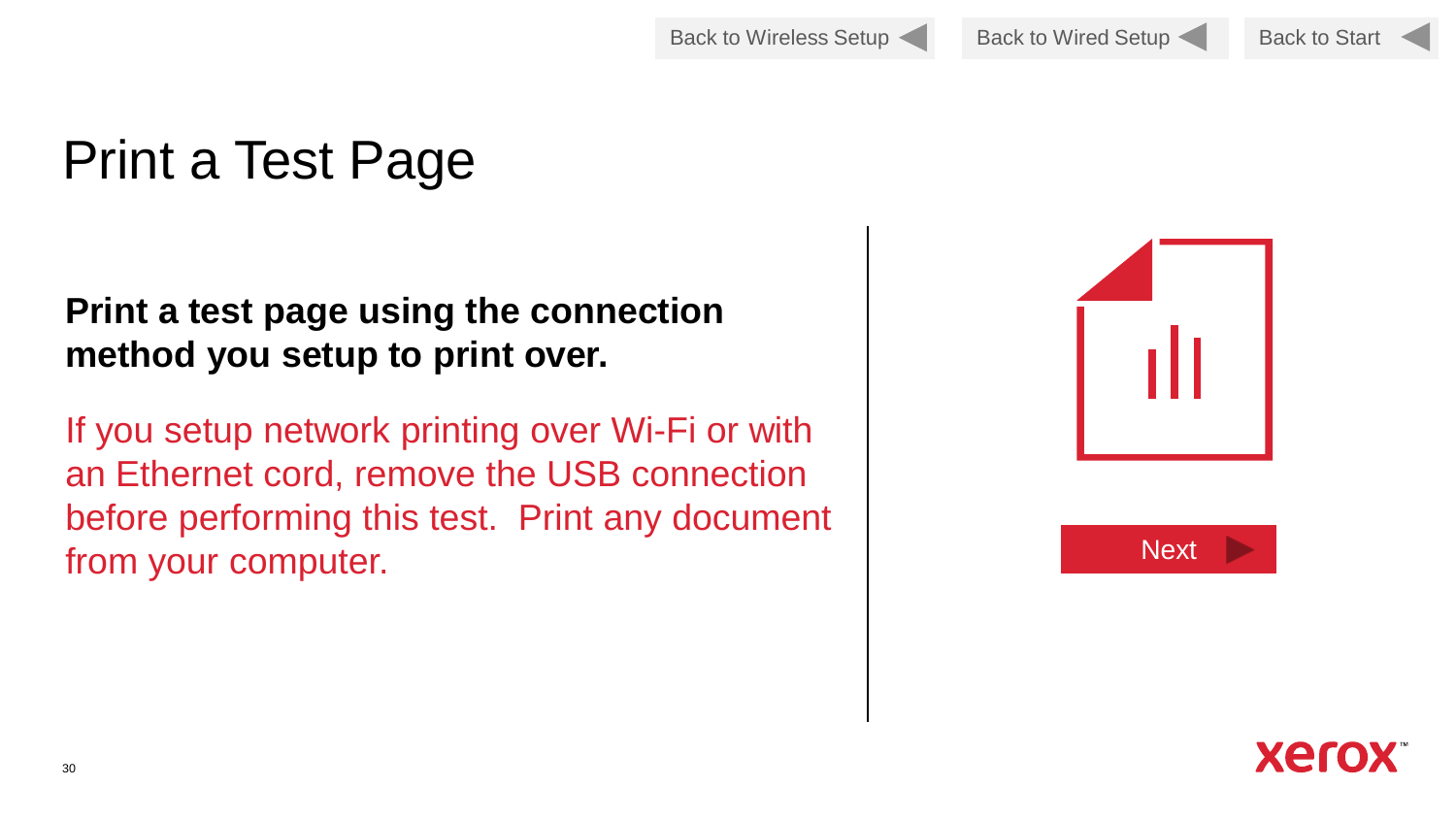# Setup Wi-Fi Direct

#### **Enable Wi-Fi Direct from the "Easy Printer Manager" application on your computer.**

Wi-Fi Direct can be used as a backup connection, to support wireless printing from non-networked devices, and to access advanced settings in CWIS.

- 1. Open **Easy Printer Manager** > Select **Advanced Settings** > hover over **Device Settings**, then select **Network Settings**. For **Wi-Fi Direct**, select **On** to enable the feature.
- 2. Make note of the **IP Address** displayed. It will be used later to access the printer's web interface (CentreWare Internet Services).
- 3. For **Network Key**, enter a password that contains at least 8 characters. This password will be used later to connect to the printer's Wi-Fi Direct signal.
- 4. Click **Save** to save the settings.





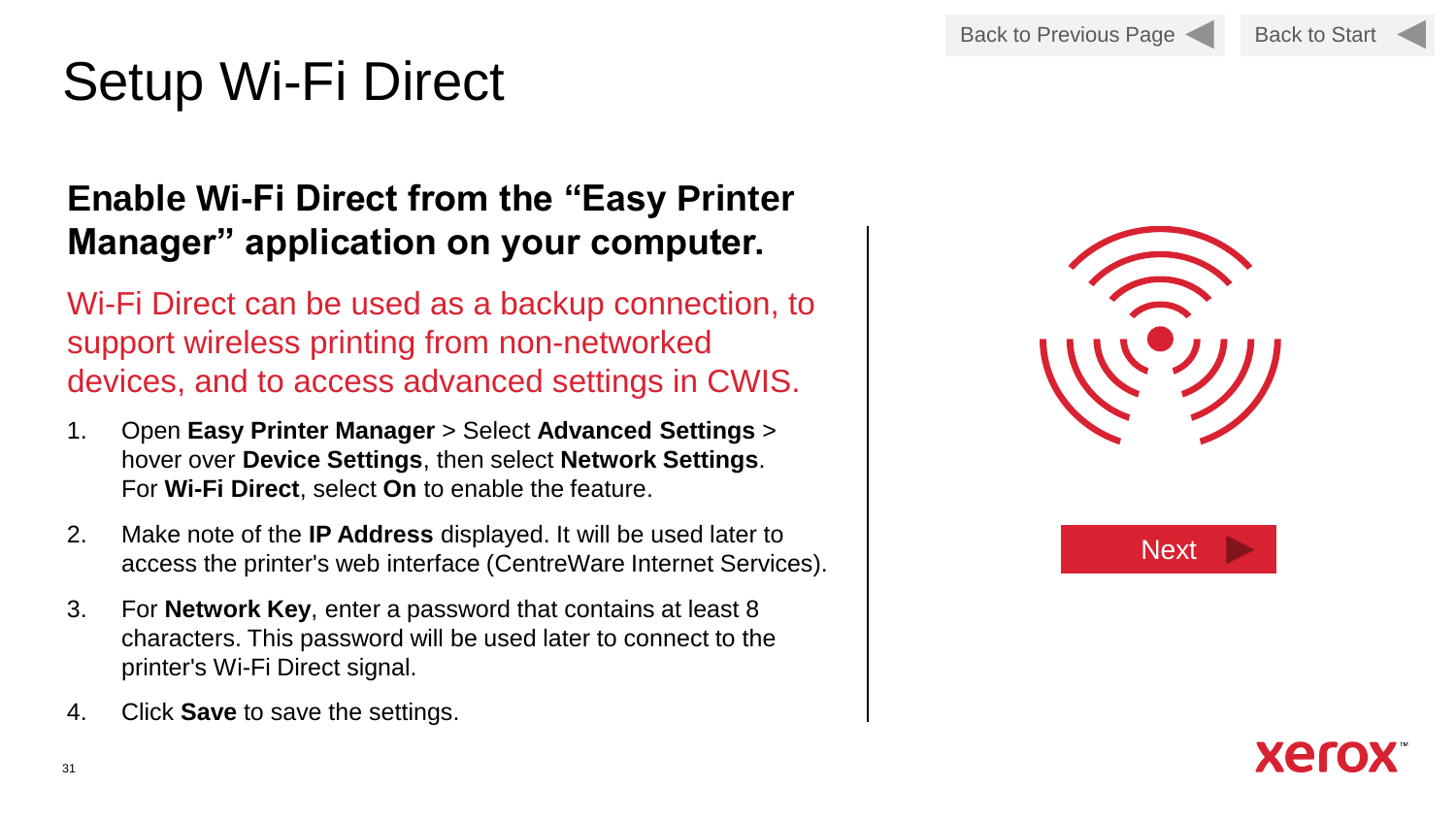## Enable or Disable the Banner Page

#### **If you need to enable or disable the banner page from printing with each print job, this can be configured in CWIS.**

The banner page is a cover page that contains information identifying the user and job name.

 $\triangleright$  Click [here](https://www.support.xerox.com/en-us/article/en/2108492) to read the knowledge base instructions.





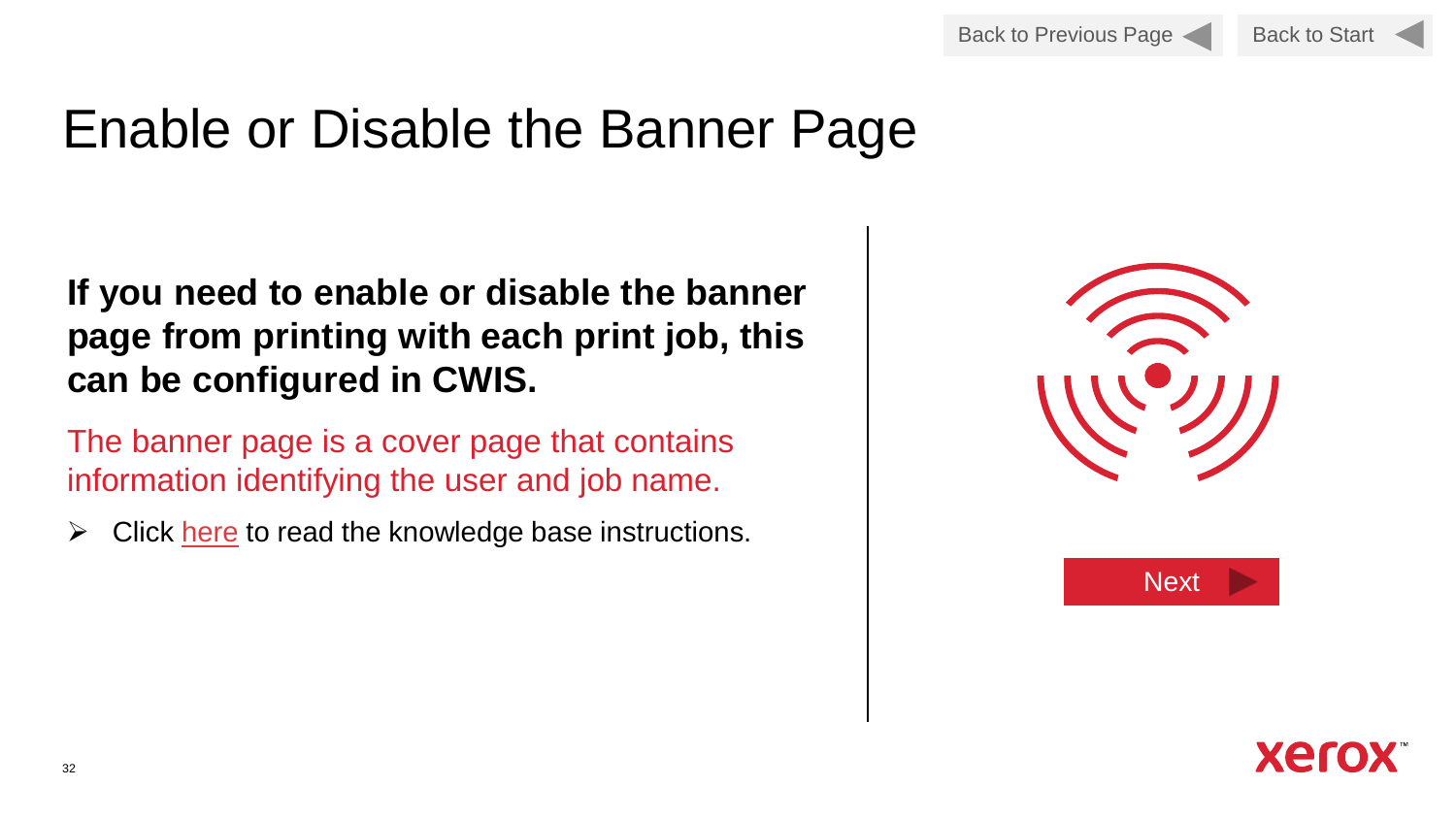## You are all done!

#### **You have completed the setup and install process for this device.**

Choose what you would like to do next.



Done

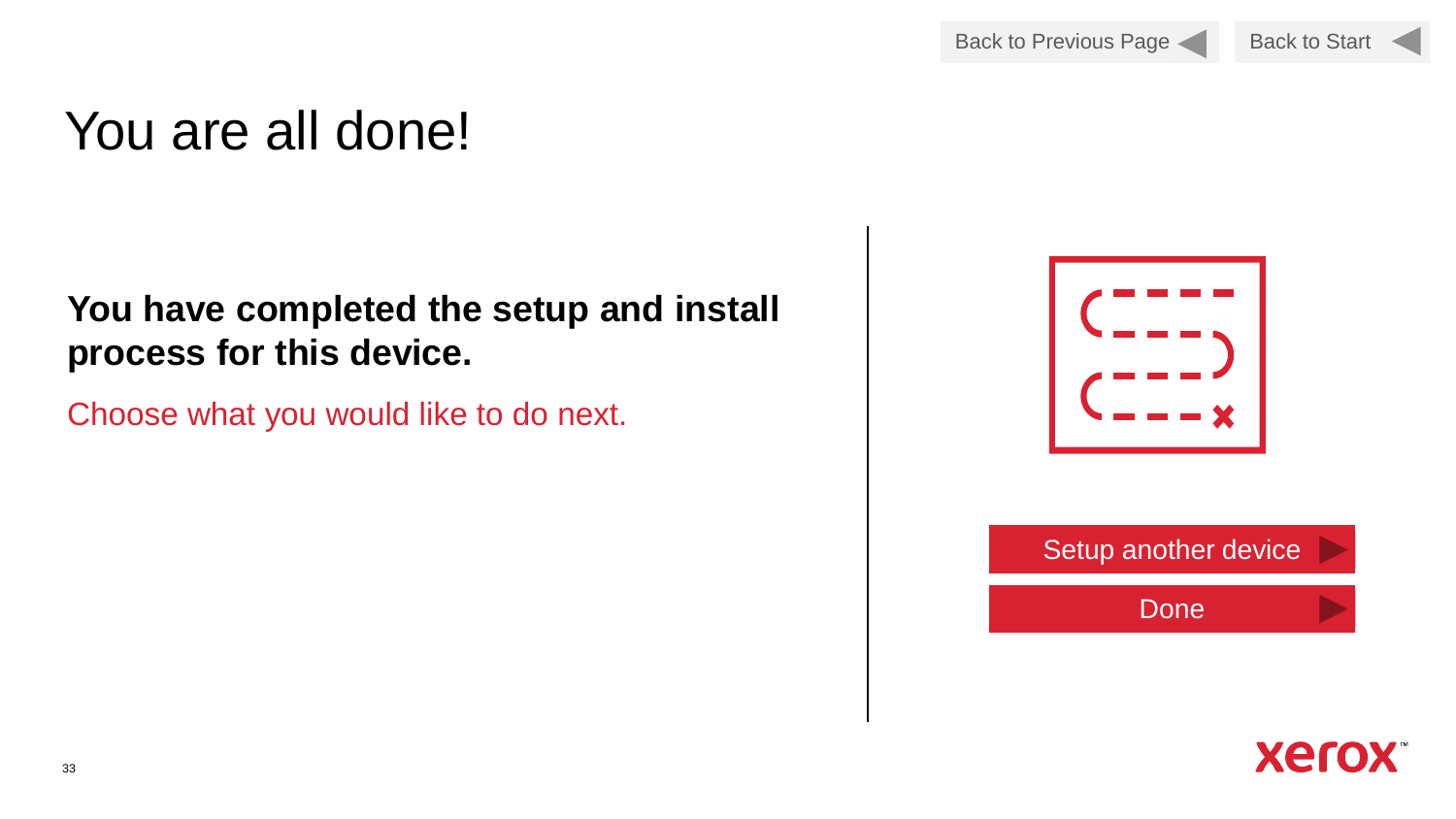

# Getting Started with Printing from a Mobile Device

**How is your printer currently connected to your network or other devices?**

Connected to the same Wi-Fi network as my mobile device

Connected to a different network than my mobile device

With a USB cord to a computer

With a Wi-Fi-Direct connection

It is not connected to anything yet



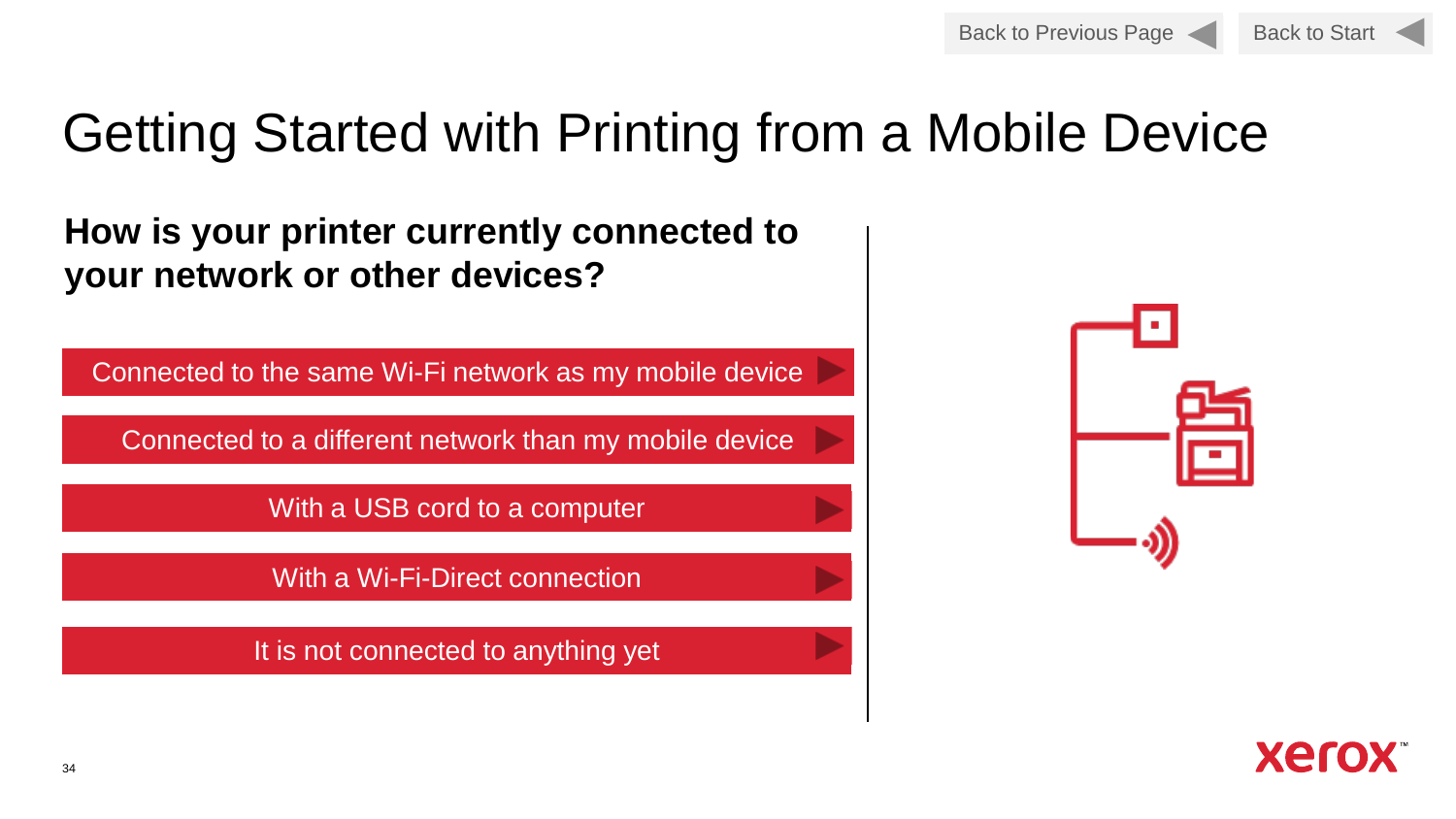Back to Previous Page Back to Start



# Selecting your Mobile Device

### **Choose the type of mobile device you are setting up to print from.**



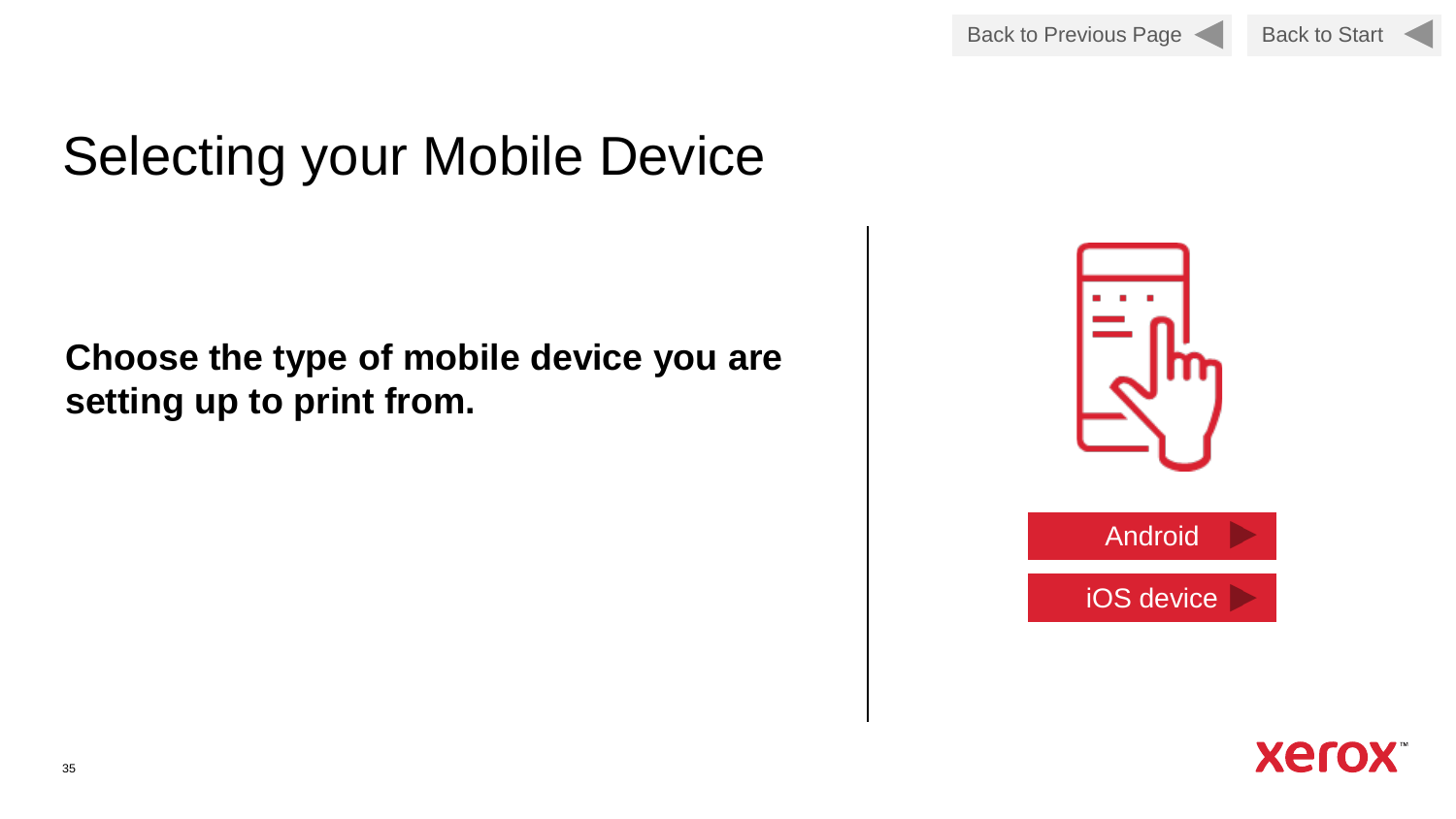Back to Previous Page Back to Start

### Printing with the Mopria App Click on the resource links below.

#### **Install the Mopria printing app for Android.**

The app will automatically discover the Xerox B215 on the network, or over Wi-Fi direct, and present it in a list of available printers on your Android.

- $\triangleright$  Download the Mopria app from the [Google Play](https://play.google.com/store/apps/details?id=org.mopria.printplugin&hl=en) store
- $\triangleright$  To view a video on printing with Mopria, click [here](https://www.support.xerox.com/en-us/product/xerox-b210-printer/content/145356).
- $\triangleright$  To read the knowledge base instructions, click [here.](https://www.support.xerox.com/en-us/article/en/2129054)





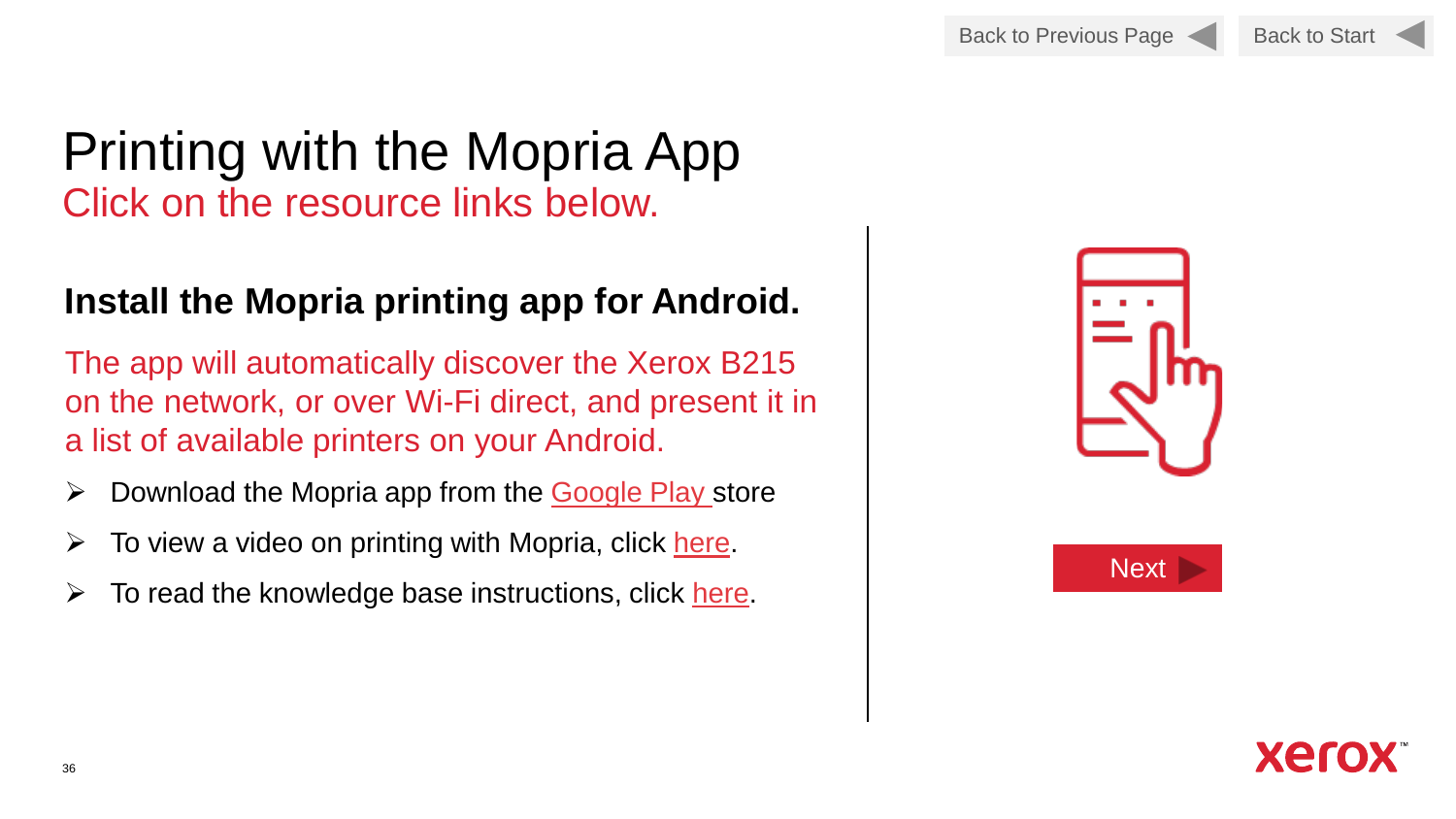# Printing with an iOS Device

#### **Use the imbedded iOS technology to discover and connect to your printer.**

The printer will be discovered if it is on the Wi-Fi network or has Wi-Fi direct enabled.

- $\triangleright$  Click [here](https://www.youtube.com/watch?v=xwRFoe_yMt4) to watch a video on mobile printing from an iOS device
- > Refer to your iOS device's user guide for more detail | Next ▶ Next





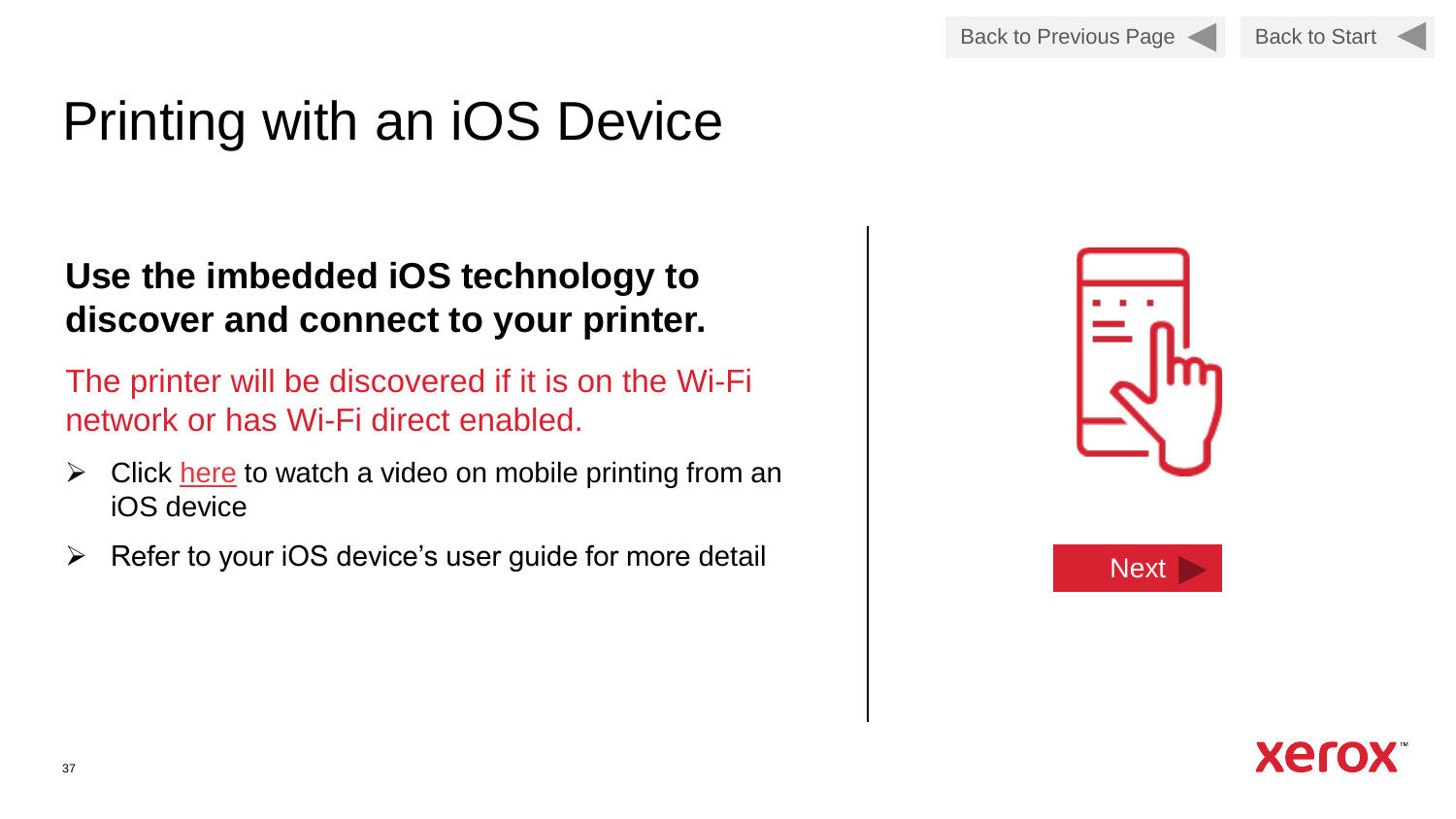# You are all done!

#### **You have completed the setup and install process for this mobile device.**

#### Choose what you would like to do next.

Note: To print to or scan from computers on the network, or over Wi-Fi direct, you must install the necessary drivers for your computer's operating system. Follow the pathway to "setup another device" and select your computer. The computer of the setup another device





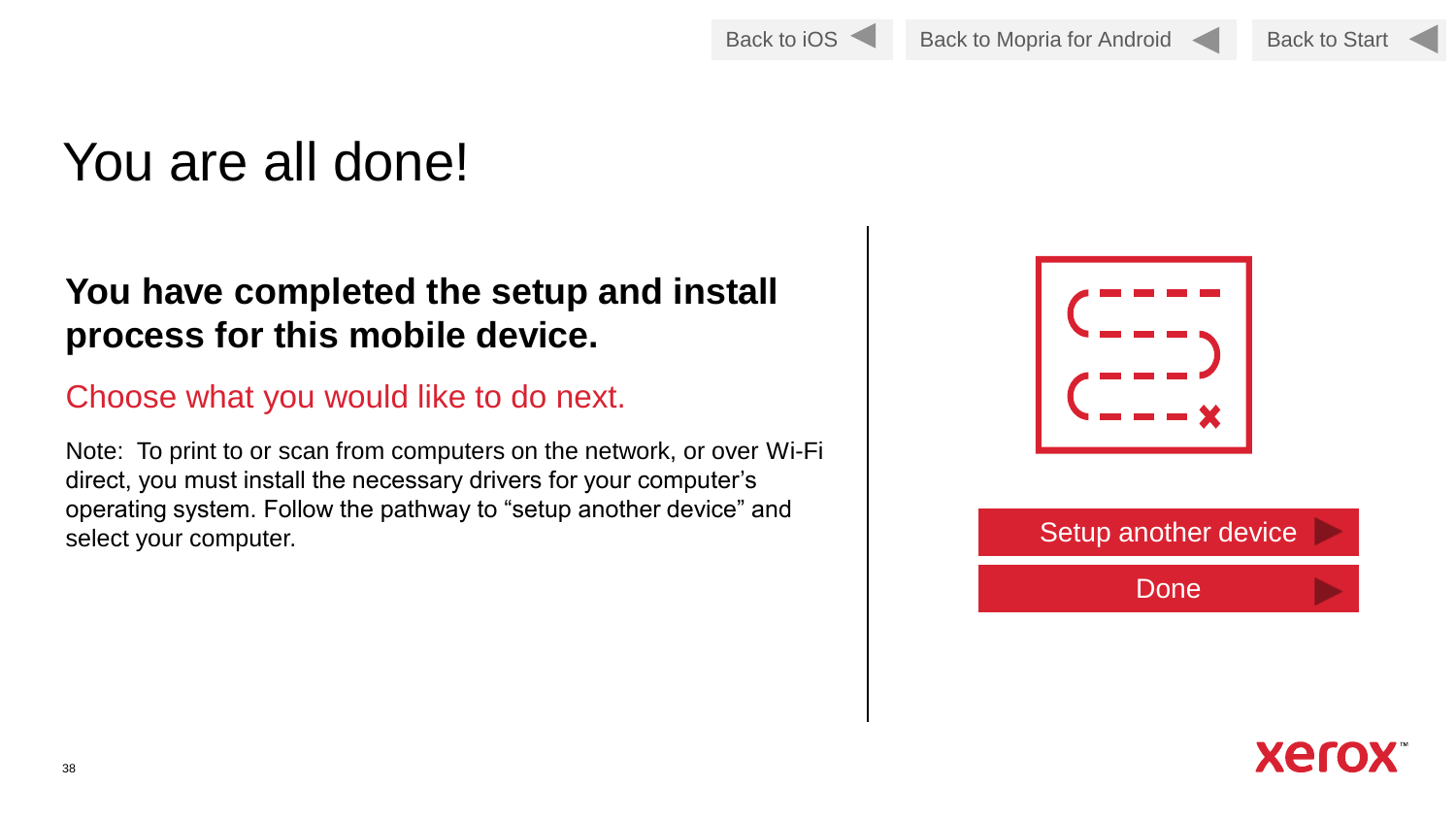

### Choosing A Wireless Connection Method (When the mobile device and printer are on different networks)

#### **Choose a wireless connection method. The options are:**

- A. Leave my printer on a separate network from my mobile device. Wirelessly direct-connect my mobile device to my printer using the **Wi-Fi Direct** feature. (This is recommended if you have a hard wire network router that is not Wi-Fi capable.)
- **B. Change my mobile device's network**, and temporarily or permanently connect my device to the wireless network that my printer is setup on.



#### Setup Wi-Fi Direct

Change My Mobile Device's Network

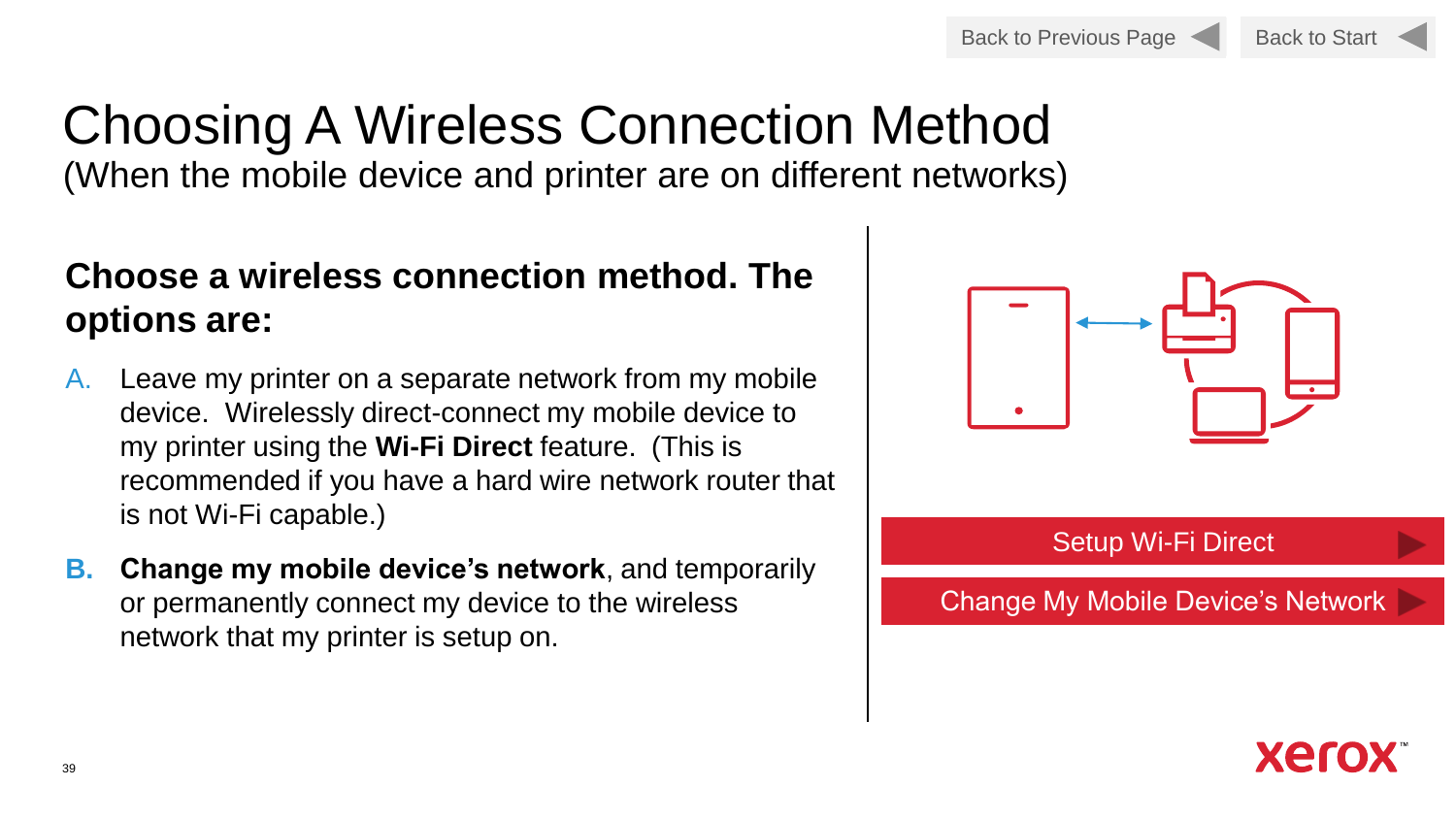# Enable Wi-Fi Direct

**Enable your printer to emit a Wi-Fi signal that your mobile device can directly connect to.**

From a network connected computer or device, access CWIS and enable Wi-Fi Direct.

 $\triangleright$  To enable Wi-Fi direct, follow the knowledge base instructions found [here](https://www.support.xerox.com/en-us/article/en/2108706).

| <b>Next</b> |
|-------------|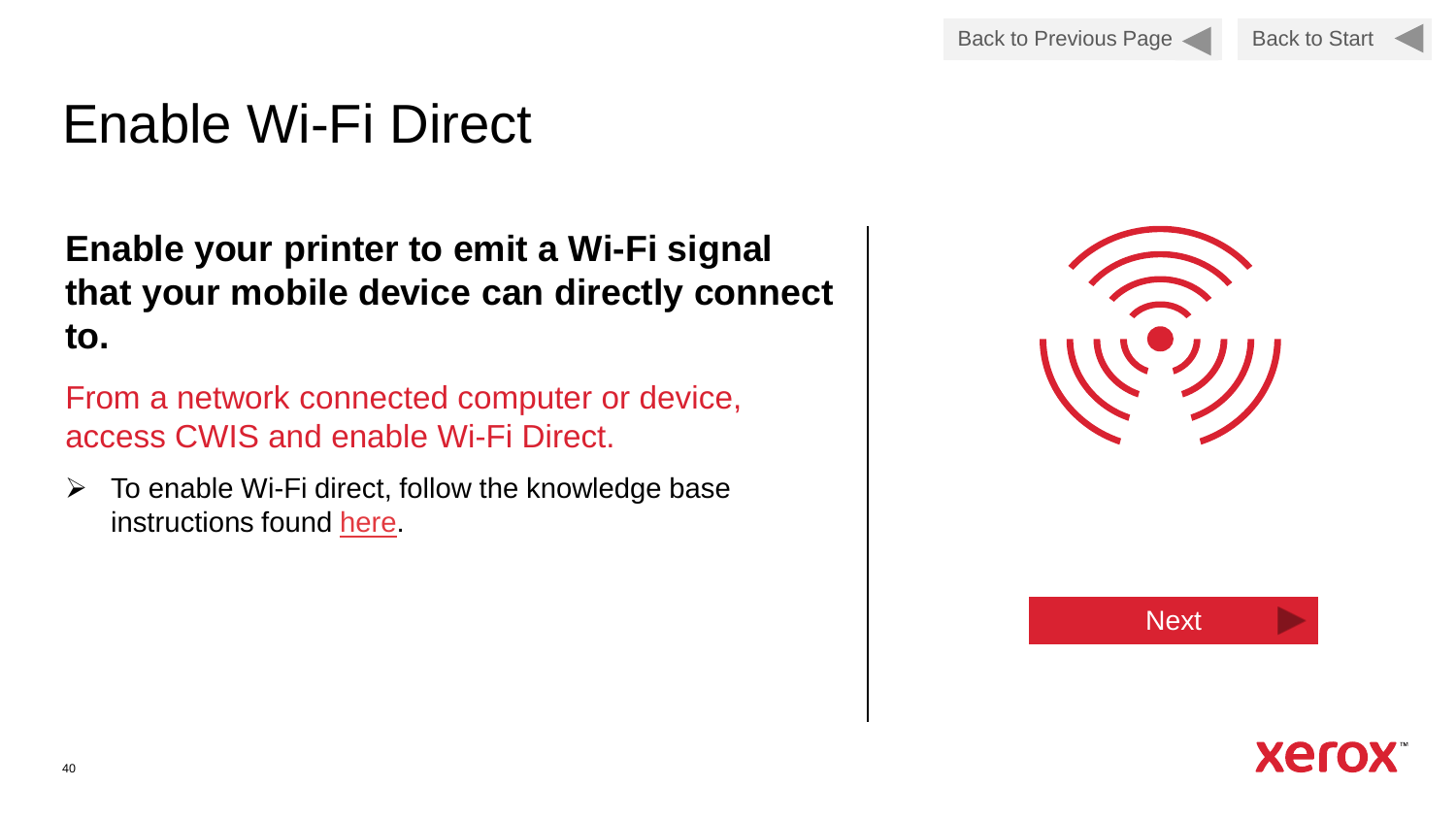

# <span id="page-40-0"></span>Selecting your Mobile Device

#### **Choose the type of Mobile device you are setting up to print from.**



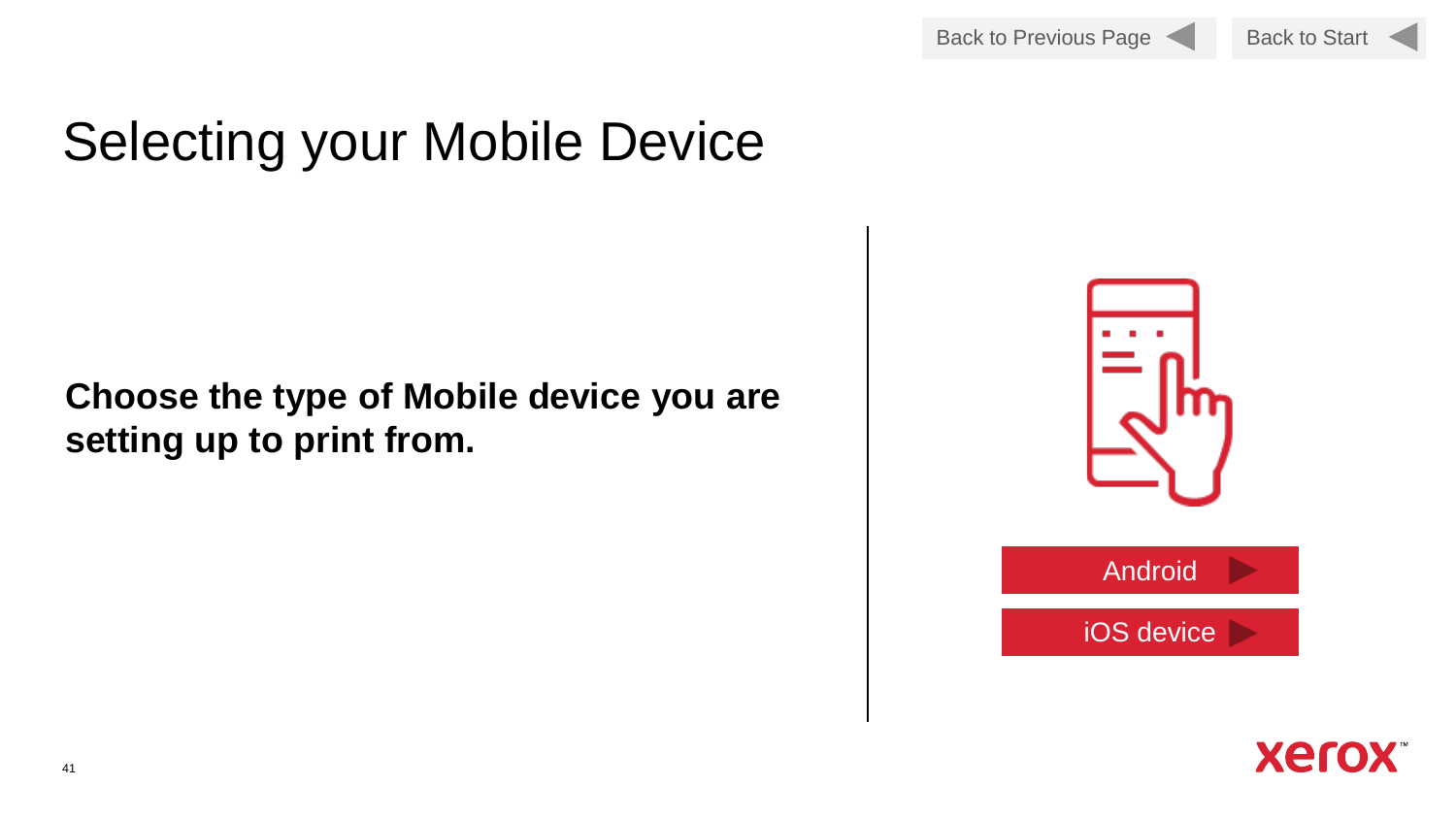### Printing with the Mopria App Click on the resource links below.

#### **Install the Mopria printing app for Android.**

The app will automatically discover the Xerox B215 on the network, or over Wi-Fi direct, and present it in a list of available printers on your Android.

- $\triangleright$  Download the Mopria app from the [Google Play](https://play.google.com/store/apps/details?id=org.mopria.printplugin&hl=en) store
- $\triangleright$  To view a video on printing with Mopria, click [here](https://www.support.xerox.com/en-us/product/xerox-b210-printer/content/145356).
- $\triangleright$  To read the knowledge base instructions, click [here.](https://www.support.xerox.com/en-us/article/en/2129054)  $\blacksquare$





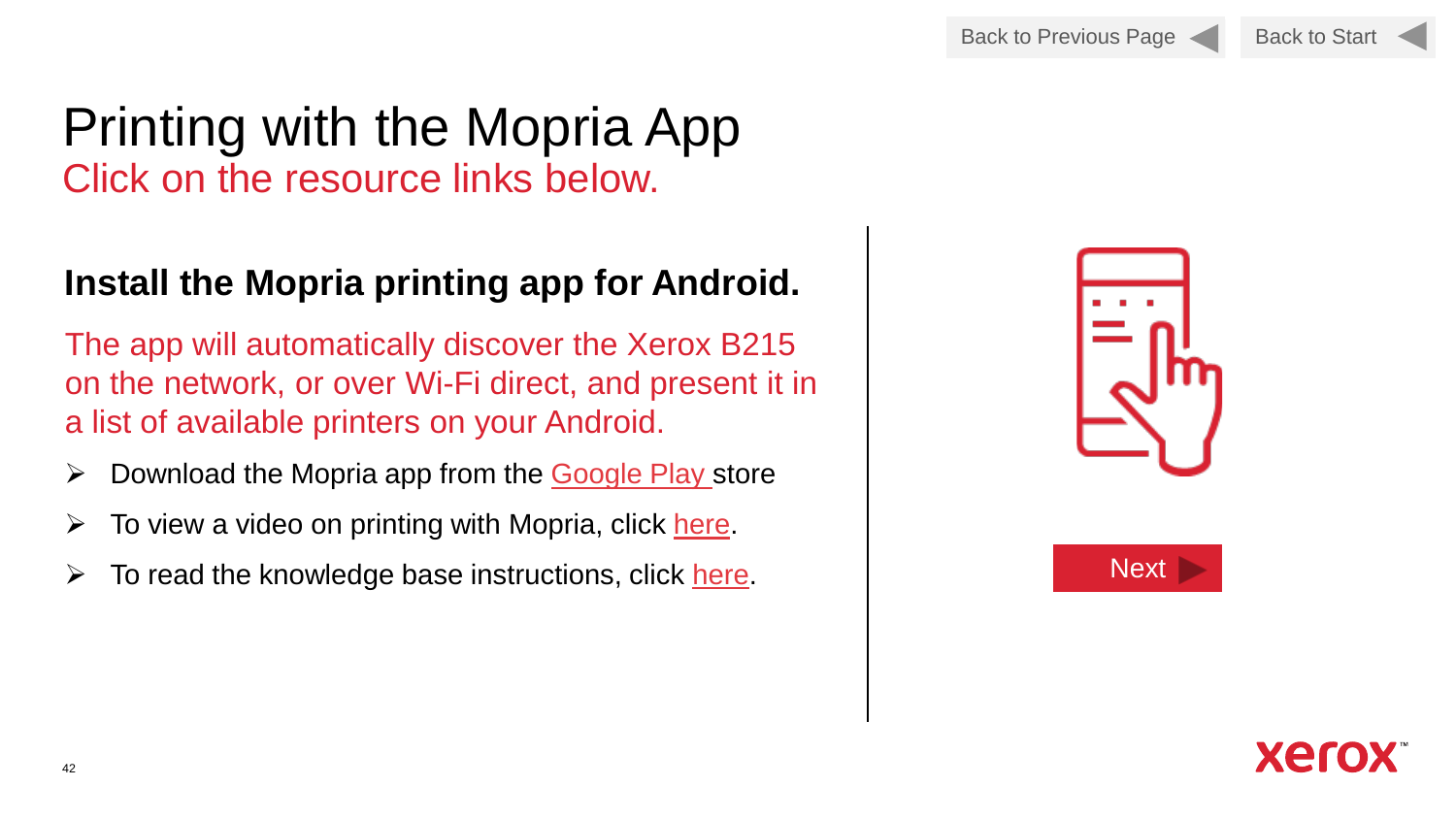# Printing with an iOS Device

#### **Use the imbedded iOS technology to discover and connect to your printer.**

The printer will be discovered if it is on the wireless network or has Wi-Fi direct enabled.

- $\triangleright$  Click [here](https://www.youtube.com/watch?v=xwRFoe_yMt4) to watch a video on mobile printing from an iOS device
- ➢ Refer to your iOS device's user guide for more detail Next





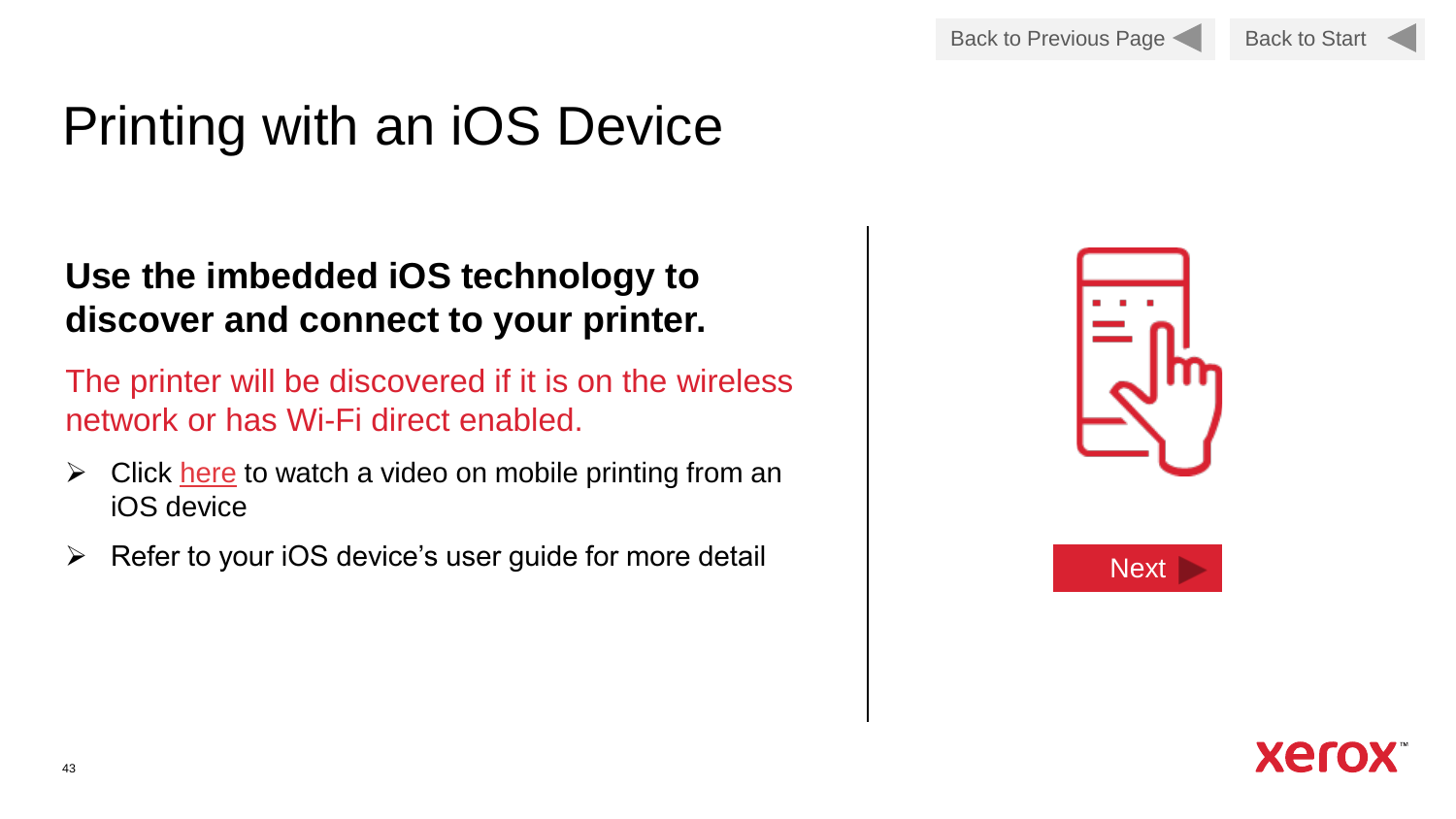Back to Mopria for Android Back to iOS Back to Start

## You are all done!

#### **You have completed the setup and install process for this mobile device.**

#### Choose what you would like to do next.

Note: To print to or scan from computers on the network, or over Wi-Fi direct, you must install the necessary drivers for your computer's operating system. Follow the pathway to "setup another device" and select your computer.



Setup Another Device

Done

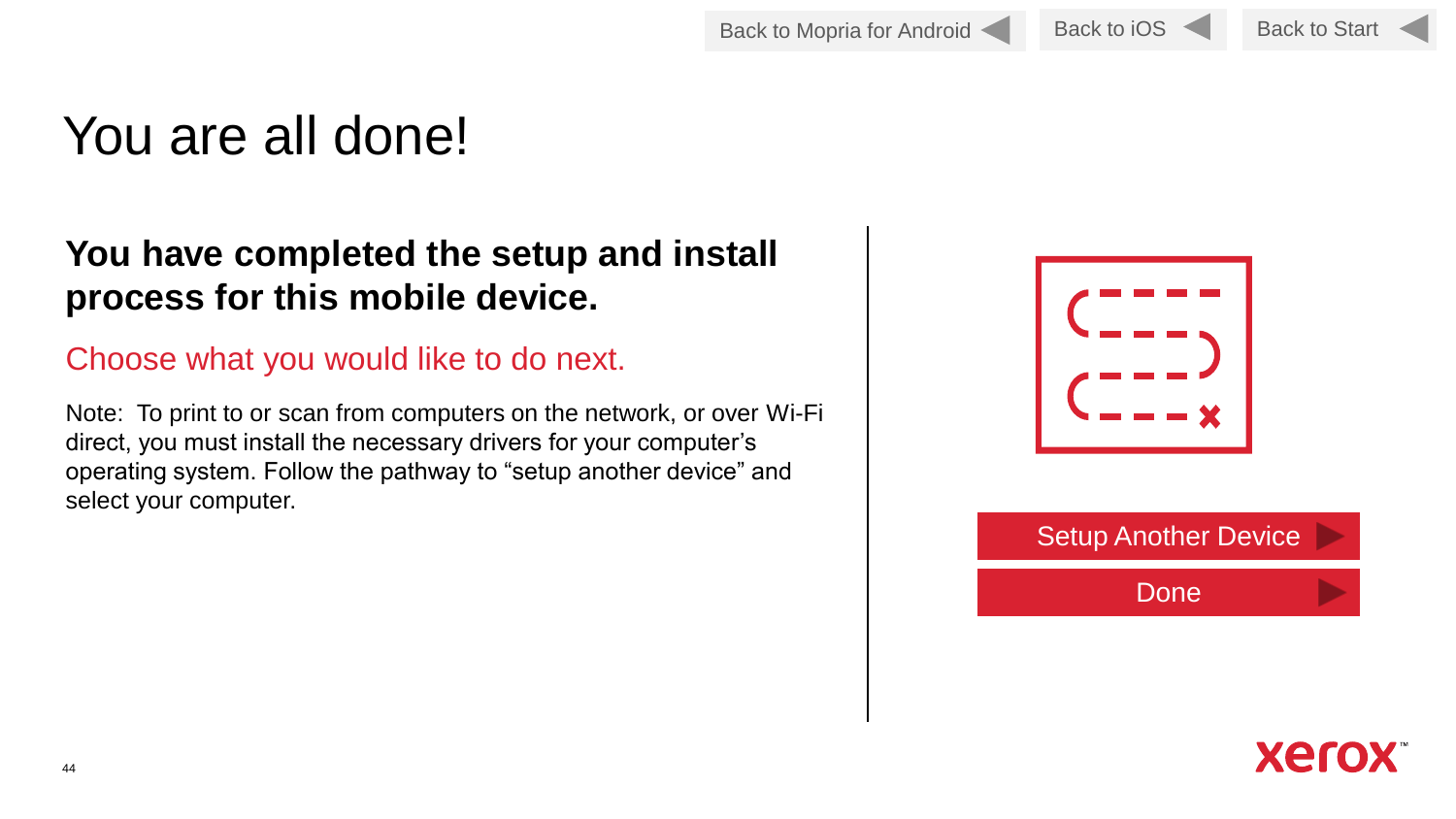# Changing your Mobile Device's Network

#### **Go to the Wi-Fi Settings on your device and connect to the Wi-Fi network that your printer is on.**

 $\triangleright$  Refer to your device's user manual for how to view available wireless signals





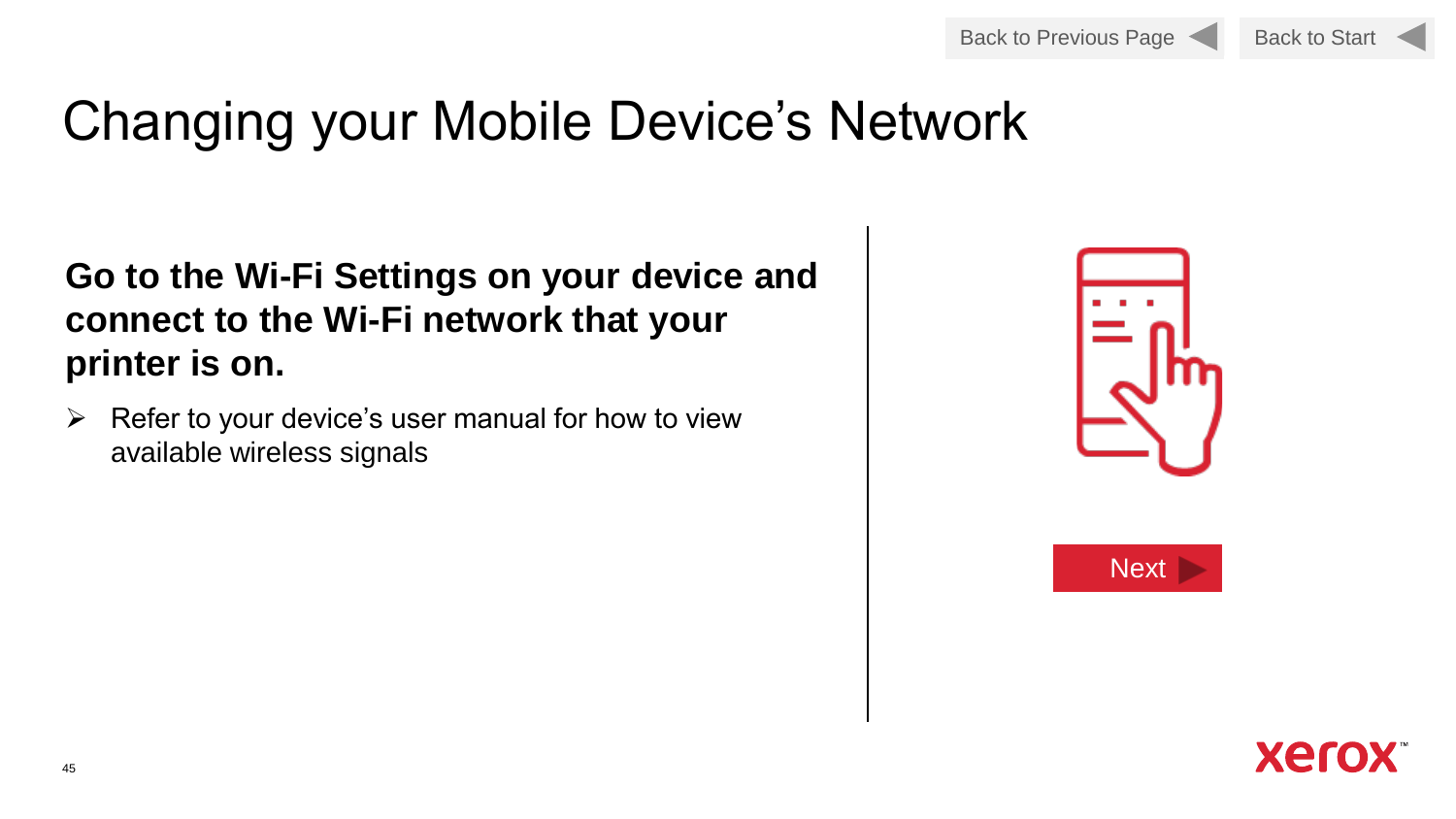

# Selecting your Mobile Device

#### **Choose the type of Mobile device you are setting up to print from.**



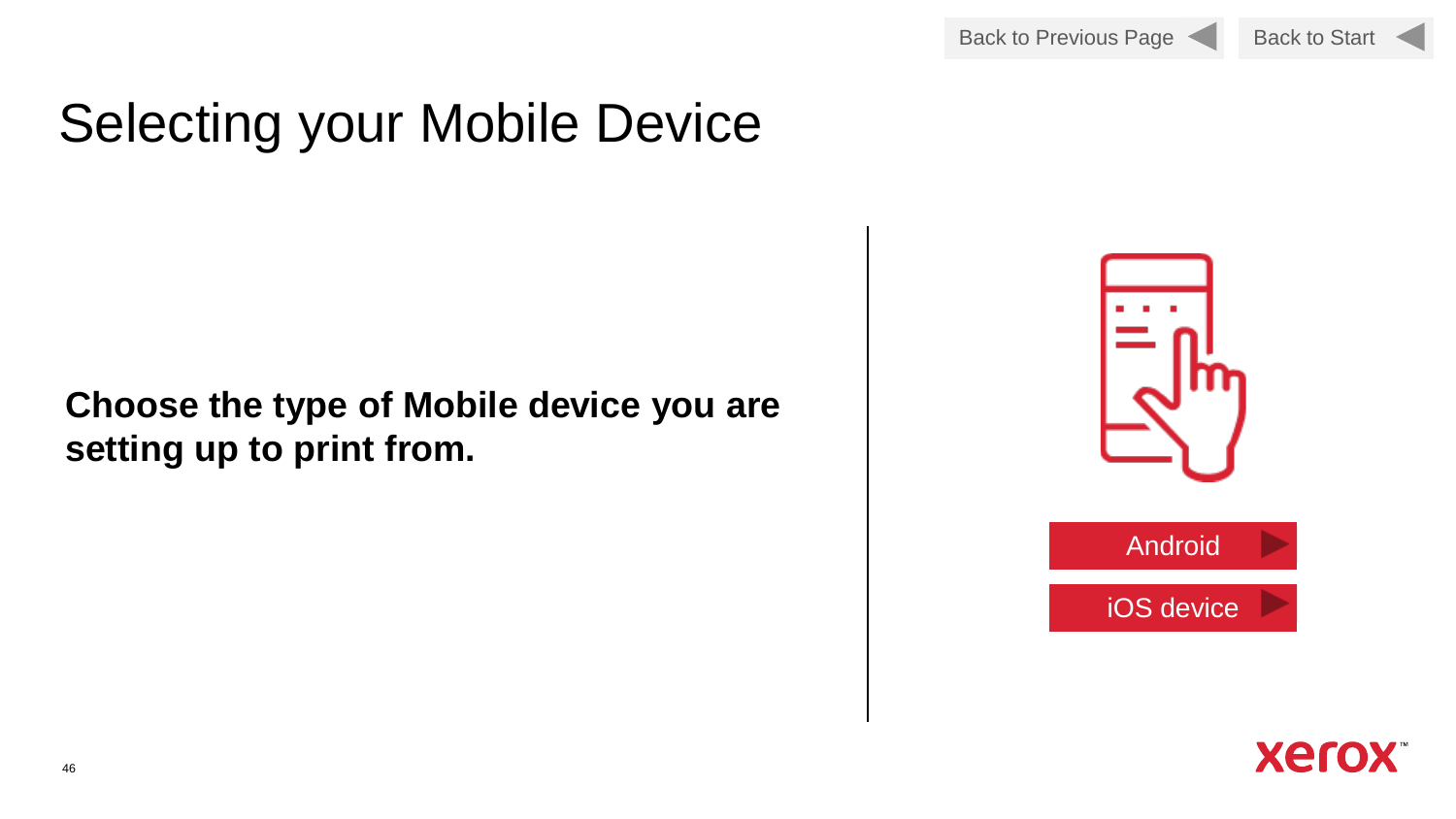### Printing with the Mopria App Click on the resource links below.

### **Install the Mopria printing app for Android.**

The app will automatically discover the Xerox B215 on the network, or over Wi-Fi direct, and present it in a list of available printers on your Android.

- $\triangleright$  Download the Mopria app from the [Google Play s](https://play.google.com/store/apps/details?id=org.mopria.printplugin&hl=en)tore
- $\triangleright$  To view a video on printing with Mopria, click [here](https://www.support.xerox.com/en-us/product/xerox-b210-printer/content/145356).
- **→** To read the knowledge base instructions, click [here.](https://www.support.xerox.com/en-us/article/en/2129054) Next Next





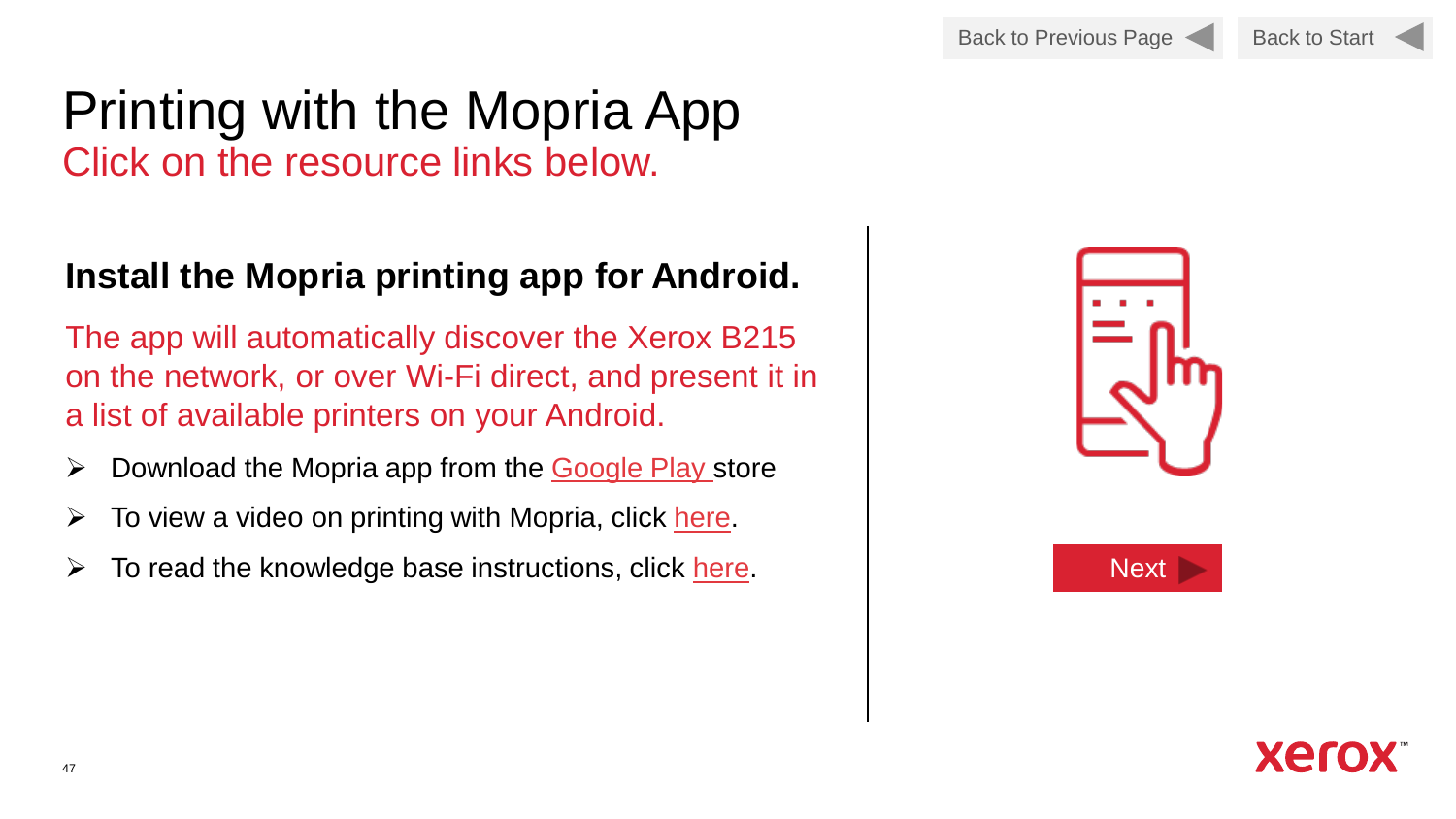# Printing with an iOS Device

#### **Use the imbedded iOS technology to discover and connect to your printer.**

The printer will be discovered if it is on the Wi-Fi network or has Wi-Fi direct enabled.

- $\triangleright$  Click [here](https://www.youtube.com/watch?v=xwRFoe_yMt4) to watch a video on mobile printing from an iOS device
- ➢ Refer to your iOS device's user guide for more detail Next





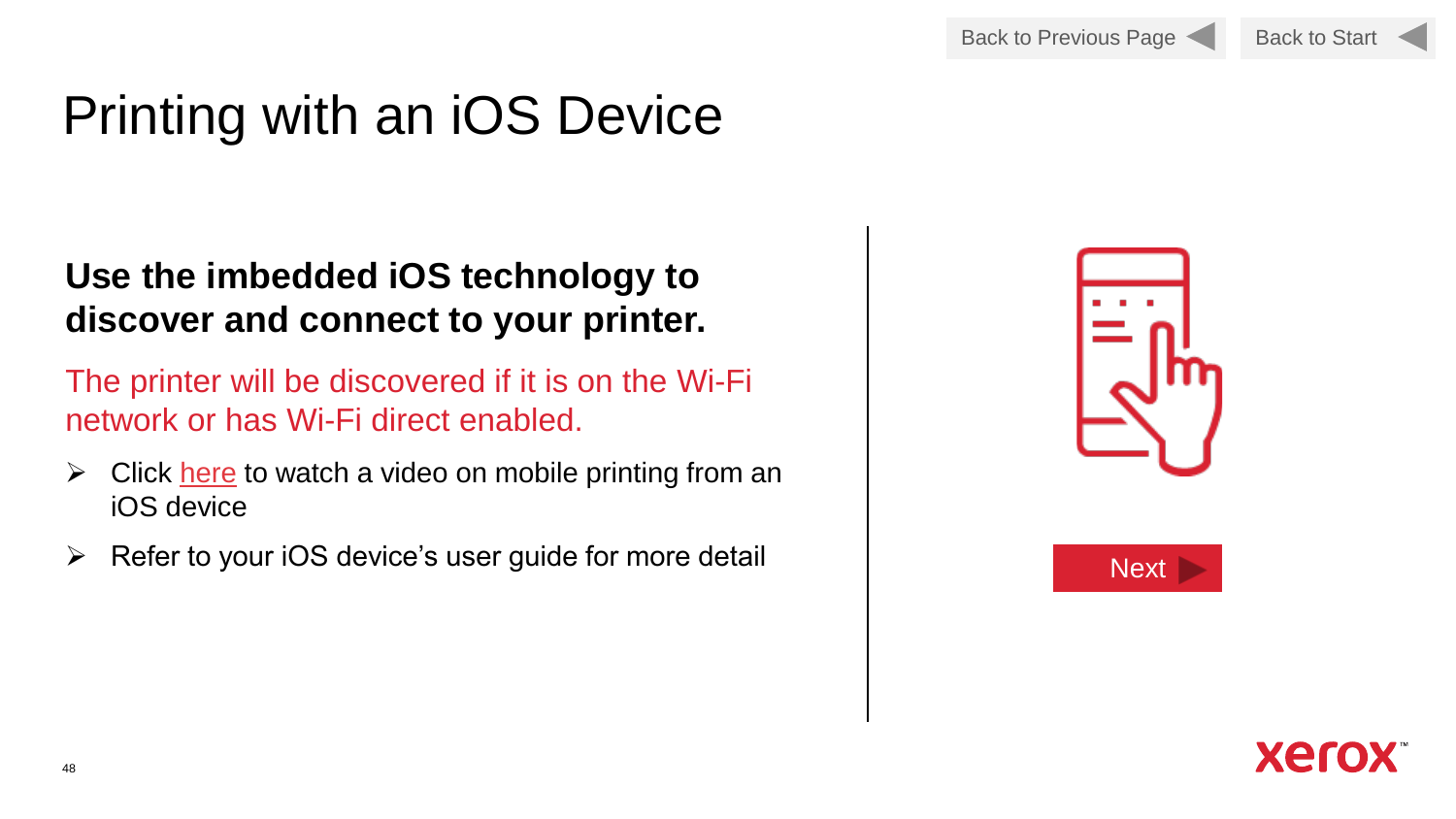Back to Mopria for Android Back to iOS Back to Start

Back to iOS

## You are all done!

#### **You have completed the setup and install process for this mobile device.**

#### Choose what you would like to do next.

Note: To print from computers on the network, or over Wi-Fi direct, you must install the necessary drivers for your computer's operating system. Follow the pathway to "setup another device" and select your computer.





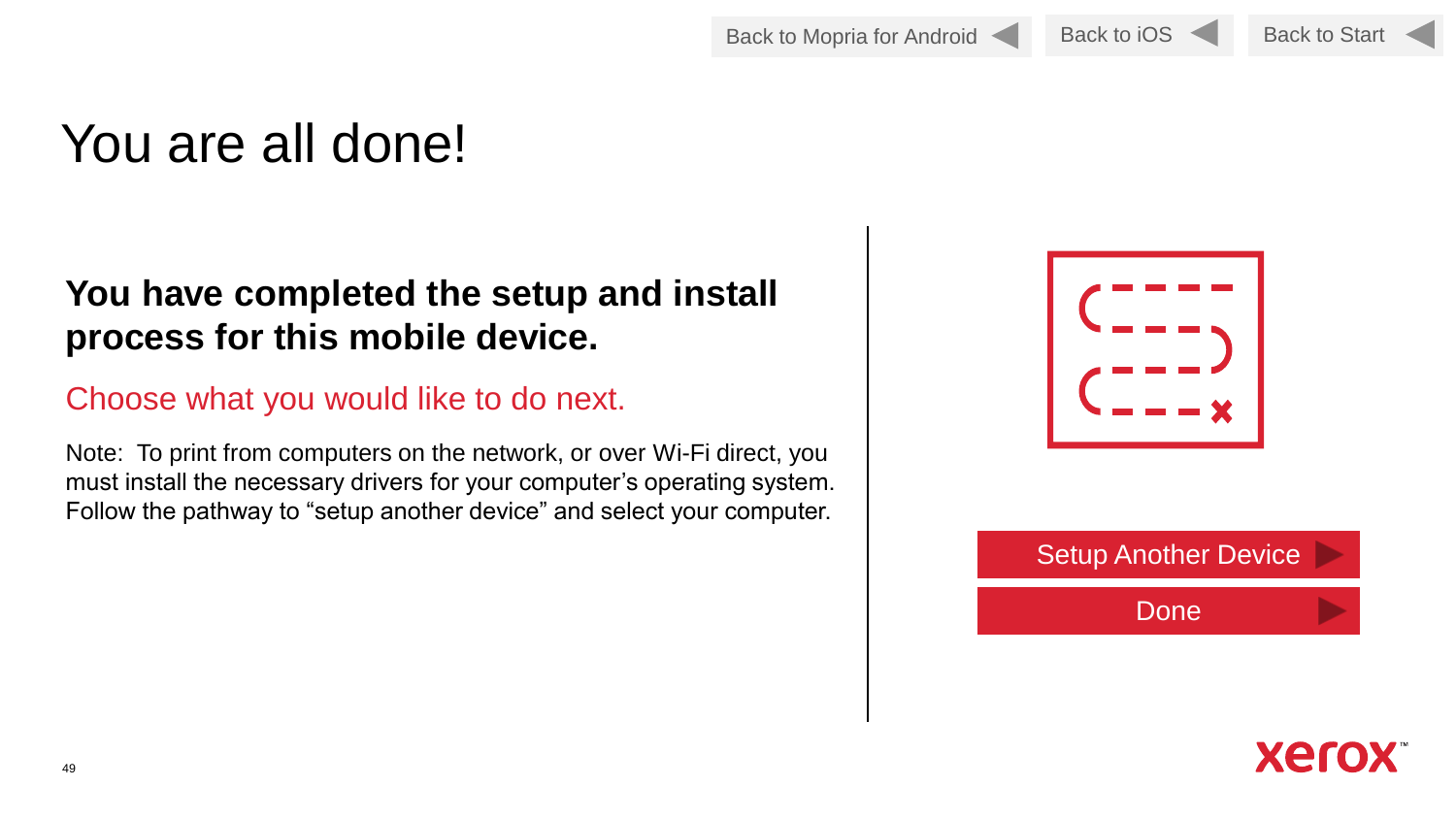Back to Start

### Choosing A Wireless Connection Method (When the printer is not on the network)

**The printer must be on the network to setup printing from a mobile device. Choose one of these connection methods:**

- A. Add my printer to a **Wi-Fi network** that my mobile device can access. (If the PC is also on this network, then the USB cord will no longer be required to print.)
- B. Connect my printer to the network (over Wi-Fi or with an Ethernet cord) and update its settings to enable Wi-Fi direct. Then, establish a **Wi-Fi direct** connection to my mobile device.



Add Printer to the Wi-Fi Network

Setup Wi-Fi Direct

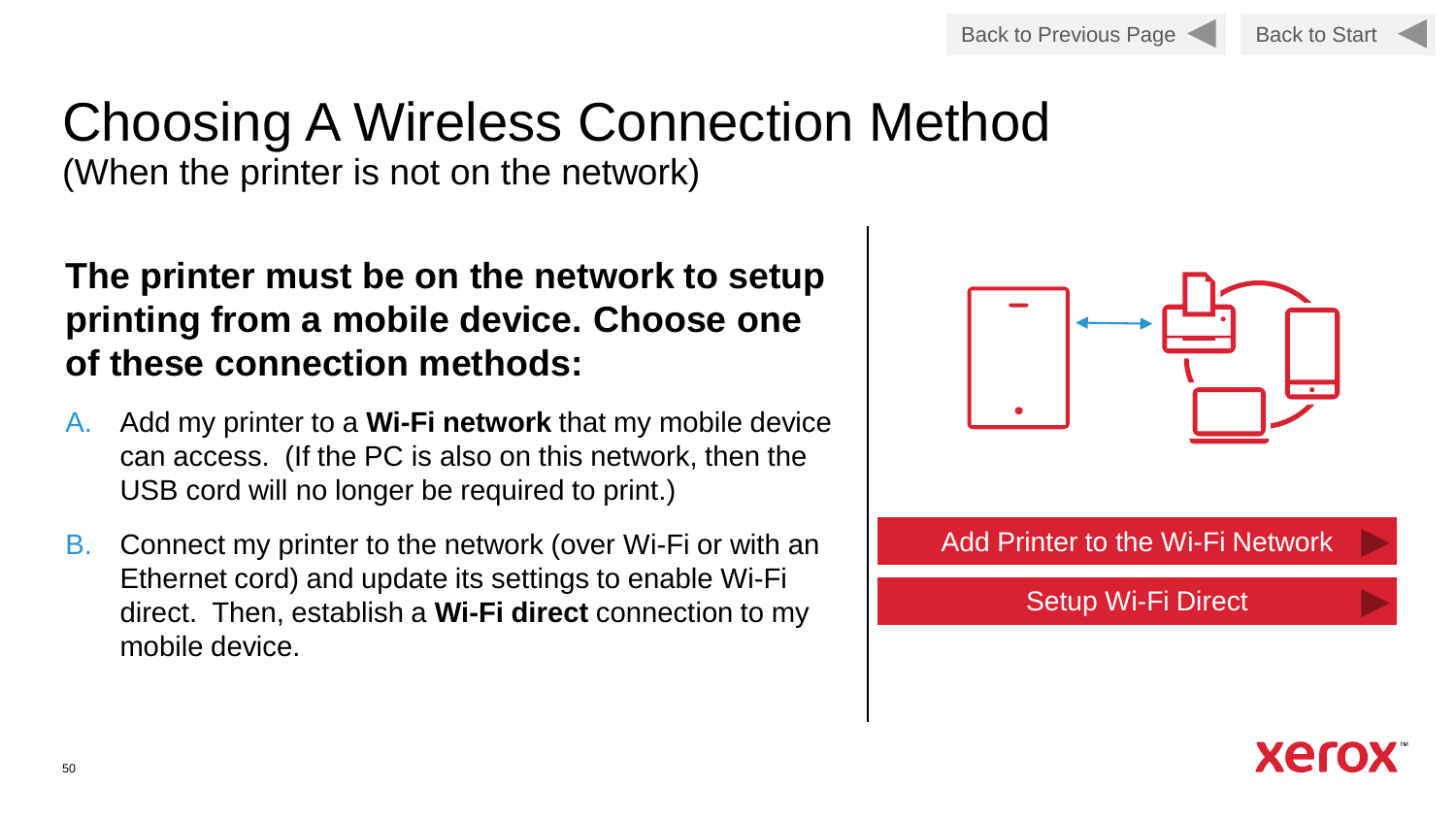# Add to Wi-Fi Network via WPS

#### **Use WPS to add the printer to the Wi-Fi network.**  Perform the following steps:

- 1. Activate WPS from your router, if required. Some routers have a WPS button on them and others require configuration from the router's interface/web page. Refer to your router's user documentation.
- 2. Push and hold **WPS** button on the printer for 2 seconds.
- 3. Wait 2-3 minutes for the blue WPS button to stop flashing.
- 4. Wait approximately 1 minute for the printer to obtain a valid IP address.
- 5. Press the red **Stop** button to print a configuration report and verify that an IP address was obtained.
- $\triangleright$  For more detailed steps to verify the IP address, click [here.](https://www.support.xerox.com/en-us/article/en/2125303)

51



#### Try a different method to setup WiFi

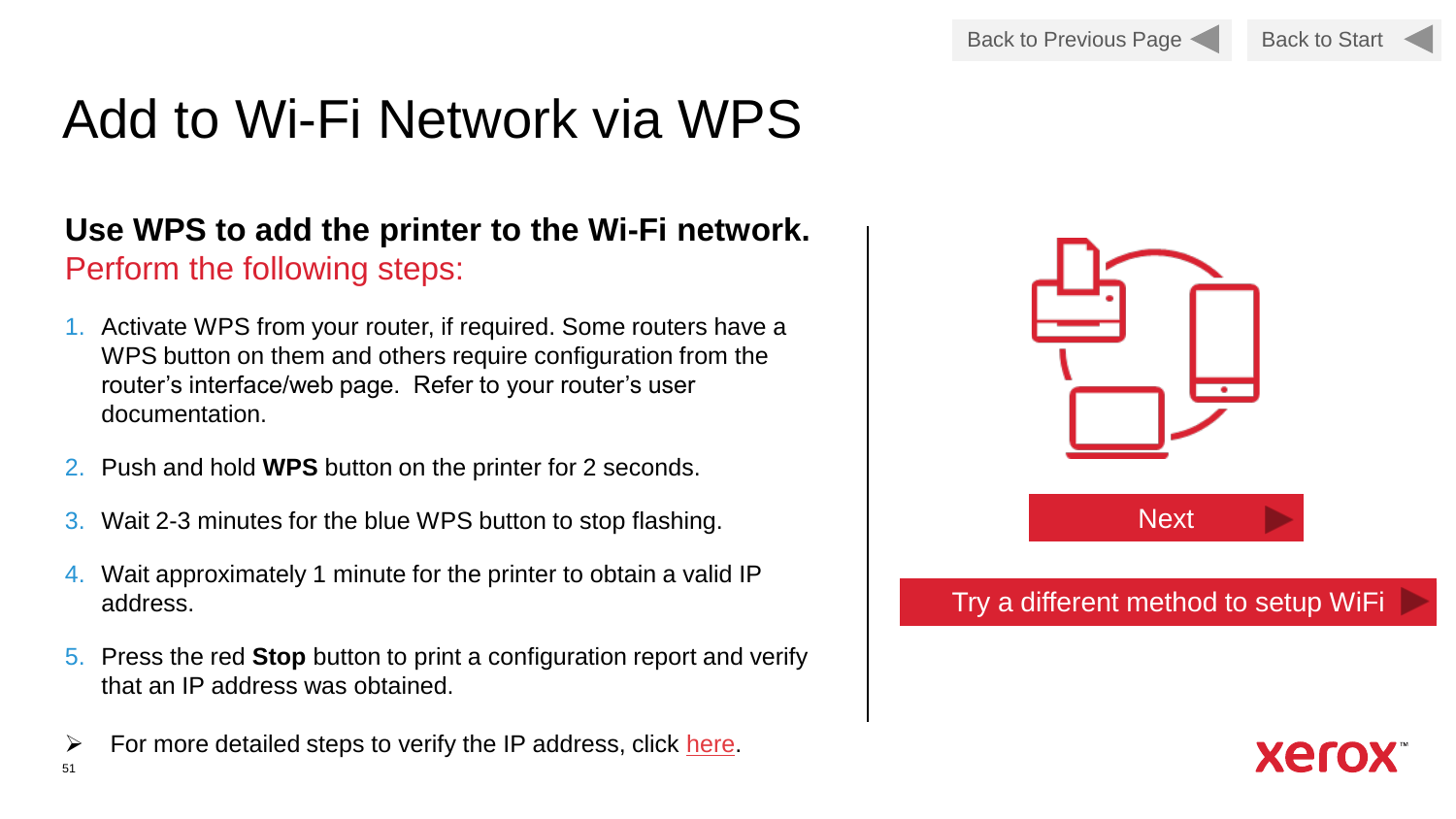



# Selecting your Mobile Device

#### **Choose the type of Mobile device you are setting up to print from.**



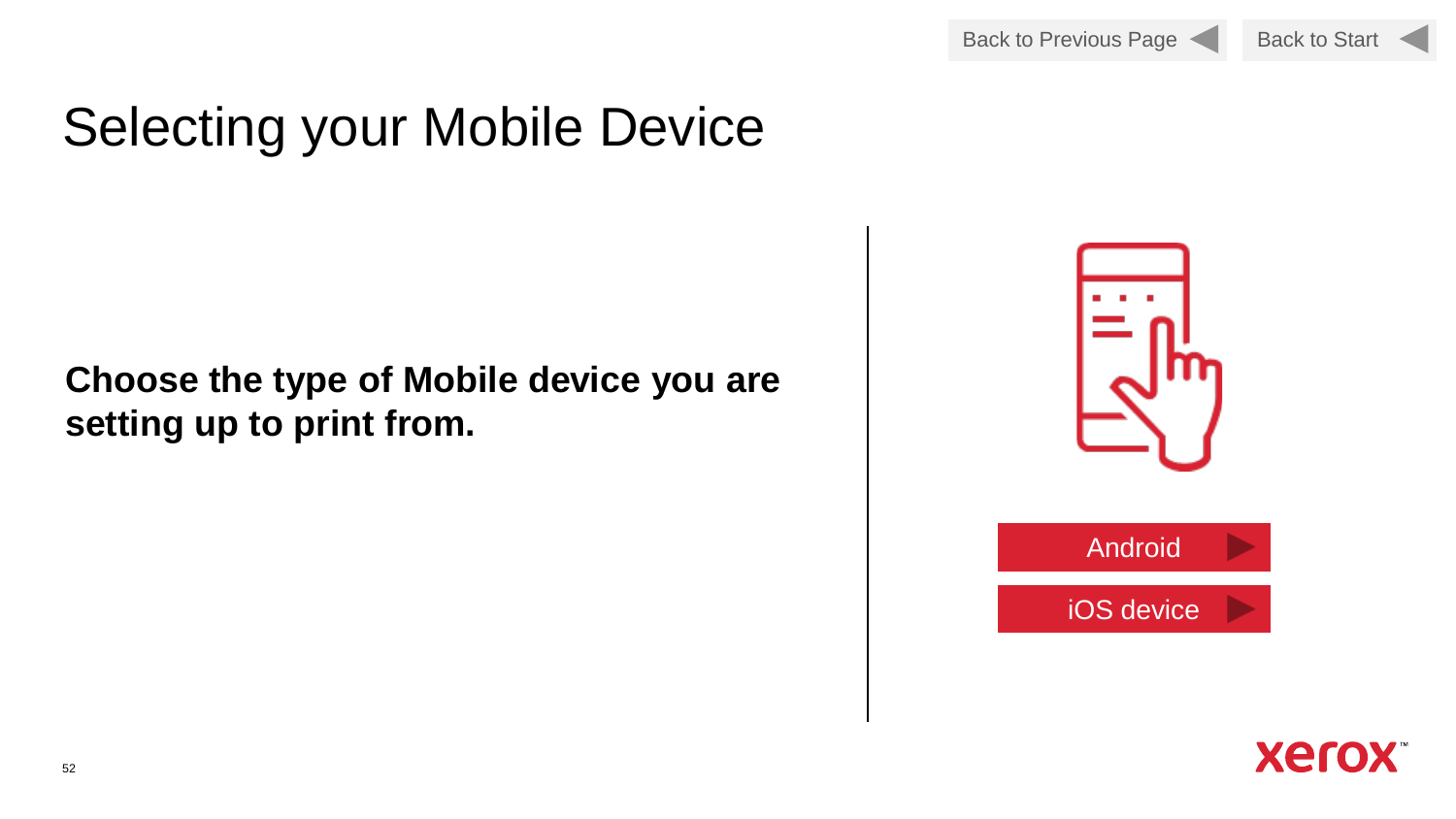# Printing with the Mopria App

#### **Install the Mopria printing app for Android.**

The app will automatically discover the Xerox B215 on the network, or over Wi-Fi direct, and present it in a list of available printers on your Android.

- $\triangleright$  Download the Mopria app from the [Google Play s](https://play.google.com/store/apps/details?id=org.mopria.printplugin&hl=en)tore
- $\triangleright$  To view a video on printing with Mopria, click [here](https://www.support.xerox.com/en-us/product/xerox-b210-printer/content/145356).
- $\triangleright$  To read the knowledge base instructions, click [here.](https://www.support.xerox.com/en-us/article/en/2129054) Next Next





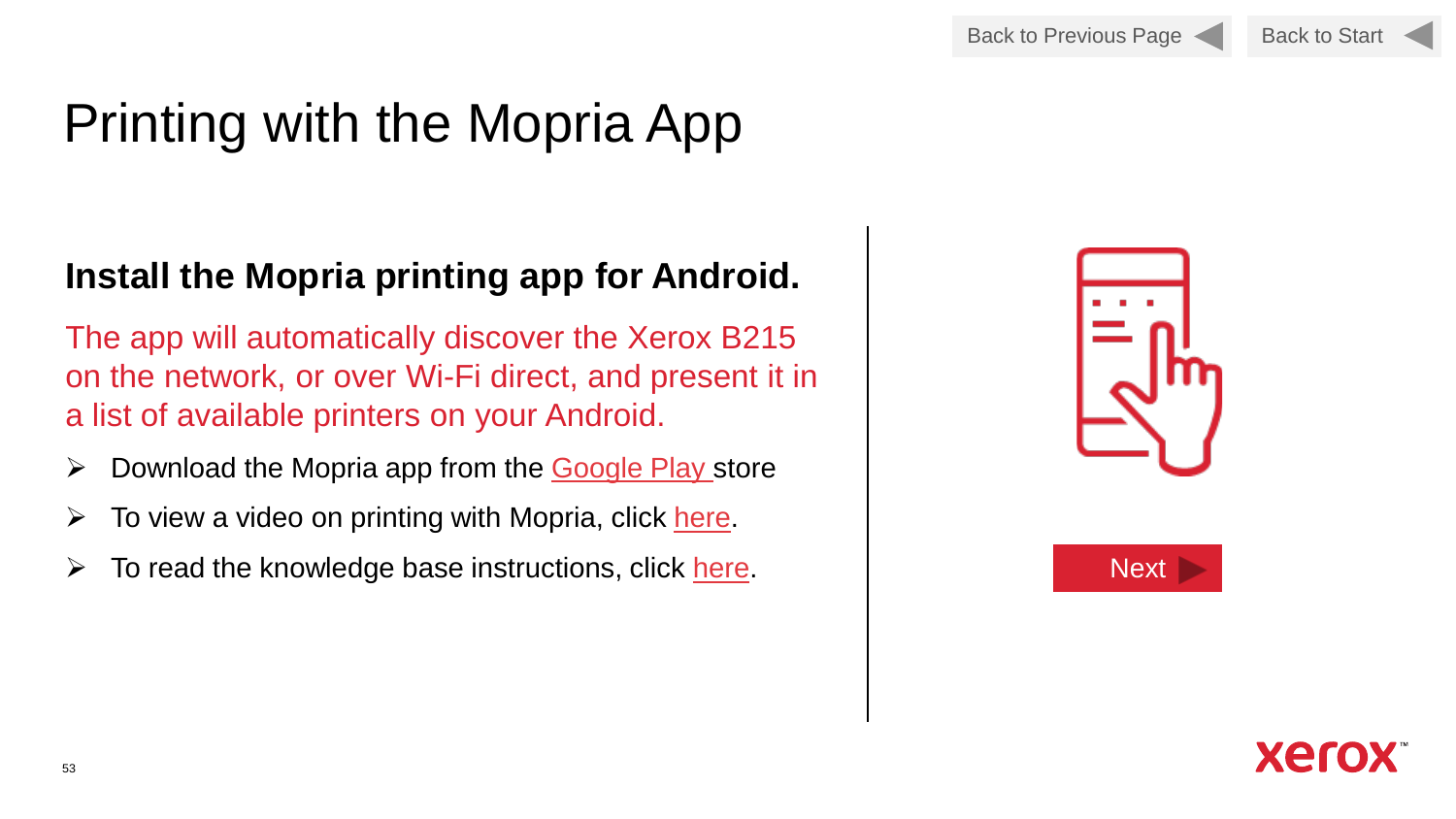

# Printing with an iOS Device

#### **Use the imbedded iOS technology to discover and connect to your printer.**

The printer will be discovered if it is on the Wi-Fi network or has Wi-Fi direct enabled.

- $\triangleright$  Click [here](https://www.youtube.com/watch?v=xwRFoe_yMt4) to watch a video on mobile printing from an iOS device
- ➢ Refer to your iOS device's user guide for more detail





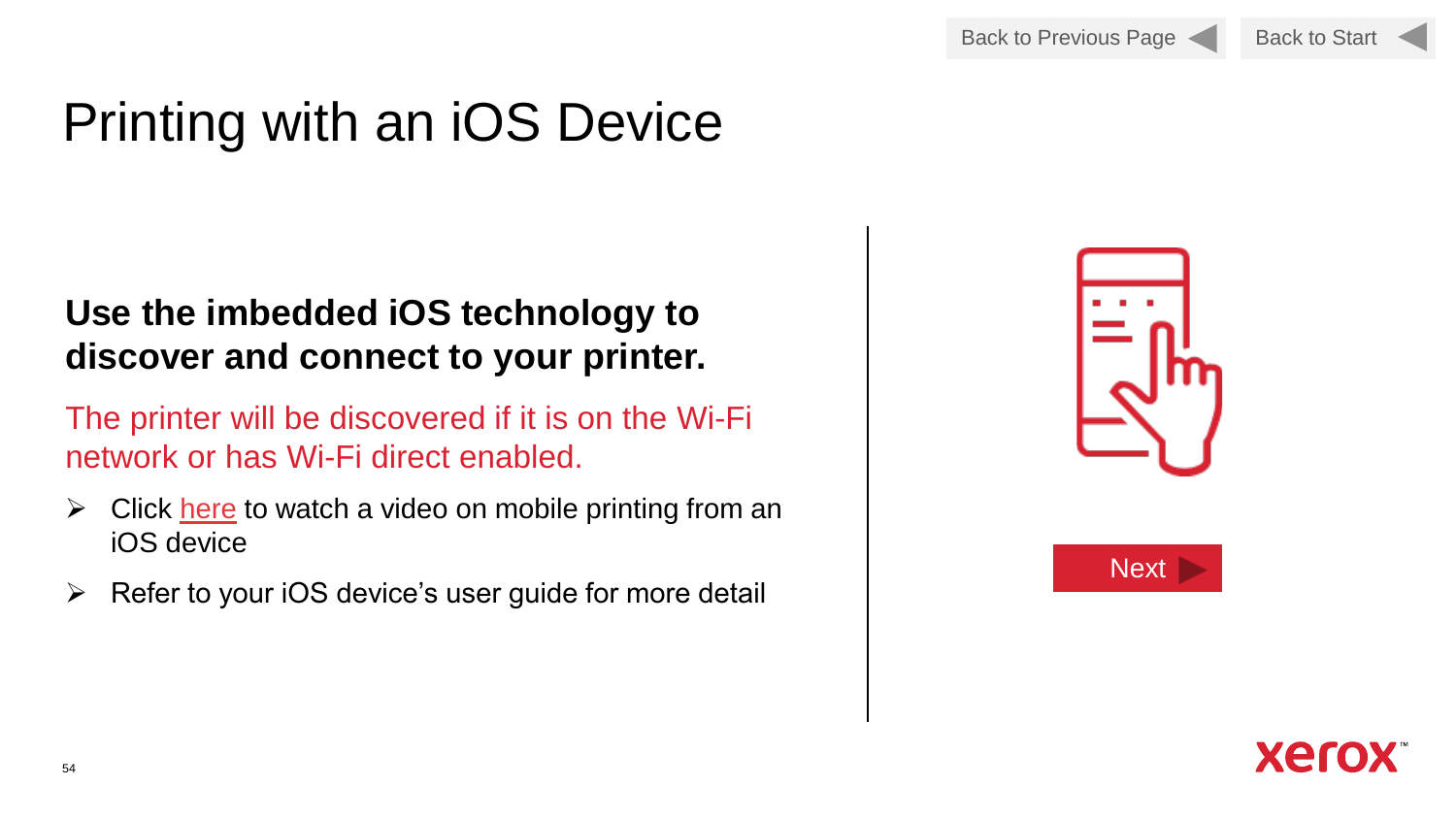Back to Mopria for Android Back to iOS

Back to Start

### You are all done!

#### **You have completed the setup and install process for this mobile device.**

#### Choose what you would like to do next.

Note: To print from computers on the network, or over Wi-Fi direct, you must install the necessary drivers for your computer's operating system. Follow the pathway to "setup another device" and select your computer.





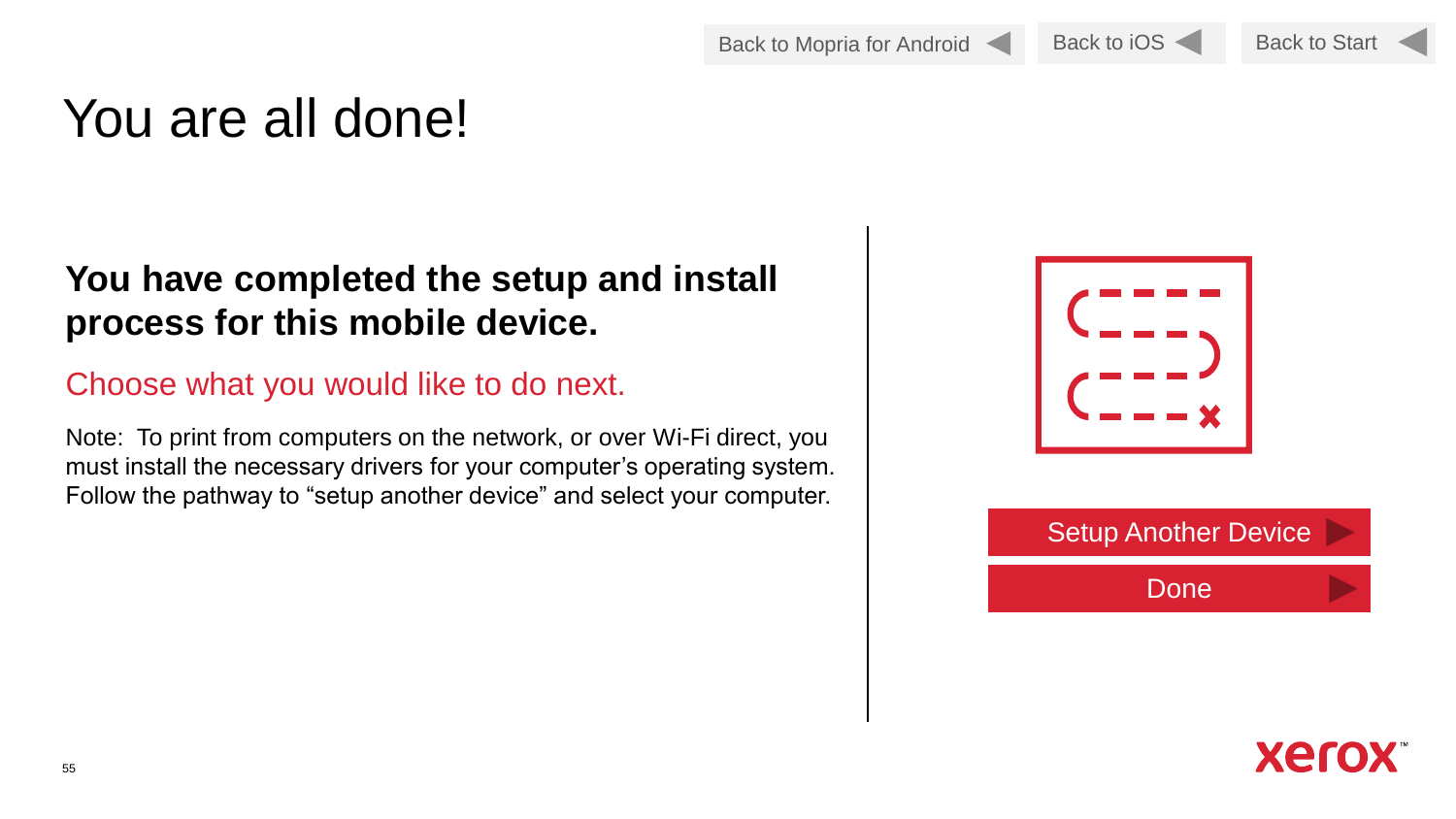

### Setup on the Network to Enable Wi-Fi Direct

**Add the printer to the network so you can access its web page (CWIS) to enable Wi-Fi Direct.** 

From your printer's control panel, you can either:

- A. Add it to the Wireless Network
- B. Connect it to the network with an Ethernet cord



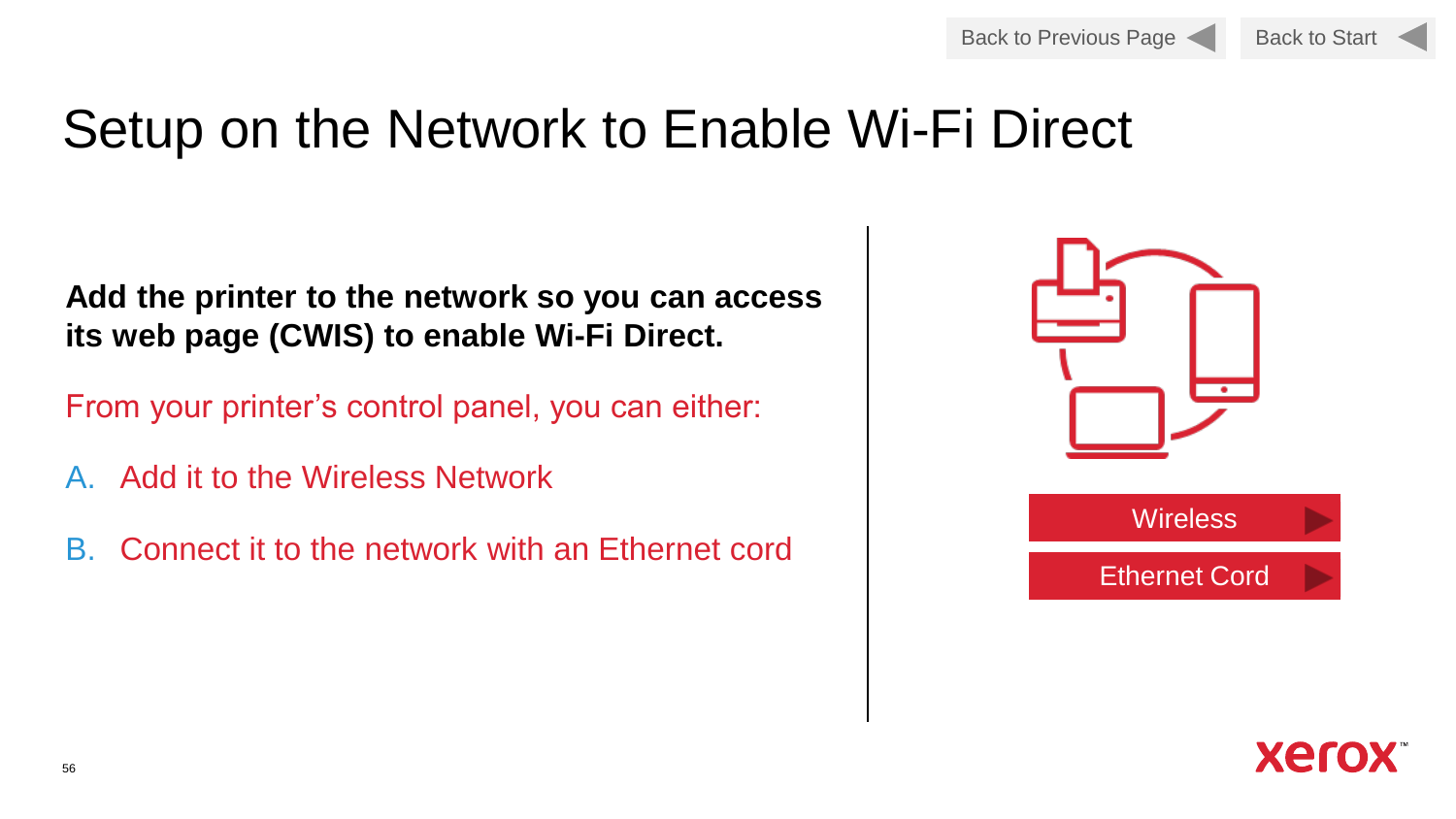

# Add the Printer to the Wireless Network via WPS

#### **Use WPS to add the printer to the Wi-Fi network.**  Perform the following steps:

- 1. Activate WPS from your router, if required. Some routers have a WPS button on them and others require configuration from the router's interface/web page. Refer to your router's user documentation.
- 2. Push and hold **WPS** button on the printer for 2 seconds.
- 3. Wait 2-3 minutes for the blue WPS button to stop flashing.
- 4. Wait approximately 1 minute for the printer to obtain a valid IP address.
- 5. Press the red **Stop** button to print a configuration report and verify that an IP address was obtained.
- $\triangleright$  For more detailed steps to verify the IP address, click [here.](https://www.support.xerox.com/en-us/article/en/2125303)



#### Try a different method to setup WiFi

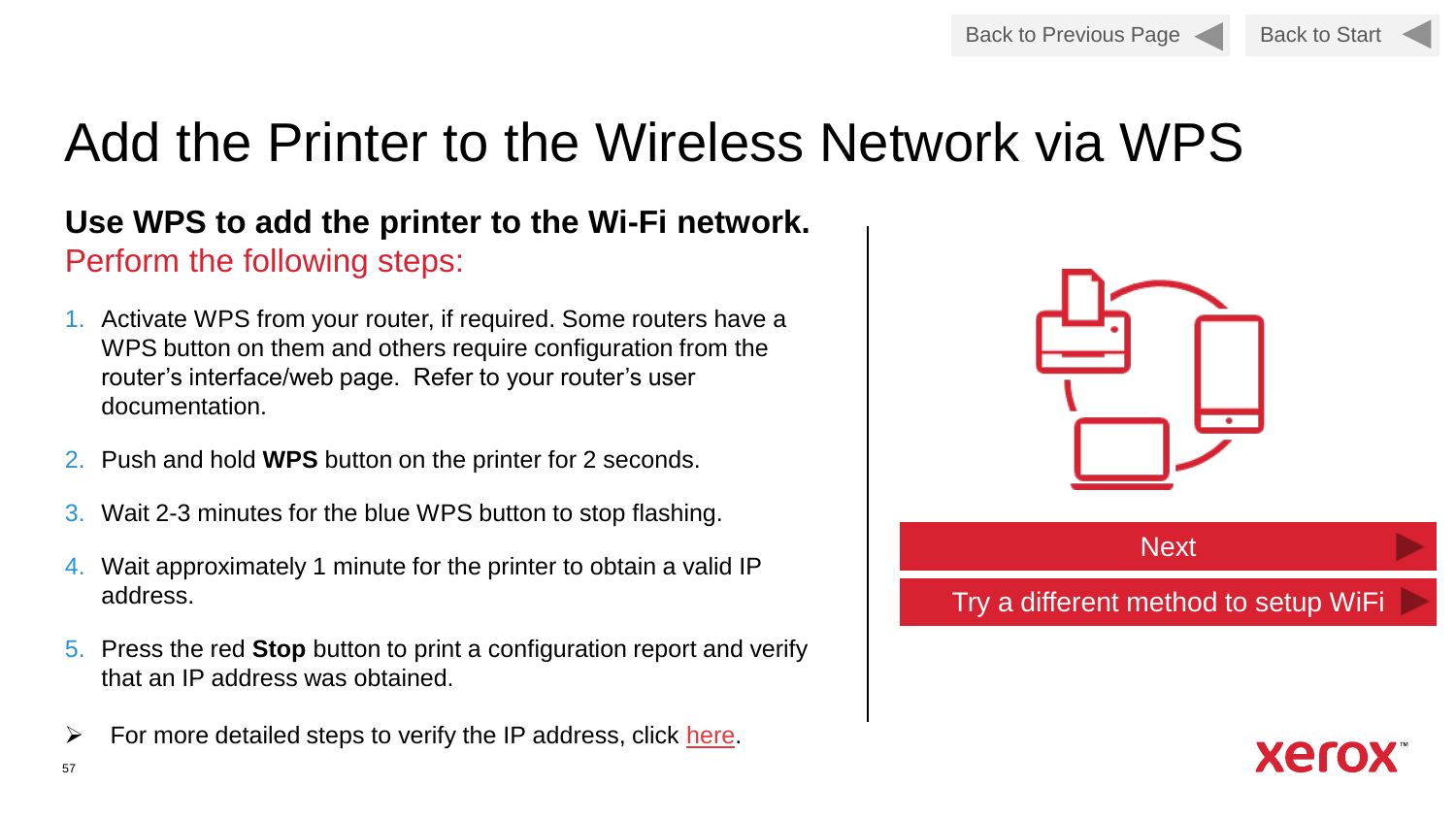

## Add the Printer to the Network via Ethernet Cord

**Connect the printer to the network hub with an Ethernet cord and configure the printer for this connection.** 

#### Perform these steps from the printer's control panel.

- 1. Push and hold the **WPS** button on the printer for 2 seconds.
- 2. Wait 2-3 minutes for the blue WPS button to stop flashing and for the default wireless connection to time-out.
- 3. Wait approximately 20 seconds to allow DHCP to discover the IP address using the wired connection.
- 4. Press the red **Stop** button to print a configuration report and verify that an IP address was obtained.
- $\triangleright$  For more detailed steps to verify the IP address, click here





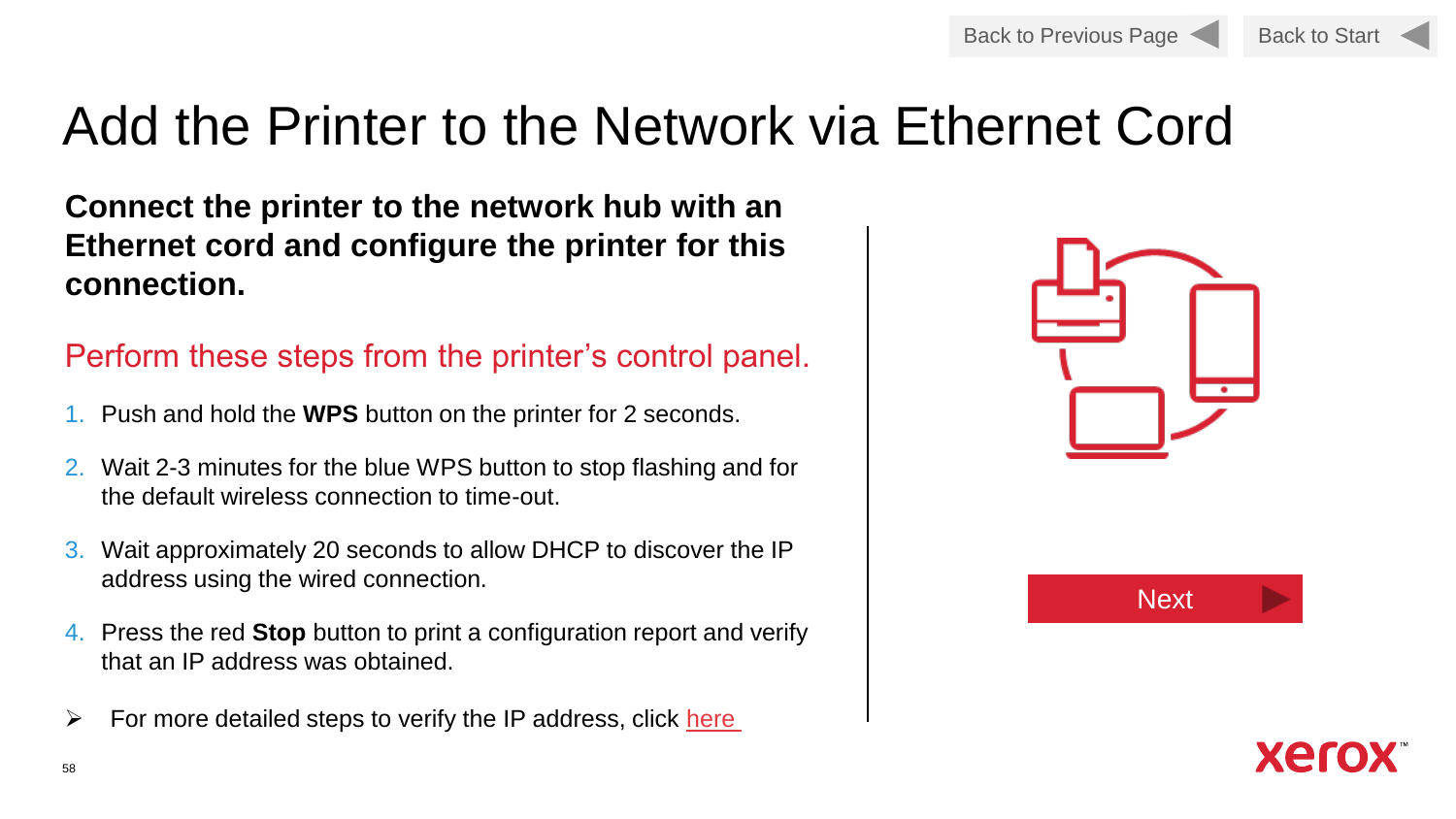# Enable Wi-Fi Direct

**Enable your printer to emit a Wi-Fi signal that your mobile device can directly connect to.**

From a network connected computer or device, access CWIS and enable Wi-Fi Direct.

➢ **To enable Wi-Fi direct,** follow the knowledge base instructions found [here.](https://www.support.xerox.com/en-us/article/en/2108706)

| <b>Next</b> |
|-------------|

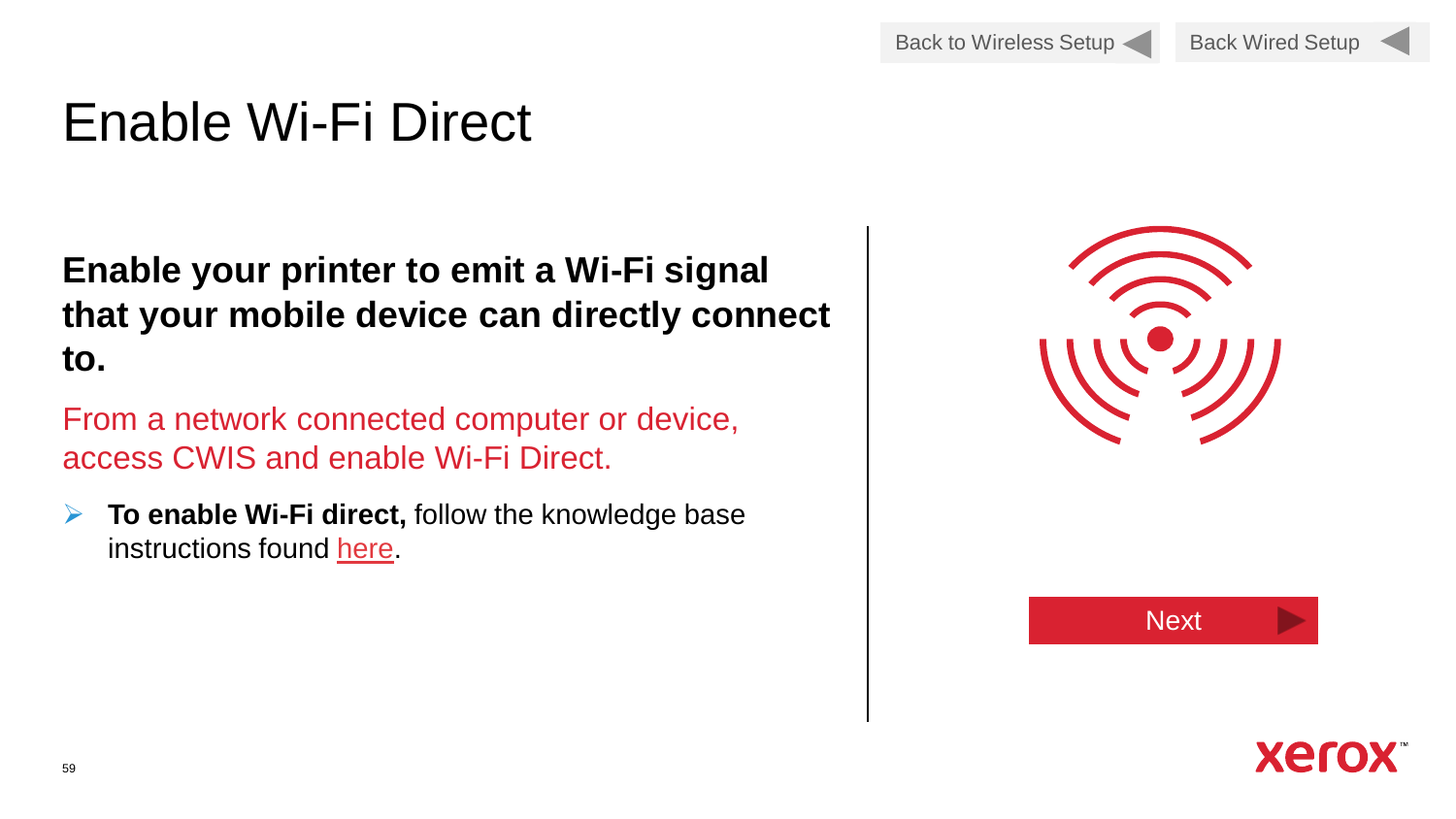

# Selecting your Mobile Device

#### **Choose the type of Mobile device you are setting up to print from.**



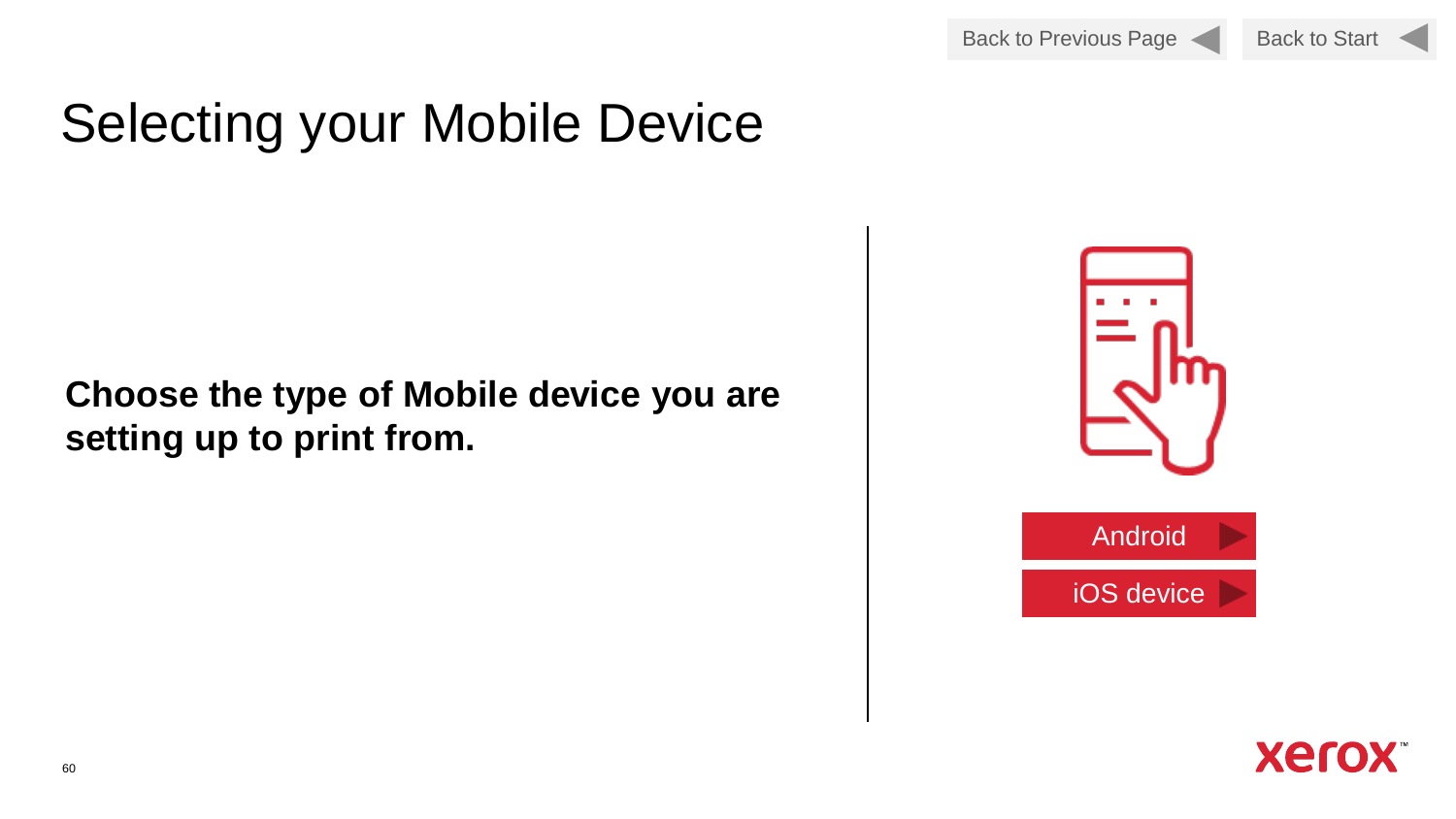# Printing with the Mopria App

### **Install the Mopria printing app for Android.**

The app will automatically discover the Xerox B215 on the network, or over Wi-Fi direct, and present it in a list of available printers on your Android.

- $\triangleright$  Download the Mopria app from the [Google Play s](https://play.google.com/store/apps/details?id=org.mopria.printplugin&hl=en)tore
- $\triangleright$  To view a video on printing with Mopria, click [here](https://www.support.xerox.com/en-us/product/xerox-b210-printer/content/145356).
- **→** To read the knowledge base instructions, click [here.](https://www.support.xerox.com/en-us/article/en/2129054) Next Next





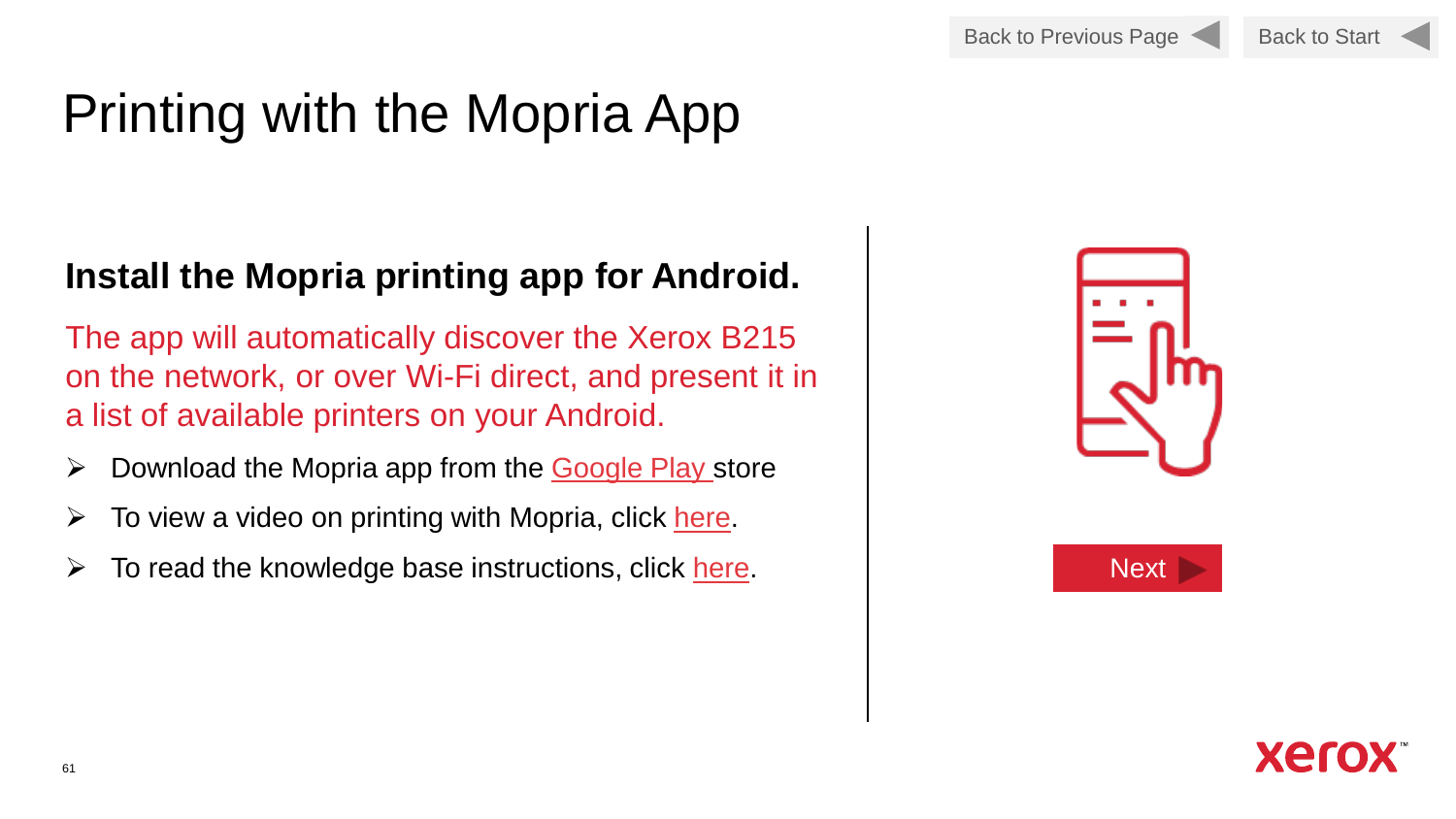# Printing with an iOS Device

#### **Use the imbedded iOS technology to discover and connect to your printer.**

The printer will be discovered if it is on the Wi-Fi network or has Wi-Fi direct enabled.

- $\triangleright$  Click [here](https://www.youtube.com/watch?v=xwRFoe_yMt4) to watch a video on mobile printing from an iOS device
- > Refer to your iOS device's user guide for more detail | Next ▶ Next





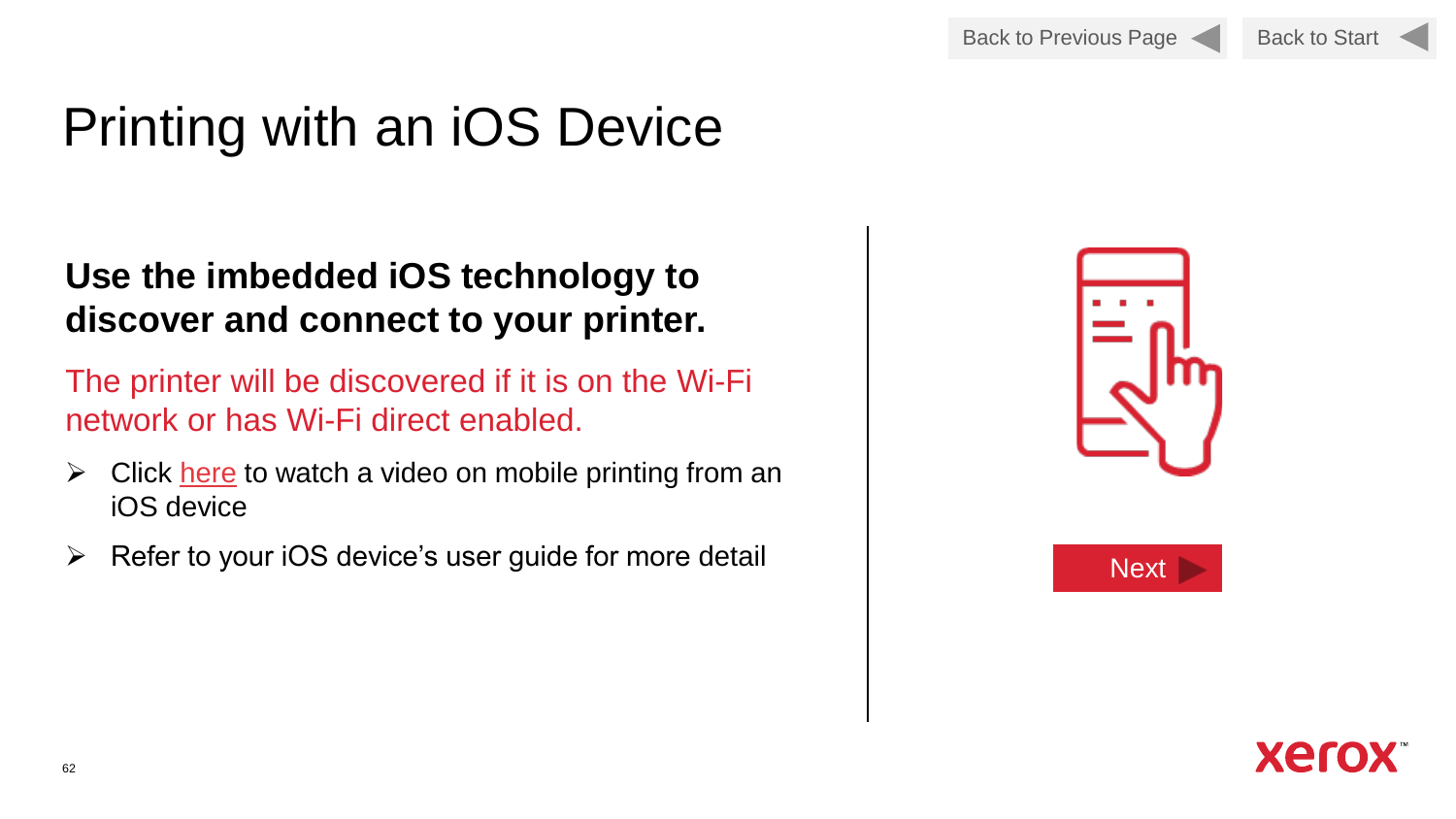Back to Mopria for Android Back to iOS

Back to Start

## You are all done!

#### **You have completed the setup and install process for this mobile device.**

#### Choose what you would like to do next.

Note: To print to or scan from computers on the network, or over Wi-Fi direct, you must install the necessary drivers for your computer's operating system. Follow the pathway to "setup another device" and select your computer.



Setup Another Device

Done

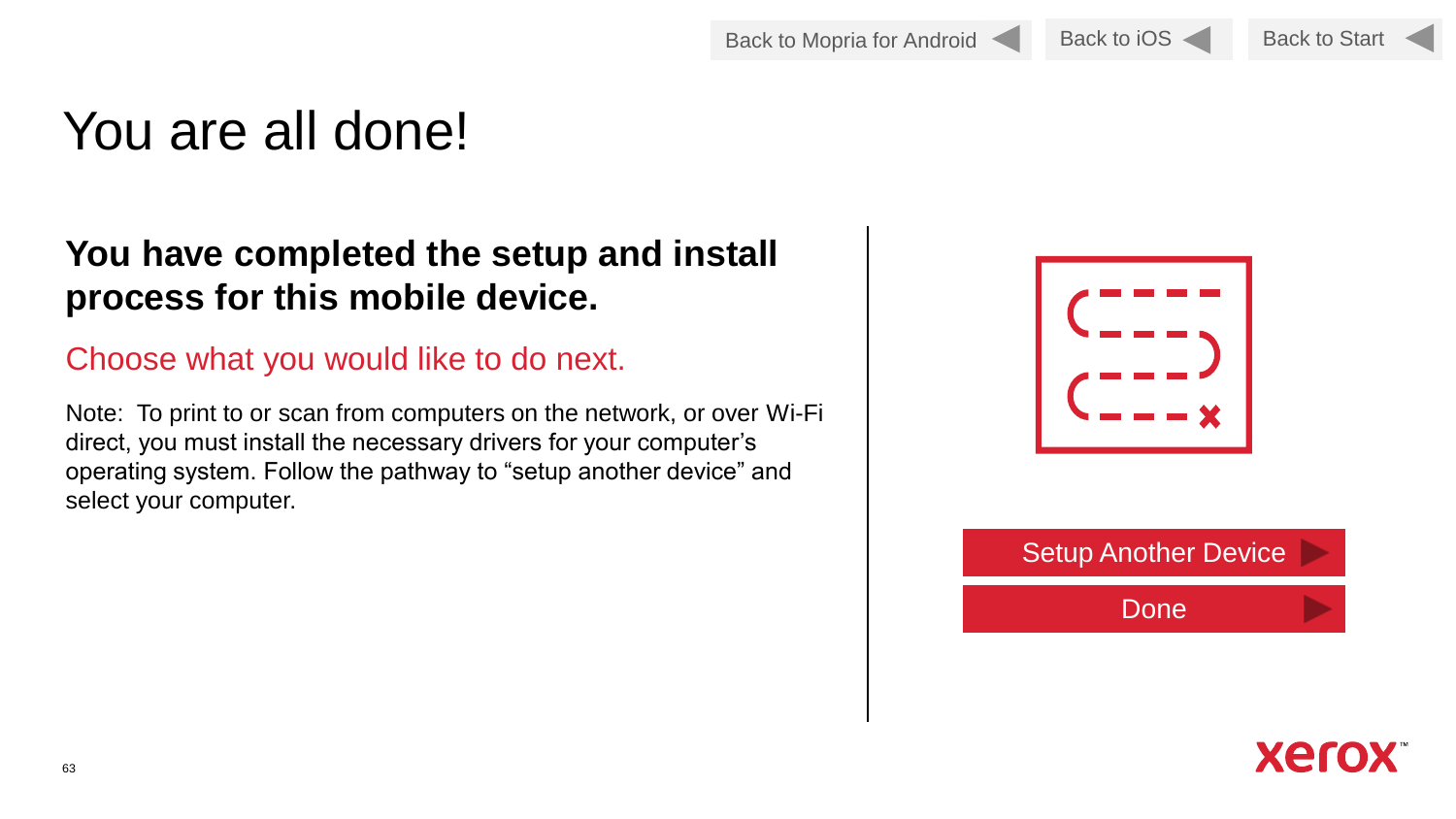

# Selecting your Mobile Device

#### **Choose the type of Mobile device you are setting up to print from.**



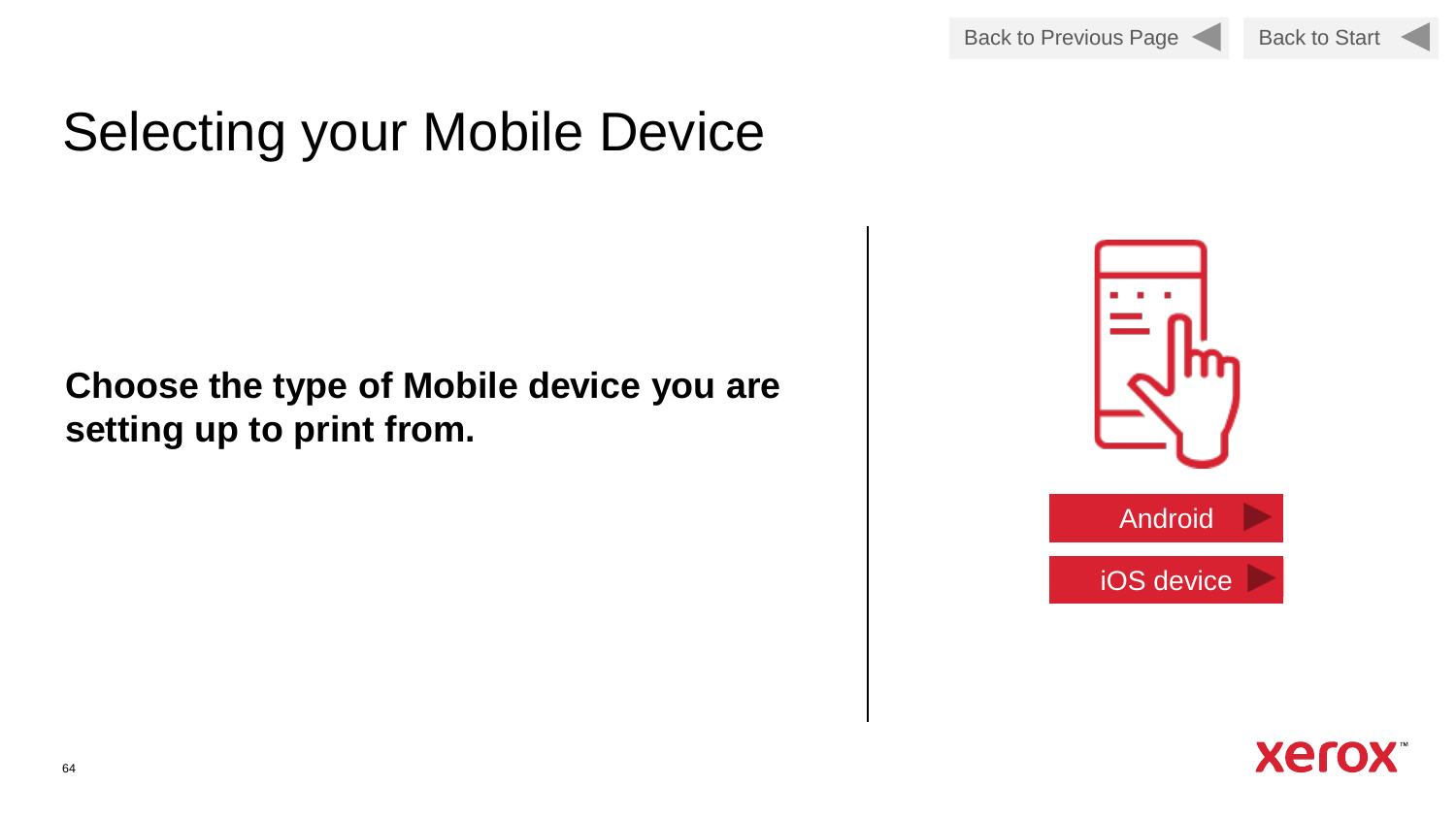# Printing with the Mopria App

#### **Install the Mopria printing app for Android.**

The app will automatically discover the Xerox B215 on the network, or over Wi-Fi direct, and present it in a list of available printers on your Android.

- $\triangleright$  Download the Mopria app from the [Google Play s](https://play.google.com/store/apps/details?id=org.mopria.printplugin&hl=en)tore
- $\triangleright$  To view a video on printing with Mopria, click [here](https://www.support.xerox.com/en-us/product/xerox-b210-printer/content/145356).
- $\triangleright$  To read the knowledge base instructions, click [here.](https://www.support.xerox.com/en-us/article/en/2129054) Next Next





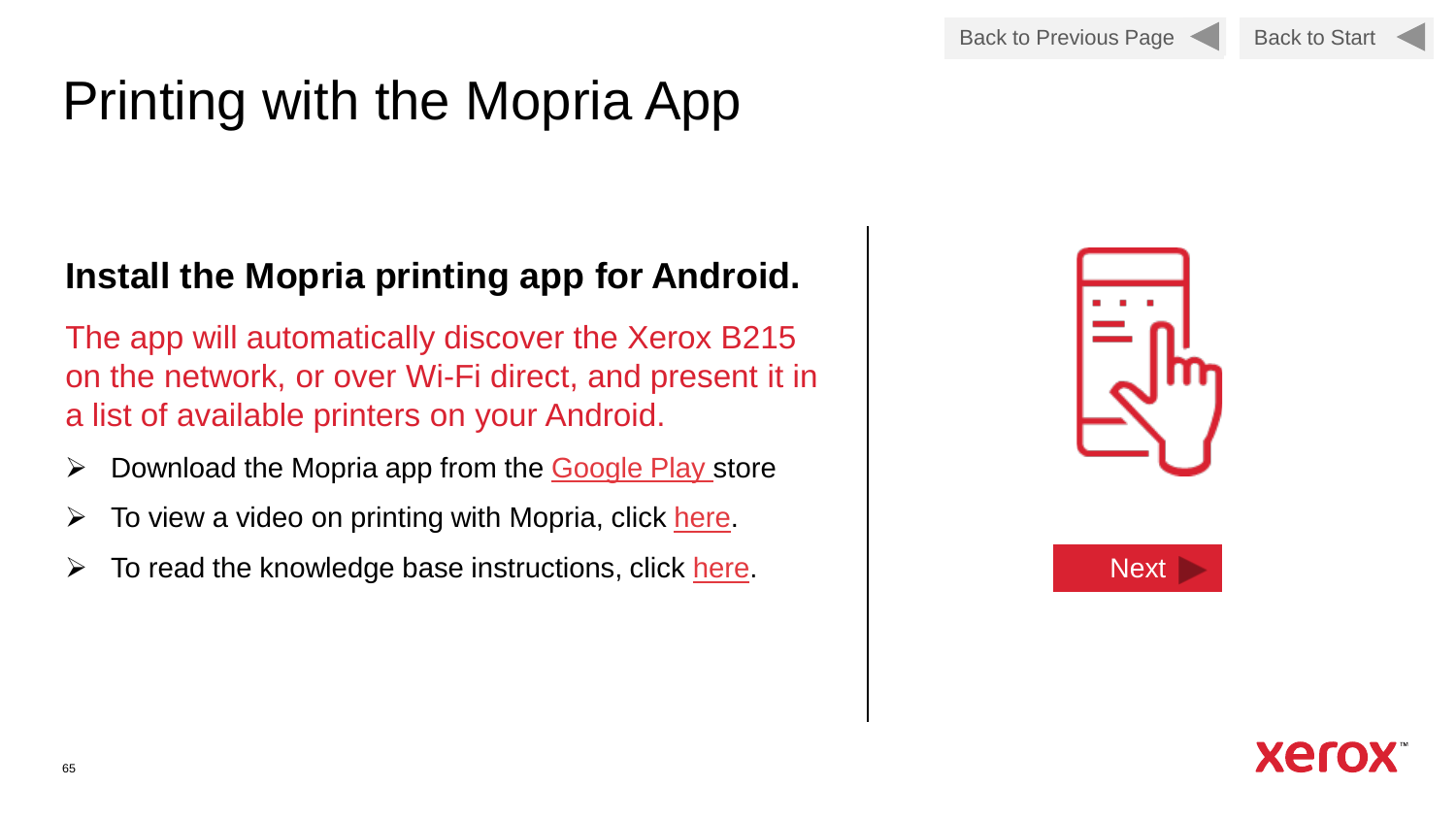Back to Previous Page



# <span id="page-65-0"></span>Printing with an iOS Device

#### **Use the imbedded iOS technology to discover and connect to your printer.**

The printer will be discovered if it is on the Wi-Fi network or has Wi-Fi direct enabled.

- $\triangleright$  Click [here](https://www.youtube.com/watch?v=xwRFoe_yMt4) to watch a video on mobile printing from an iOS device
- ➢ Refer to your iOS device's user guide for more detail Next





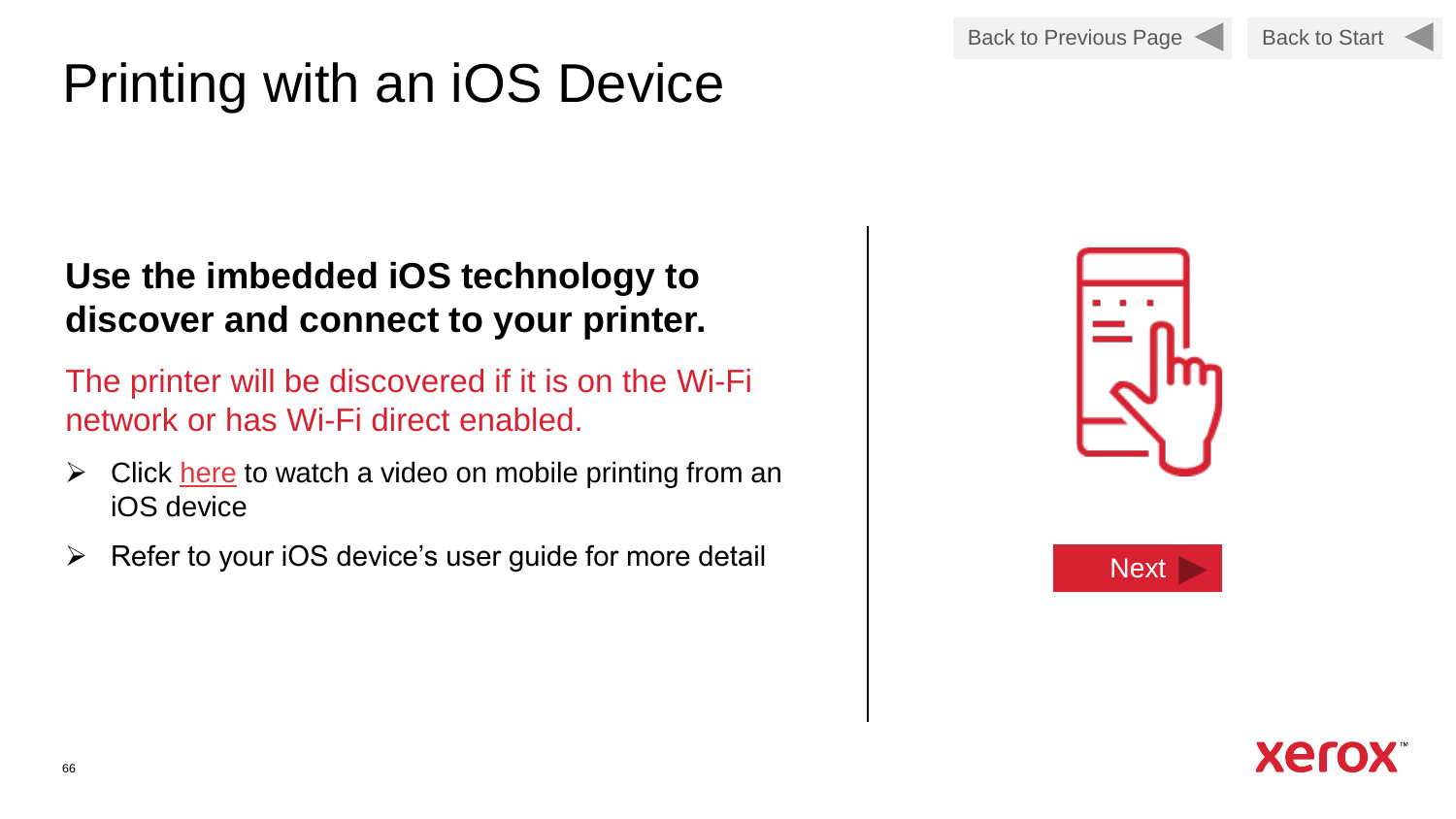Back to Mopria for Android Back to iO[S](#page-65-0)

Back to Start

# You are all done!

#### **You have completed the setup and install process for this mobile device.**

#### Choose what you would like to do next.

Note: To print to or scan from computers on the network, or over Wi-Fi direct, you must install the necessary drivers for your computer's operating system. Follow the pathway to "setup another device" and select your computer.



### Setup Another Device

Done



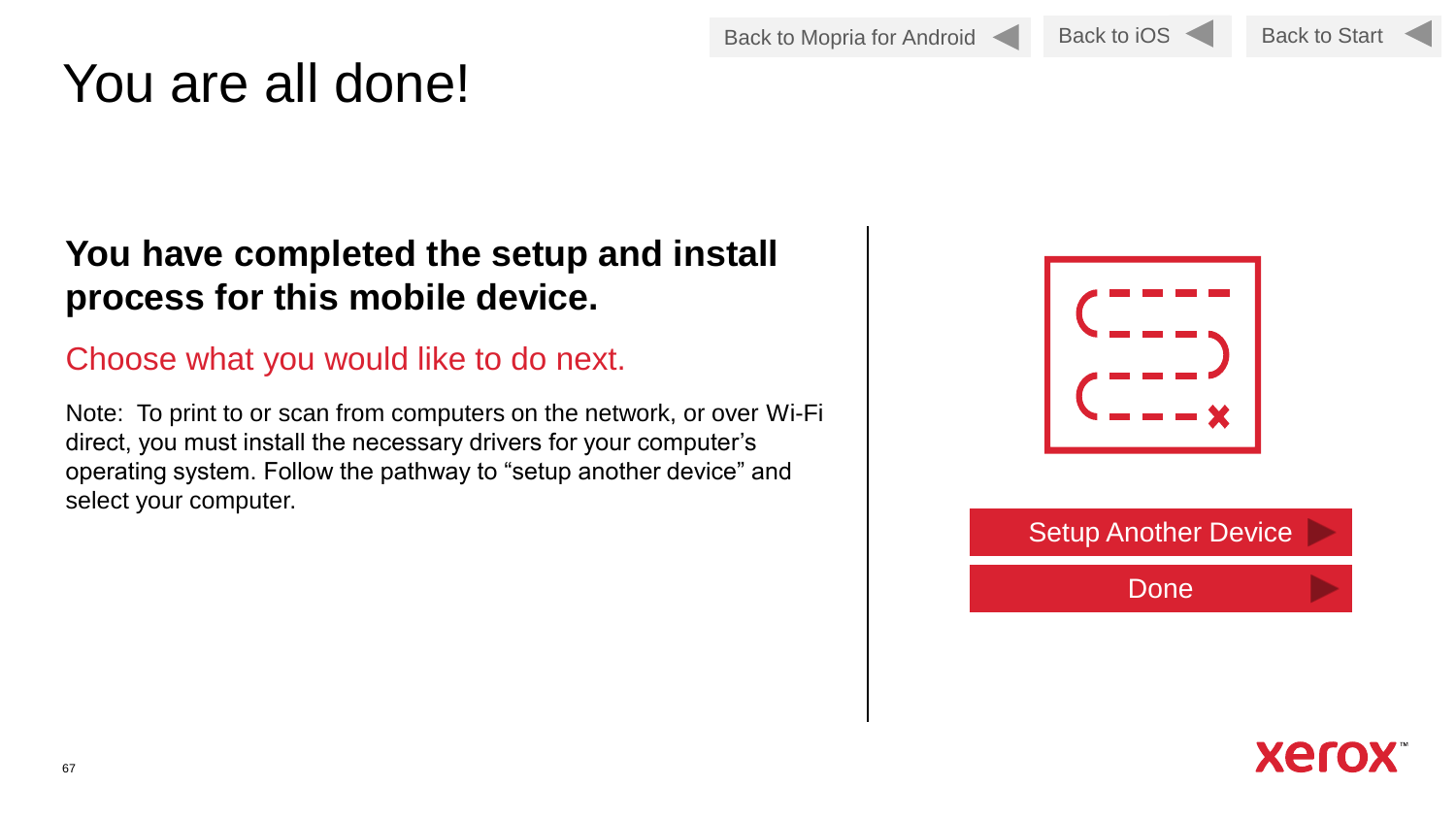For additional support, please visit support.xerox.com and search the knowledge base.

Xerox  $\phi$ 

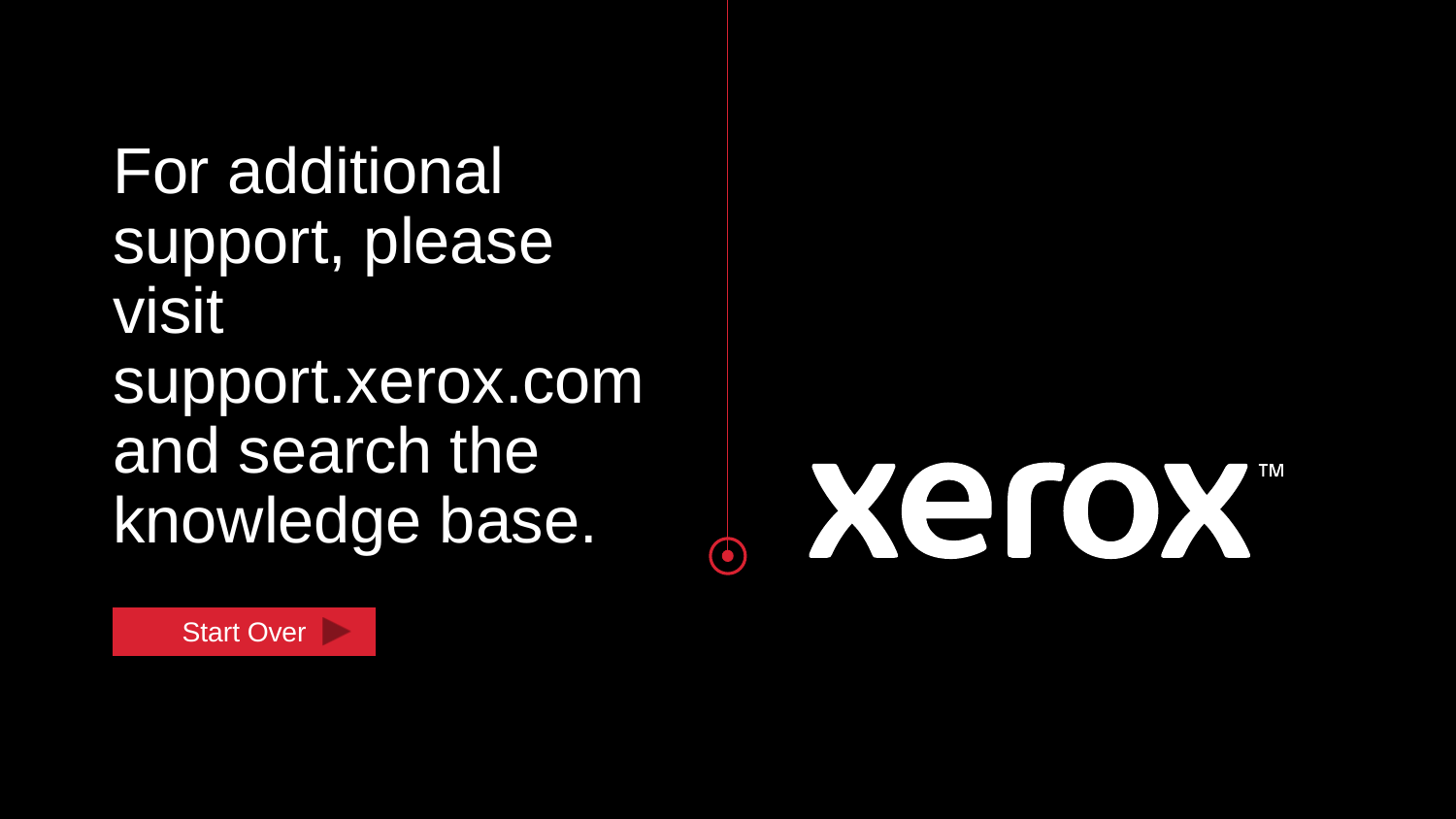# Other Operating System

**If you do not have a Windows or Macintosh computer, visit the [B215's Support Page](https://www.support.xerox.com/en-us/product/xerox-b215-multifunction-printer/downloads)**

- 1. From the Operating System (OS) pull down menu, choose your OS
- 2. From the category pull down menu, choose "Drivers"
- 3. Press the "apply filters" button
- 4. Download the appropriate drivers for your OS



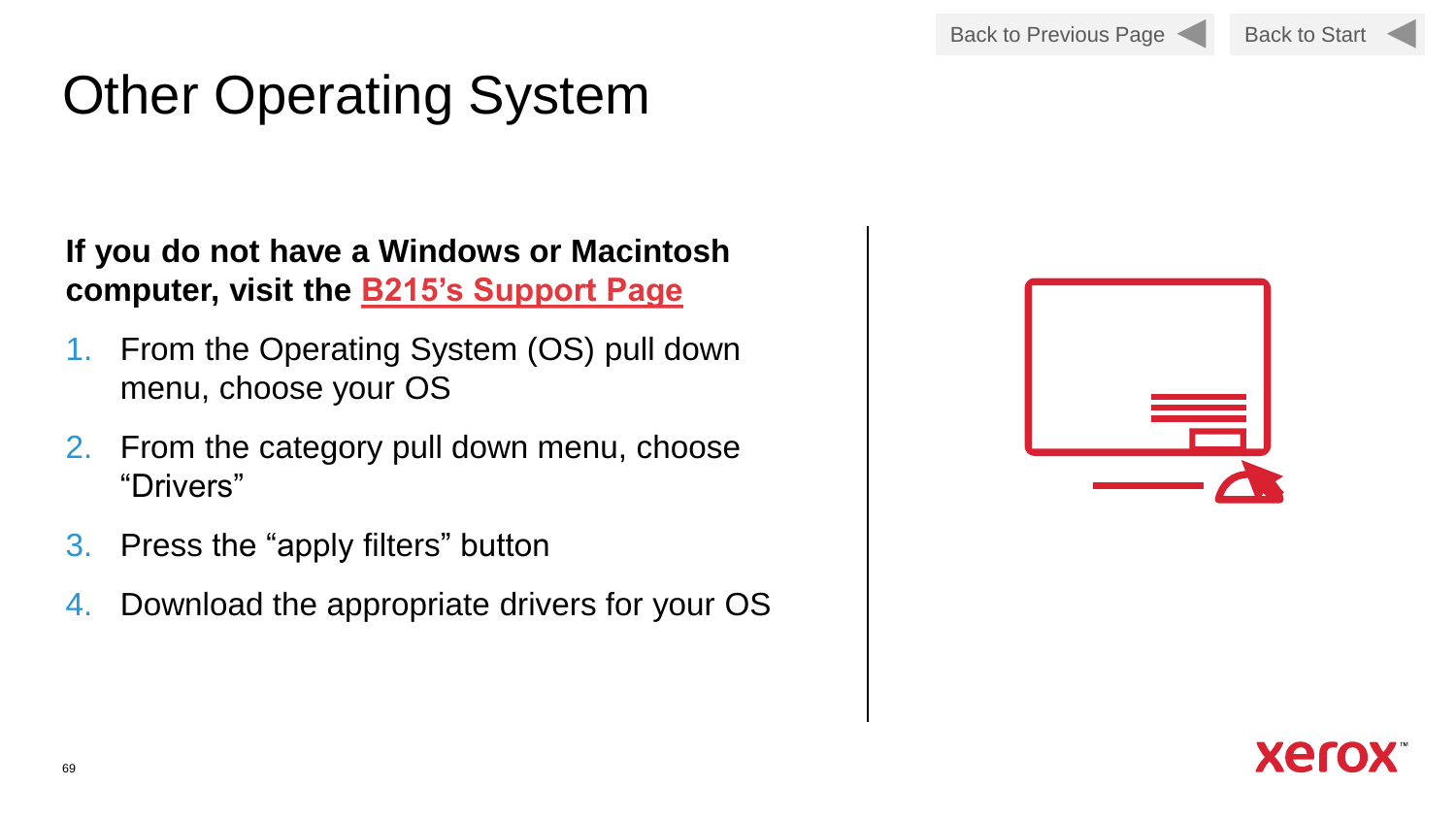

# Easy Wireless Setup Utility for Mac 10.15+

#### **Use the Xerox Easy Wireless Utility to connect your printer to the Wi-Fi Network.**

The utility is a wizard (program) that you install on your computer that will walk you through the setup process.

- 1. Connect the printer to the computer with the USB cable.
- 2. Download the Wi-Fi Setup Utility for Mac 10.15+ from [here](https://www.support.xerox.com/en-us/product/xerox-b210-printer/content/150014).
- 3. Run the program and follow the steps in the wizard.

 $\triangleright$  Click [here](https://www.support.xerox.com/en-us/article/en/2108711) for additional instructions from the knowledge base.





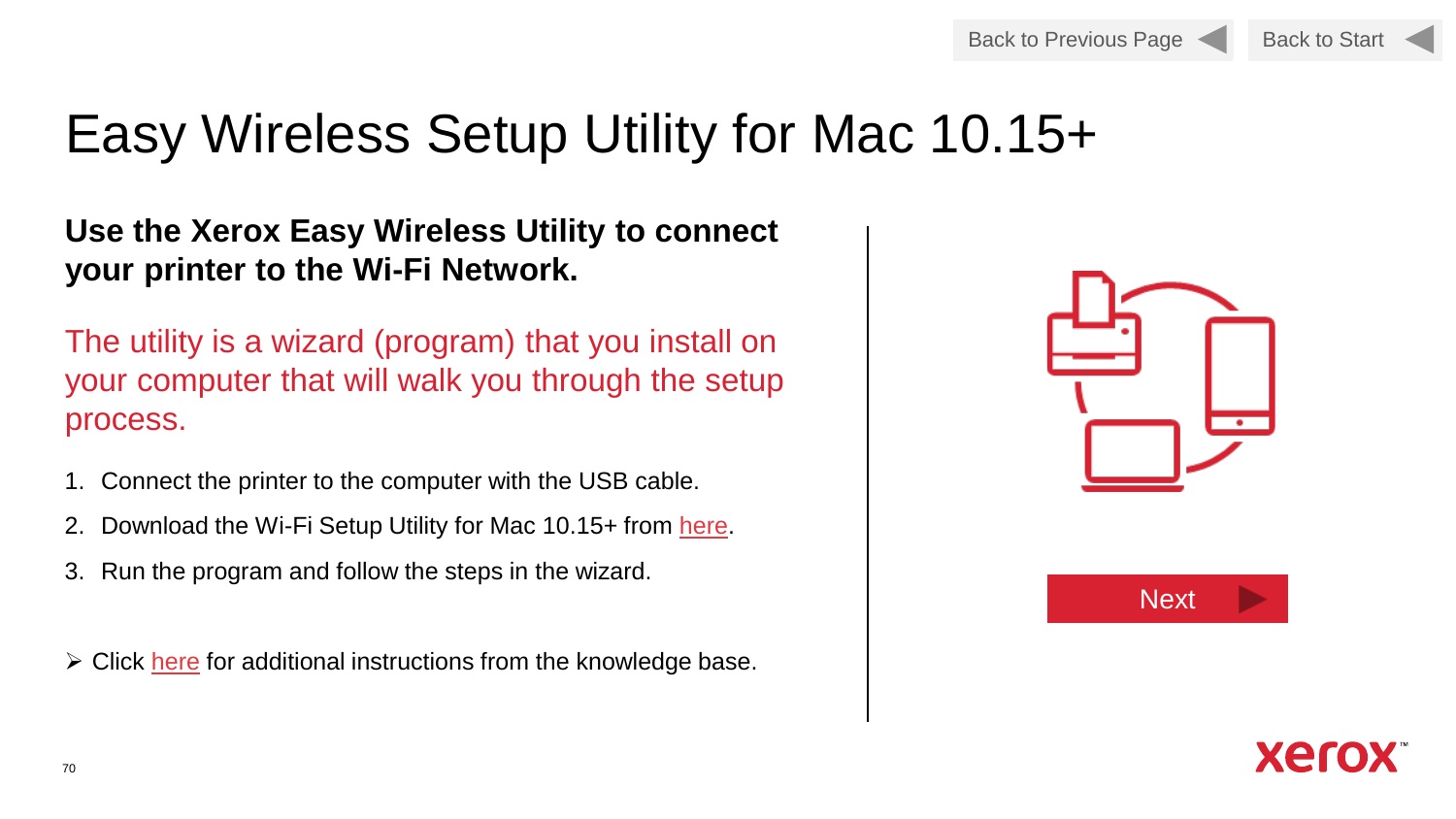

# Easy Wireless Setup for Mac 10.14 or lower

#### **Use the Xerox Easy Printer Manager to connect your printer to the Wi-Fi Network.**

#### There is a wireless setup utility in this application.

- 1. Connect the printer to the computer with the USB cable
- 2. Open the **Easy Printer Manager** application on your computer.
- 3. From your **Printer List** , select your printer
- 4. At the home screen, select **Machine Settings**
- 5. Select **Network Settings**
- 6. Under General, ensure **Network Connectivity** is set to **Wireless**
- 7. Under **WiFi Settings**, select **Wizard**
- 8. Follow the Wizard instructions to install your printer on the Wi-Fi network





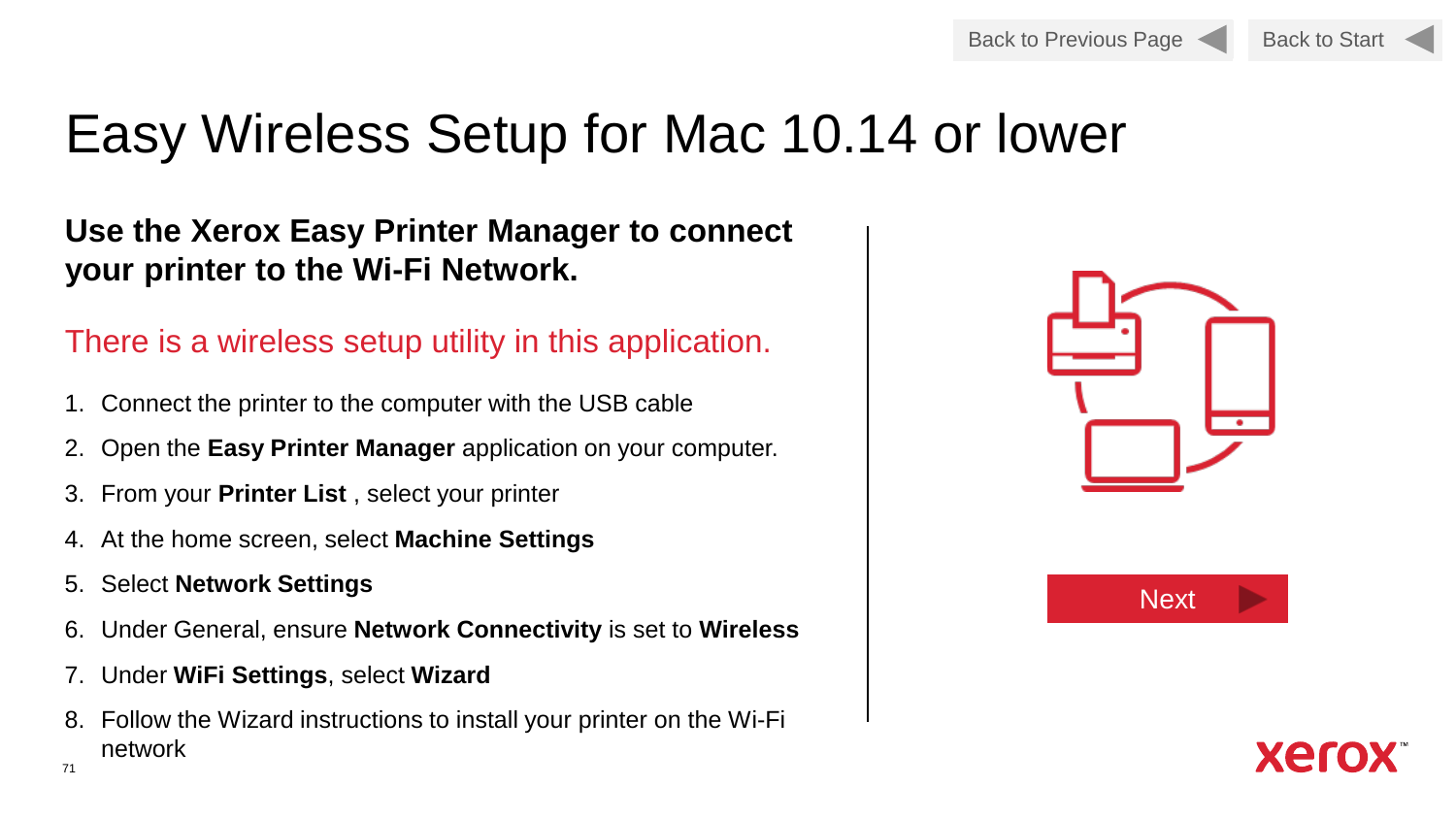# Use a Wireless Setup Utility

**On a computer connected to your printer, install and use a wireless setup utility (tool) and use it to add the printer to the Wi-Fi Network.**

For Windows and Mac 10.15 or higher, use the **Xerox Easy Wireless Setup** utility.

For Mac 10.14 or lower, use the **Xerox Easy Printer Manager** application.

 $\triangleright$  Click [here](https://www.support.xerox.com/en-us/article/en/2108711) and follow the steps in the knowledge base article